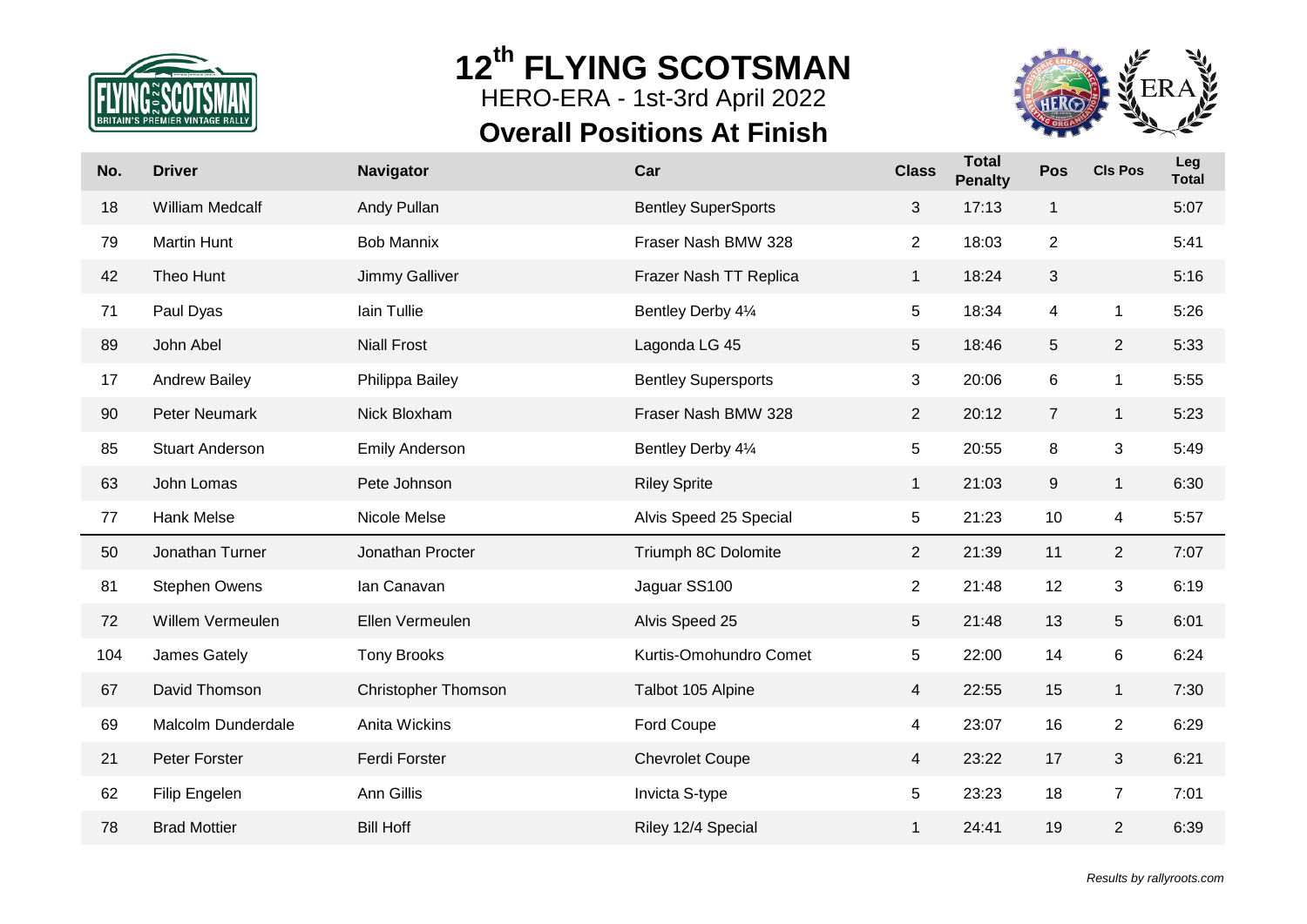| No. | <b>Driver</b>           | <b>Navigator</b>          | Car                          | <b>Class</b>   | <b>Total</b><br><b>Penalty</b> | Pos | <b>CIs Pos</b>          | Leg<br><b>Total</b> |
|-----|-------------------------|---------------------------|------------------------------|----------------|--------------------------------|-----|-------------------------|---------------------|
| 70  | Paul Carter             | <b>Trina Harley</b>       | Bentley 41/2                 | 3              | 24:47                          | 20  | $\overline{2}$          | 8:29                |
| 60  | Rob Jeurissen           | Jeanne Jeurissen          | <b>Bentley Derby</b>         | $\overline{4}$ | 24:57                          | 21  | $\overline{4}$          | 7:16                |
| 83  | <b>Bob Cook</b>         | Geoff Morson              | <b>Chevrolet Coupe</b>       | 4              | 25:06                          | 22  | $\mathbf 5$             | 8:23                |
| 46  | <b>Arthur Manners</b>   | Hugo Manners              | Lagonda M45                  | 5              | 25:27                          | 23  | $\,8\,$                 | 7:23                |
| 52  | Anthony Boland          | Anthony Boland            | Talbot 105                   | 4              | 25:45                          | 24  | $\,6$                   | 7:05                |
| 86  | <b>Bjorn Schage</b>     | Anne Schage               | Alvis 4.3L VDP Tourer        | 5              | 26:55                          | 25  | 9                       | 8:20                |
| 82  | Stephen Hardwick        | lan Riley                 | Talbot BI 105 roadster       | 4              | 27:19                          | 26  | $\overline{7}$          | 7:46                |
| 65  | <b>Mike Farrell</b>     | Zach Burns                | Jaguar SS 100                | 4              | 27:28                          | 27  | $\,8\,$                 | 8:00                |
| 30  | Hugh Apthorp            | <b>Graeme Brown</b>       | Bentley 41/2 Blower          | 3              | 27:40                          | 28  | $\sqrt{3}$              | 8:04                |
| 45  | Jose Romao de Sousa     | Ivo Tavares               | Alvis Speed 20 SA            | 5              | 27:42                          | 29  | 10                      | 7:18                |
| 44  | Diamaid Boland          | Alan Smith                | Talbot AV105                 | 4              | 27:44                          | 30  | $\boldsymbol{9}$        | 7:20                |
| 75  | Wim Van Soest           | Rob van de Leeuw          | Lagonda 45 Le Mans           | 5              | 27:47                          | 31  | 11                      | 7:49                |
| 64  | Chris Abrey             | Sara Banham               | <b>BMW 328</b>               | $\overline{2}$ | 27:55                          | 32  | $\overline{\mathbf{4}}$ | 9:37                |
| 51  | Jim Boland              | <b>Neil Sutton</b>        | Talbot 105 Alpine            | $\overline{4}$ | 28:32                          | 33  | 10                      | 8:14                |
| 91  | Andrew Laing            | Sandy Mitchell            | AC 16/80 March Speciale      | $\overline{2}$ | 28:36                          | 34  | 5                       | 9:07                |
| 32  | <b>Nigel Dowding</b>    | <b>Mary Antcliff</b>      | Aston Martin Mk2             | $\mathbf{1}$   | 28:38                          | 35  | 3                       | 10:10               |
| 20  | <b>David Costermans</b> | <b>Stephan Costermans</b> | Bentley 3-41/2               | 3              | 28:43                          | 36  | 4                       | 8:10                |
| 95  | Alain Janssens          | Luc Bresseleers           | <b>Bentley Derby Special</b> | 5              | 28:45                          | 37  | 12                      | 7:06                |
| 35  | Carlos Reider           | Urs Schnuriger            | Ford Model A Coupe           | 4              | 29:04                          | 38  | 11                      | 6:31                |
| 74  | <b>Hans Geist</b>       | <b>Herbert Pinzolits</b>  | Lagonda M45 Rapide           | 5              | 29:10                          | 39  | 13                      | 10:36               |
| 14  | <b>Charles Bishop</b>   | Nellie Bishop             | Vauxhall 30/98               | 3              | 29:10                          | 40  | $\overline{5}$          | 10:18               |
| 58  | Jef van Hoylandt        | Liesbeth van Hoylandt     | Lagonda M45 Tower            | 5              | 29:29                          | 41  | 14                      | 11:15               |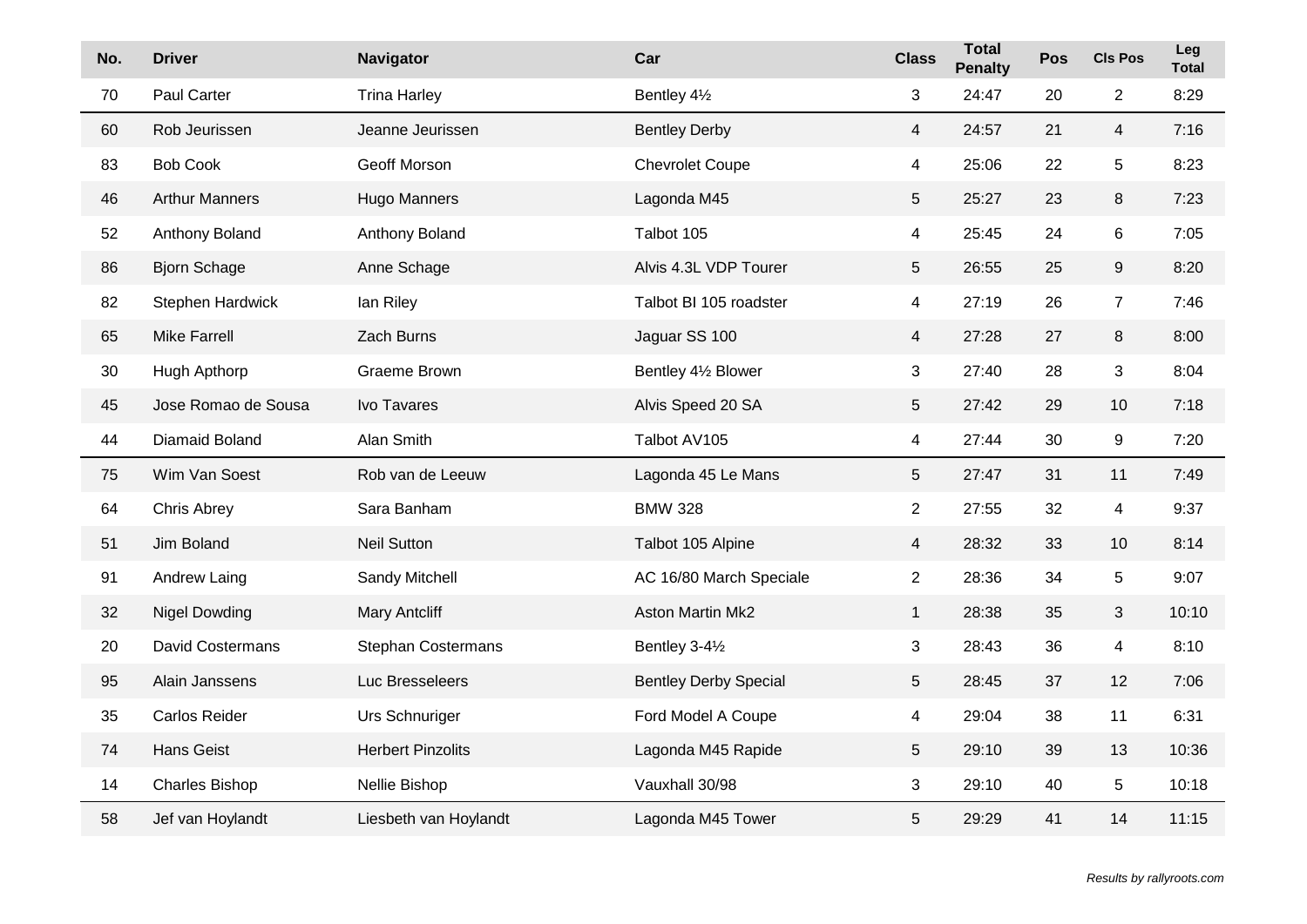| No.         | <b>Driver</b>            | <b>Navigator</b>       | Car                              | <b>Class</b>    | <b>Total</b><br><b>Penalty</b> | Pos | <b>CIs Pos</b>          | Leg<br><b>Total</b> |
|-------------|--------------------------|------------------------|----------------------------------|-----------------|--------------------------------|-----|-------------------------|---------------------|
| 25          | <b>Bill Holroyd</b>      | Olivia Holroyd         | Bentley 41/2                     | 3               | 29:42                          | 42  | $\,6$                   | 10:21               |
| 33          | <b>Reto Mebes</b>        | Hans-Juergen Benze     | Bentley Sports Racer 3-41/2      | $\mathbf{3}$    | 29:45                          | 43  | $\overline{7}$          | 7:17                |
| 110         | <b>Tomasz Dzitko</b>     | <b>Beata Siwek</b>     | MG TC                            | $\mathbf{1}$    | 30:51                          | 44  | $\overline{\mathbf{4}}$ | 9:41                |
| 73          | Denis Müller             | <b>Thomas Pfeiffer</b> | Lagonda M45                      | 5               | 31:04                          | 45  | 15                      | 7:56                |
| $\mathbf 1$ | Lieven van Hoylandt      | Wim De Sutter          | Bentley 3-41/2                   | 3               | 31:05                          | 46  | 8                       | 10:20               |
| 103         | Michael Kershaw          | David Kirkham          | <b>HRG 1500</b>                  | $\mathbf{1}$    | 31:20                          | 47  | $\sqrt{5}$              | 9:49                |
| 92          | Ali Ghandour             | Nino Abdelnour         | <b>BMW 328</b>                   | $\overline{2}$  | 31:55                          | 48  | $\,6\,$                 | 8:16                |
| 93          | Richard Jeffcoate        | Jane Jeffcoate         | Riley 16/4 Special               | $\overline{2}$  | 33:06                          | 49  | $\overline{7}$          | 10:11               |
| 6           | Hans Kuipers             | Robert Doornbusch      | Bentley Le Mans Tourer 3-41/2    | 3               | 33:10                          | 50  | 9                       | 9:09                |
| 59          | Bert Vanderbruggen       | <b>Barent Bulcke</b>   | Lagonda M45                      | 5               | 33:26                          | 51  | 16                      | 10:50               |
| 108         | Anton van Hoylandt       | Ben Verbesselt         | <b>Bentley Speed 8</b>           | 5               | 34:47                          | 52  | 17                      | 12:11               |
| 26          | Lars Rolner              | Udo Fink               | Bentley 41/2L                    | 3               | 34:47                          | 53  | 10                      | 9:49                |
| 31          | Angus Forsyth            | Marcus Atkinson        | Austin 7 Ulster EA Sports        | $\mathbf{1}$    | 36:15                          | 54  | 6                       | 10:27               |
| 41          | <b>Tarek Mahmoud</b>     | <b>Cyril Bustros</b>   | Aston Martin 15/98               | $\overline{2}$  | 37:24                          | 55  | 8                       | 12:17               |
| 106         | Marc Hanson              | Pierre Lequeux         | MG Y                             | $\mathbf{1}$    | 38:09                          | 56  | $\overline{7}$          | 8:50                |
| 87          | Keith Wickham            | Brian Spearman         | <b>Bentley Derby Open Sports</b> | 5               | 38:41                          | 57  | 18                      | 11:34               |
| 8           | <b>Steve Ward</b>        | John Ward              | Bentley 3 Litre Speed Model      | 3               | 39:23                          | 58  | 11                      | 10:31               |
| 40          | <b>Martin Tacon</b>      | Joy Tacon              | Aston Martin Le Mans             | $\mathbf{1}$    | 39:36                          | 59  | 8                       | 9:27                |
| 57          | Karl Schaefer            | Christoph Dorn         | Rolls Royce 20/25 DHC            | 4               | 40:48                          | 60  | 12                      | 12:00               |
| 109         | <b>Berend Groeneveld</b> | Ellen Van Der Dool     | Bentley 41/2 Special Open Tourer | $5\phantom{.0}$ | 41:33                          | 61  | 19                      | 12:34               |
| 27          | John Pyle                | Daisy Pyle             | Bentley 41/2                     | 3               | 41:51                          | 62  | 12                      | 12:58               |
| 11          | Andreas Pohl             | Rainer Wolf            | Bentley 3-41/2L                  | 3               | 43:15                          | 63  | 13                      | 11:39               |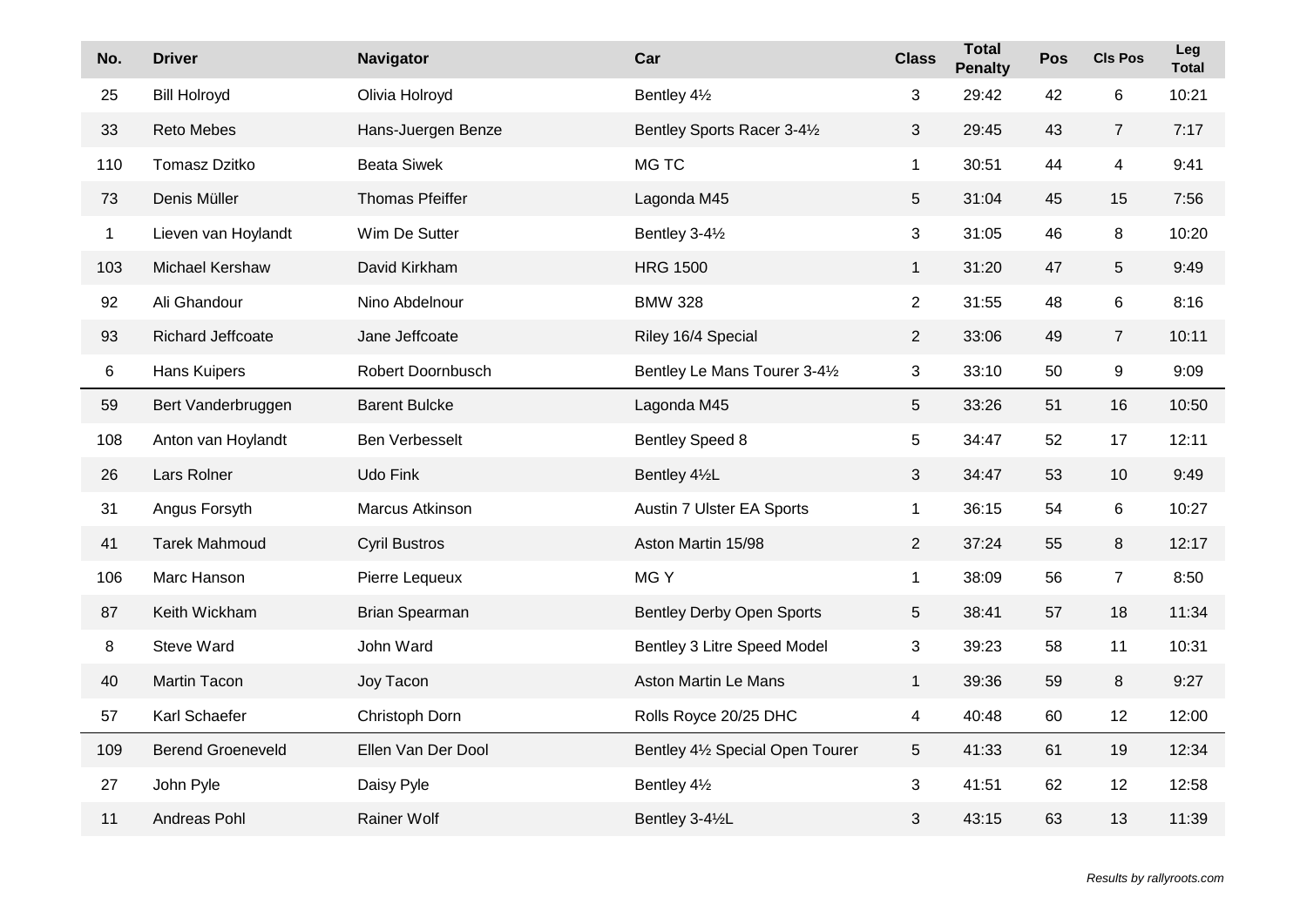| No. | <b>Driver</b>           | Navigator                 | Car                           | <b>Class</b>    | <b>Total</b><br><b>Penalty</b> | Pos | <b>CIs Pos</b> | Leg<br><b>Total</b> |
|-----|-------------------------|---------------------------|-------------------------------|-----------------|--------------------------------|-----|----------------|---------------------|
| 23  | Kurt Vanderspinnen      | Bjorn Vanoverschelde      | Lea-Francis Hyper             | $\mathbf 1$     | 43:53                          | 64  | 9              | 5:45                |
| 55  | <b>Mark Thieme</b>      | Louise Thieme-van Vleuten | Bentley 31/2                  | $\overline{4}$  | 44:32                          | 65  | 13             | 13:26               |
| 47  | <b>Steven Snauwaert</b> | Jan Allegaert             | Bentley Le Mans Open Tourer   | 5               | 45:47                          | 66  | 20             | 14:04               |
| 36  | Giselher Stauzebach     | <b>Gerd Kaut</b>          | Bentley 61/2 Open Tourer      | $5\phantom{.0}$ | 48:17                          | 67  | 21             | 14:40               |
| 22  | <b>Tony Sutton</b>      | <b>Hugh Sutton</b>        | Nash Special 6                | 3               | 48:40                          | 68  | 14             | 23:43               |
| 28  | <b>Steven Collins</b>   | Dimitri Stoliopoulos      | Bentley 4.5                   | 3               | 52:07                          | 69  | 15             | 15:06               |
| 100 | <b>Mike Schultz</b>     | Johannes Schultz          | Ford Super Deluxe Convertible | $\overline{4}$  | 52:49                          | 70  | 14             | 22:01               |
| 49  | Ota Chladek             | Hynek Tauscher            | Praga Super Piccolo           | $\overline{2}$  | 60:17                          | 71  | 9              | 16:03               |
| 37  | lain Wilson             | <b>Edward Williams</b>    | Frazer Nash Nurburg           | $\mathbf{1}$    | 62:23                          | 72  | 10             | 21:45               |
| 3   | Liam Denning            | John Denning              | Bentley Speed 3L VDP Speed    | 3               | 69:02                          | 73  | 16             | 26:41               |
| 84  | Carel de Bruin          | Paul de Bruin             | Alvis Speed 25                | 4               | 78:28                          | 74  | 15             | 23:45               |
| 107 | Michael O'Shea          | Felix O'Shea              | Jaguar Mk4                    | $\overline{4}$  | 87:31                          | 75  | 16             | 36:57               |
| 56  | Peter Zernial           | Kai Fleck                 | Chevrolet Roadster 246        | $\overline{4}$  | 114:00                         | 76  | 17             | 14:22               |
| 29  | Bert Degenaar           | Loes Degenaar-Vrij        | <b>Bentley Bluebell</b>       | $\mathbf{3}$    | 122:39                         | 77  | 17             | 13:50               |
| 76  | Simon Arscott           | <b>Matthew Abrey</b>      | Aston Martin 2 Ltr Speed      | $\overline{2}$  | 191:11                         | 78  | 10             | 107:01              |
| 96  | Marc Martignoni         | Siegfried Gronkowski      | Lagonda M45 Rapide            | 5               | 212:23                         | 79  | 22             | 44:32               |
| 24  | <b>Bill Cleyndert</b>   | Elise Whyte               | Ford Model A Special          | 3               | 295:25                         | 80  | 18             | 154:47              |
| 88  | <b>Bob Meijer</b>       | <b>Amnon Rafalowicz</b>   | <b>Riley Gamecock</b>         | 1               | 396:05                         | 81  | 11             | 134:00              |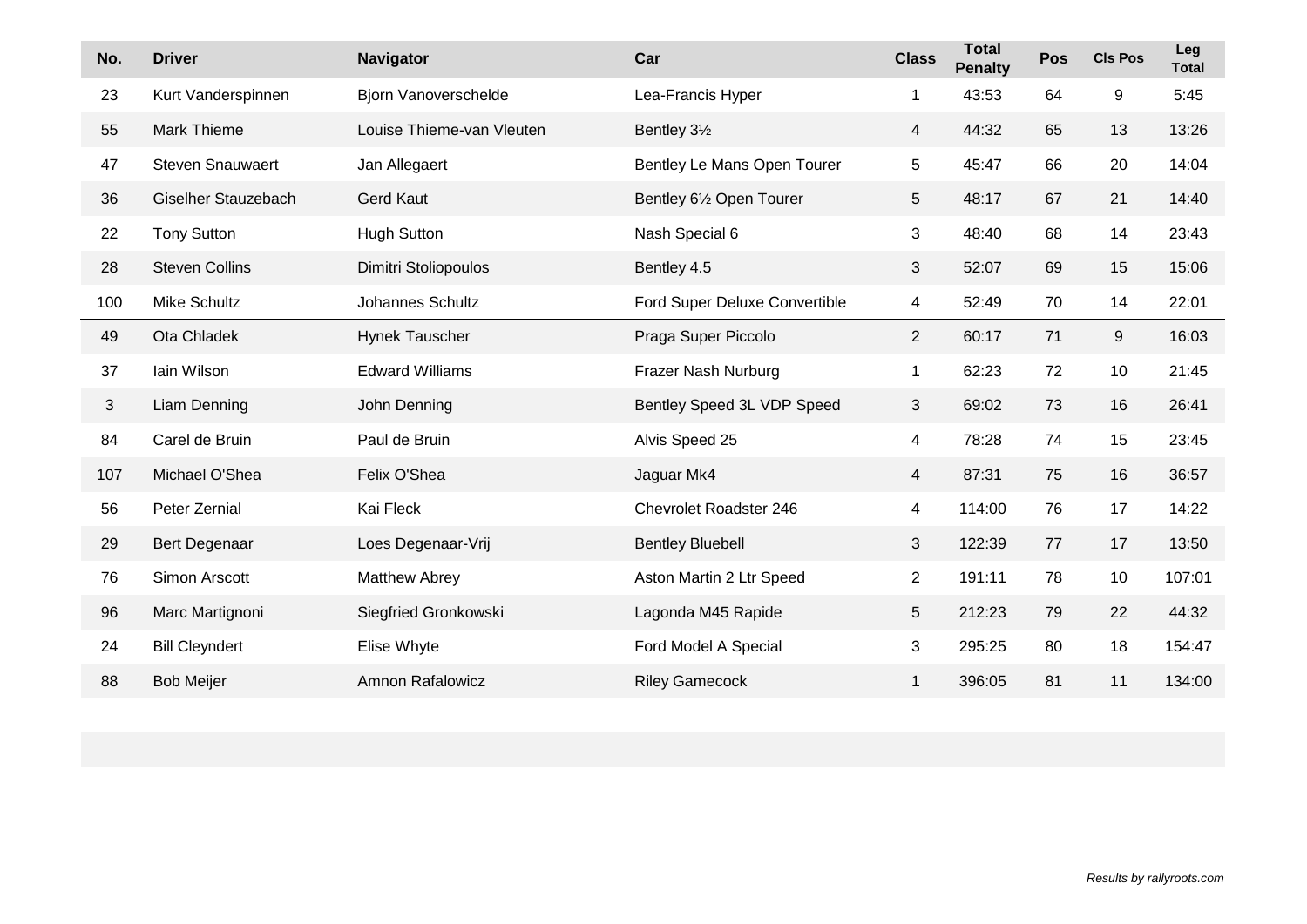

### **12th FLYING SCOTSMAN** HERO-ERA - 1st-3rd April 2022 **Award Winners**

|     |    | <b>OVERALL AWARDS - Vintage/Vintageant Category</b>                   |                       |                            |
|-----|----|-----------------------------------------------------------------------|-----------------------|----------------------------|
| 1st | 18 | <b>William Medcalf</b>                                                | <b>Andy Pullan</b>    | <b>Bentley SuperSports</b> |
| 2nd | 79 | <b>Martin Hunt</b>                                                    | <b>Bob Mannix</b>     | Fraser Nash BMW 328        |
| 3rd | 42 | Theo Hunt                                                             | Jimmy Galliver        | Frazer Nash TT Replica     |
|     |    |                                                                       |                       |                            |
|     |    | Class 1 - Pioneer (Pre 1920) and all cars up to 1500cc (1920 to 1948) |                       |                            |
| 1st | 63 | John Lomas                                                            | Pete Johnson          | <b>Riley Sprite</b>        |
| 2nd | 78 | <b>Brad Mottier</b>                                                   | <b>Bill Hoff</b>      | Riley 12/4 Special         |
| 3rd | 32 | <b>Nigel Dowding</b>                                                  | <b>Mary Antcliff</b>  | Aston Martin Mk2           |
|     |    |                                                                       |                       |                            |
|     |    | Class 2 - Cars of 1501cc to 2500cc (1920 to 1948)                     |                       |                            |
| 1st | 90 | Peter Neumark                                                         | Nick Bloxham          | Fraser Nash BMW 328        |
| 2nd | 50 | Jonathan Turner                                                       | Jonathan Procter      | Triumph 8C Dolomite        |
| 3rd | 81 | Stephen Owens                                                         | Ian Canavan           | Jaguar SS100               |
|     |    |                                                                       |                       |                            |
|     |    | Class 3 - Cars of over 2500cc (1920 to 1930)                          |                       |                            |
| 1st | 17 | Andrew Bailey                                                         | Philippa Bailey       | <b>Bentley Supersports</b> |
| 2nd | 70 | Paul Carter                                                           | <b>Trina Harley</b>   | Bentley 41/2               |
| 3rd | 30 | Hugh Apthorp                                                          | Graeme Brown          | Bentley 41/2 Blower        |
|     |    |                                                                       |                       |                            |
|     |    | Class 4 - Cars of 2501cc to 4000cc (1931 to 1948)                     |                       |                            |
| 1st | 67 | David Thomson                                                         | Christopher Thomson   | Talbot 105 Alpine          |
| 2nd | 69 | Malcolm Dunderdale                                                    | Anita Wickins         | Ford Coupe                 |
| 3rd | 21 | Peter Forster                                                         | Ferdi Forster         | <b>Chevrolet Coupe</b>     |
|     |    |                                                                       |                       |                            |
|     |    | Class 5 - Cars of over 4000cc (1931 to 1948)                          |                       |                            |
| 1st | 71 | Paul Dyas                                                             | Iain Tullie           | Bentley Derby 41⁄4         |
| 2nd | 89 | John Abel                                                             | <b>Niall Frost</b>    | Lagonda LG 45              |
| 3rd | 85 | <b>Stuart Anderson</b>                                                | <b>Emily Anderson</b> | Bentley Derby 41/4         |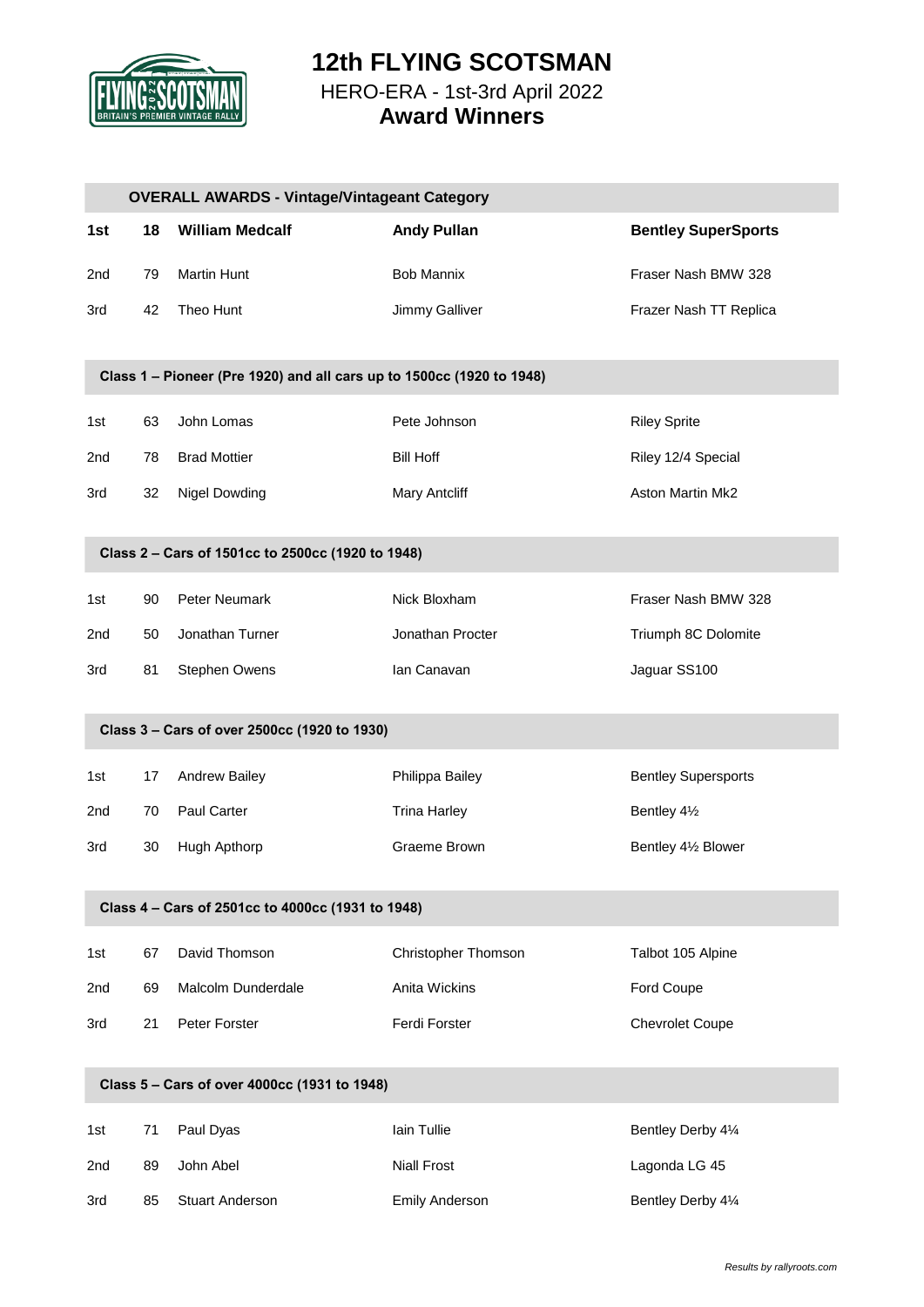

# 22 Tony Sutton **Hugh Sutton** Hugh Cutton Nash Special 6 77 Hank Melse **All Alvis Speed 25 Special** Alvis Speed 25 Special 26 Lars Rolner Udo Fink Udo Fink Bentley 41/2L 30 Hugh Apthorp **Graeme Brown** Graeme Brown Bentley 4<sup>1/2</sup> Blower 77 Hank Melse **All Alvis Speed 25 Special** Alvis Speed 25 Special 79 Martin Hunt **Bob Mannix** Bob Mannix Fraser Nash BMW 328 **SPECIAL AWARDS 'Best Dressed Crew' Team Award - Team Blair Athol Concours d'Elegance, de Confort et d'Equipement 'Spirit of the Rally' Trophy**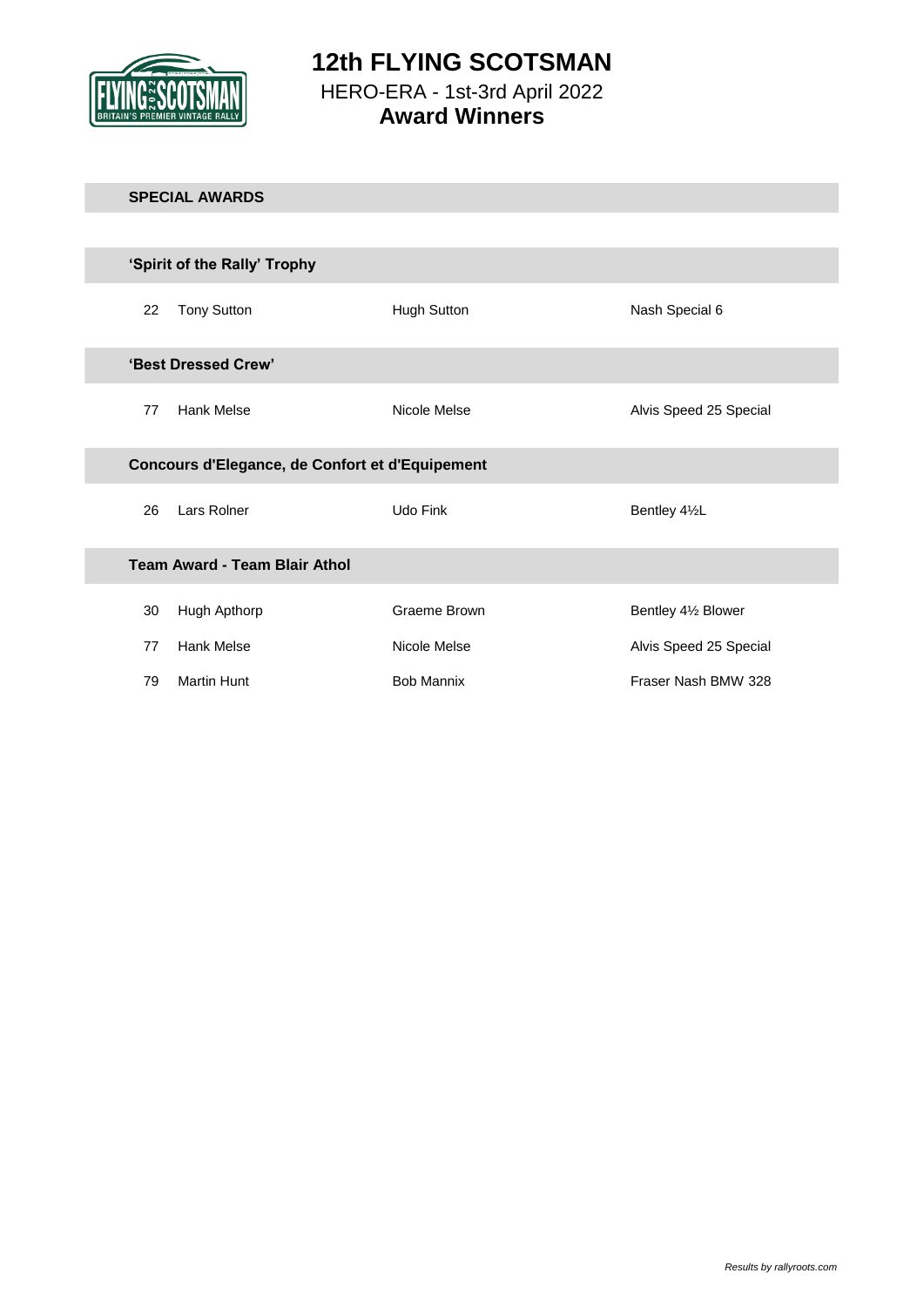

# **12th FLYING SCOTSMAN** HERO-ERA - 1st-3rd April 2022 **CLASS POSITIONS**

| No. | <b>Driver</b>                                     | Navigator                                                             | Car                       | <b>Total</b><br>Penalty | <b>Overall</b><br>Pos | <b>Class</b><br>Pos |
|-----|---------------------------------------------------|-----------------------------------------------------------------------|---------------------------|-------------------------|-----------------------|---------------------|
|     |                                                   | Class 1 - Pioneer (Pre 1920) and all cars up to 1500cc (1920 to 1948) |                           |                         |                       |                     |
| 42  | Theo Hunt                                         | Jimmy Galliver                                                        | Frazer Nash TT Replica    | 18:24                   | $\mathfrak{S}$        |                     |
| 63  | John Lomas                                        | Pete Johnson                                                          | <b>Riley Sprite</b>       | 21:03                   | 9                     | 1                   |
| 78  | <b>Brad Mottier</b>                               | <b>Bill Hoff</b>                                                      | Riley 12/4 Special        | 24:41                   | 19                    | 2                   |
| 32  | Nigel Dowding                                     | <b>Mary Antcliff</b>                                                  | <b>Aston Martin Mk2</b>   | 28:38                   | 35                    | 3                   |
| 110 | <b>Tomasz Dzitko</b>                              | <b>Beata Siwek</b>                                                    | MG TC                     | 30:51                   | 44                    | 4                   |
| 103 | Michael Kershaw                                   | David Kirkham                                                         | <b>HRG 1500</b>           | 31:20                   | 47                    | 5                   |
| 31  | Angus Forsyth                                     | <b>Marcus Atkinson</b>                                                | Austin 7 Ulster EA Sports | 36:15                   | 54                    | 6                   |
| 106 | Marc Hanson                                       | Pierre Lequeux                                                        | MG Y                      | 38:09                   | 56                    | $\overline{7}$      |
| 40  | <b>Martin Tacon</b>                               | Joy Tacon                                                             | Aston Martin Le Mans      | 39:36                   | 59                    | 8                   |
| 23  | Kurt Vanderspinnen                                | Bjorn Vanoverschelde                                                  | Lea-Francis Hyper         | 43:53                   | 64                    | 9                   |
| 37  | lain Wilson                                       | <b>Edward Williams</b>                                                | Frazer Nash Nurburg       | 62:23                   | 72                    | 10                  |
| 88  | <b>Bob Meijer</b>                                 | Amnon Rafalowicz                                                      | <b>Riley Gamecock</b>     | 396:05                  | 81                    | 11                  |
|     |                                                   |                                                                       |                           |                         |                       |                     |
|     | Class 2 - Cars of 1501cc to 2500cc (1920 to 1948) |                                                                       |                           |                         |                       |                     |
| 79  | <b>Martin Hunt</b>                                | <b>Bob Mannix</b>                                                     | Fraser Nash BMW 328       | 18:03                   | $\overline{2}$        |                     |
| 90  | <b>Peter Neumark</b>                              | Nick Bloxham                                                          | Fraser Nash BMW 328       | 20:12                   | $\overline{7}$        | 1                   |
| 50  | Jonathan Turner                                   | Jonathan Procter                                                      | Triumph 8C Dolomite       | 21:39                   | 11                    | $\overline{2}$      |
| 81  | <b>Stephen Owens</b>                              | lan Canavan                                                           | Jaguar SS100              | 21:48                   | 12                    | 3                   |
| 64  | <b>Chris Abrey</b>                                | Sara Banham                                                           | <b>BMW 328</b>            | 27:55                   | 32                    | 4                   |
| 91  | Andrew Laing                                      | Sandy Mitchell                                                        | AC 16/80 March Speciale   | 28:36                   | 34                    | 5                   |
| 92  | Ali Ghandour                                      | Nino Abdelnour                                                        | <b>BMW 328</b>            | 31:55                   | 48                    | 6                   |
| 93  | Richard Jeffcoate                                 | Jane Jeffcoate                                                        | Riley 16/4 Special        | 33:06                   | 49                    | $\overline{7}$      |
| 41  | <b>Tarek Mahmoud</b>                              | <b>Cyril Bustros</b>                                                  | Aston Martin 15/98        | 37:24                   | 55                    | 8                   |
| 49  | Ota Chladek                                       | Hynek Tauscher                                                        | Praga Super Piccolo       | 60:17                   | 71                    | 9                   |
| 76  | Simon Arscott                                     | <b>Matthew Abrey</b>                                                  | Aston Martin 2 Ltr Speed  | 191:11                  | 78                    | 10                  |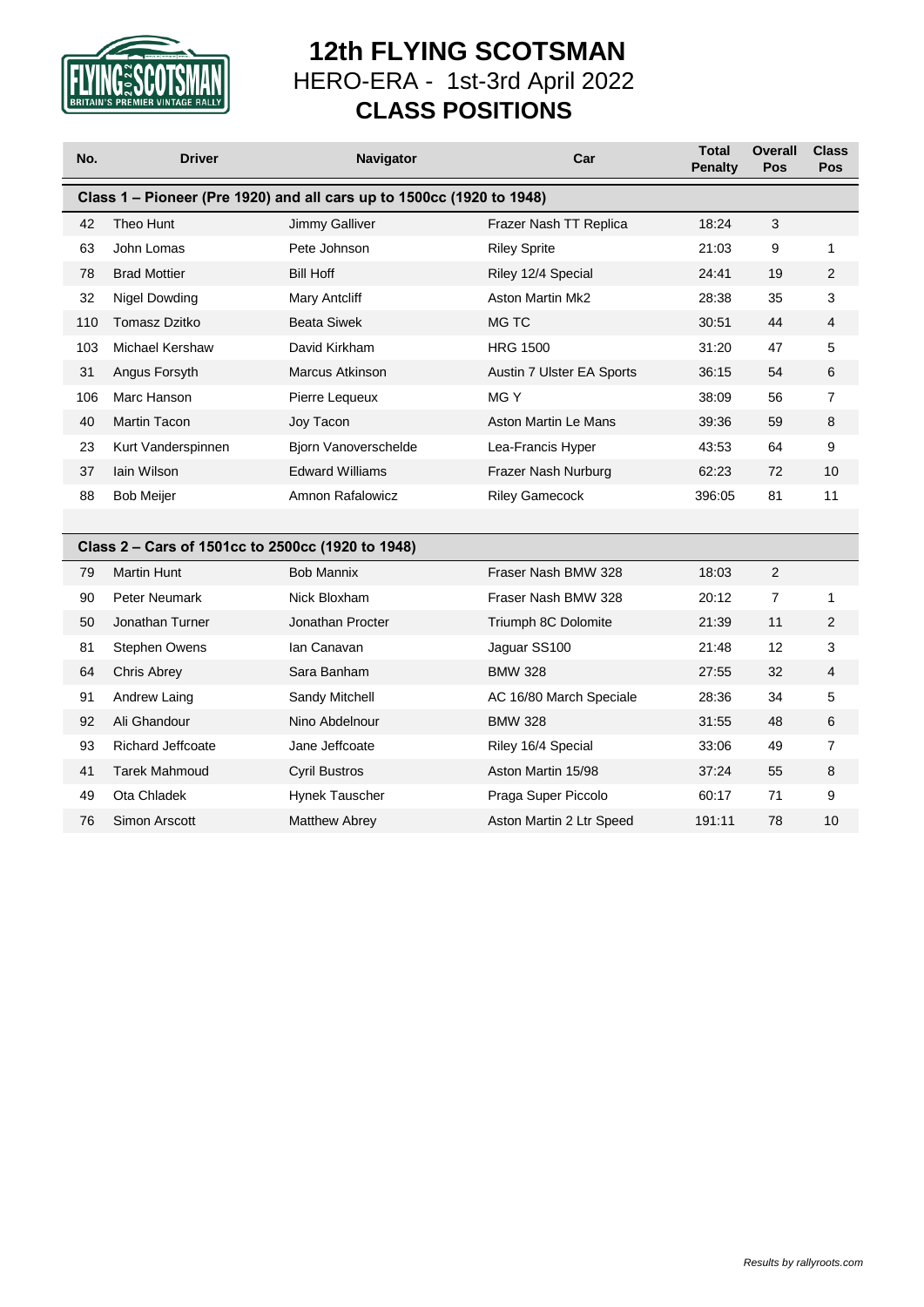

# **12th FLYING SCOTSMAN** HERO-ERA - 1st-3rd April 2022 **CLASS POSITIONS**

| No. | <b>Driver</b>                                     | <b>Navigator</b>           | Car                           | <b>Total</b><br><b>Penalty</b> | <b>Overall</b><br>Pos | <b>Class</b><br>Pos |
|-----|---------------------------------------------------|----------------------------|-------------------------------|--------------------------------|-----------------------|---------------------|
|     | Class 3 - Cars of over 2500cc (1920 to 1930)      |                            |                               |                                |                       |                     |
| 18  | <b>William Medcalf</b>                            | Andy Pullan                | <b>Bentley SuperSports</b>    | 17:13                          | $\mathbf{1}$          |                     |
| 17  | <b>Andrew Bailey</b>                              | Philippa Bailey            | <b>Bentley Supersports</b>    | 20:06                          | 6                     | $\mathbf{1}$        |
| 70  | <b>Paul Carter</b>                                | <b>Trina Harley</b>        | Bentley 41/2                  | 24:47                          | 20                    | 2                   |
| 30  | Hugh Apthorp                                      | Graeme Brown               | Bentley 41/2 Blower           | 27:40                          | 28                    | 3                   |
| 20  | David Costermans                                  | Stephan Costermans         | Bentley 3-41/2                | 28:43                          | 36                    | 4                   |
| 14  | <b>Charles Bishop</b>                             | Nellie Bishop              | Vauxhall 30/98                | 29:10                          | 40                    | 5                   |
| 25  | <b>Bill Holroyd</b>                               | Olivia Holroyd             | Bentley 41/2                  | 29:42                          | 42                    | 6                   |
| 33  | <b>Reto Mebes</b>                                 | Hans-Juergen Benze         | Bentley Sports Racer 3-41/2   | 29:45                          | 43                    | $\overline{7}$      |
| 1   | Lieven van Hoylandt                               | Wim De Sutter              | Bentley 3-41/2                | 31:05                          | 46                    | 8                   |
| 6   | Hans Kuipers                                      | Robert Doornbusch          | Bentley Le Mans Tourer 3-41/2 | 33:10                          | 50                    | 9                   |
| 26  | Lars Rolner                                       | Udo Fink                   | Bentley 41/2L                 | 34:47                          | 53                    | 10                  |
| 8   | <b>Steve Ward</b>                                 | John Ward                  | Bentley 3 Litre Speed Model   | 39:23                          | 58                    | 11                  |
| 27  | John Pyle                                         | Daisy Pyle                 | Bentley 41/2                  | 41:51                          | 62                    | 12                  |
| 11  | Andreas Pohl                                      | <b>Rainer Wolf</b>         | Bentley 3-41/2L               | 43:15                          | 63                    | 13                  |
| 22  | <b>Tony Sutton</b>                                | <b>Hugh Sutton</b>         | Nash Special 6                | 48:40                          | 68                    | 14                  |
| 28  | <b>Steven Collins</b>                             | Dimitri Stoliopoulos       | Bentley 4.5                   | 52:07                          | 69                    | 15                  |
| 3   | Liam Denning                                      | John Denning               | Bentley Speed 3L VDP Speed    | 69:02                          | 73                    | 16                  |
| 29  | Bert Degenaar                                     | Loes Degenaar-Vrij         | <b>Bentley Bluebell</b>       | 122:39                         | 77                    | 17                  |
| 24  | <b>Bill Cleyndert</b>                             | Elise Whyte                | Ford Model A Special          | 295:25                         | 80                    | 18                  |
|     |                                                   |                            |                               |                                |                       |                     |
|     | Class 4 - Cars of 2501cc to 4000cc (1931 to 1948) |                            |                               |                                |                       |                     |
| 67  | David Thomson                                     | <b>Christopher Thomson</b> | Talbot 105 Alpine             | 22:55                          | 15                    | $\mathbf{1}$        |
| 69  | Malcolm Dunderdale                                | Anita Wickins              | Ford Coupe                    | 23:07                          | 16                    | $\overline{2}$      |
| 21  | Peter Forster                                     | Ferdi Forster              | <b>Chevrolet Coupe</b>        | 23:22                          | 17                    | 3                   |
| 60  | Rob Jeurissen                                     | Jeanne Jeurissen           | <b>Bentley Derby</b>          | 24:57                          | 21                    | 4                   |
| 83  | <b>Bob Cook</b>                                   | Geoff Morson               | <b>Chevrolet Coupe</b>        | 25:06                          | 22                    | 5                   |
| 52  | Anthony Boland                                    | Anthony Boland             | Talbot 105                    | 25:45                          | 24                    | 6                   |
| 82  | Stephen Hardwick                                  | lan Riley                  | Talbot BI 105 roadster        | 27:19                          | 26                    | 7                   |
| 65  | <b>Mike Farrell</b>                               | Zach Burns                 | Jaguar SS 100                 | 27:28                          | 27                    | 8                   |
| 44  | Diamaid Boland                                    | Alan Smith                 | Talbot AV105                  | 27:44                          | 30                    | 9                   |
| 51  | Jim Boland                                        | Neil Sutton                | Talbot 105 Alpine             | 28:32                          | 33                    | 10                  |
| 35  | Carlos Reider                                     | Urs Schnuriger             | Ford Model A Coupe            | 29:04                          | 38                    | 11                  |
| 57  | Karl Schaefer                                     | Christoph Dorn             | Rolls Royce 20/25 DHC         | 40:48                          | 60                    | 12                  |
| 55  | Mark Thieme                                       | Louise Thieme-van Vleuten  | Bentley 31/2                  | 44:32                          | 65                    | 13                  |
| 100 | Mike Schultz                                      | Johannes Schultz           | Ford Super Deluxe Convertible | 52:49                          | 70                    | 14                  |
| 84  | Carel de Bruin                                    | Paul de Bruin              | Alvis Speed 25                | 78:28                          | 74                    | 15                  |
| 107 | Michael O'Shea                                    | Felix O'Shea               | Jaguar Mk4                    | 87:31                          | 75                    | 16                  |
| 56  | Peter Zernial                                     | Kai Fleck                  | Chevrolet Roadster 246        | 114:00                         | 76                    | 17                  |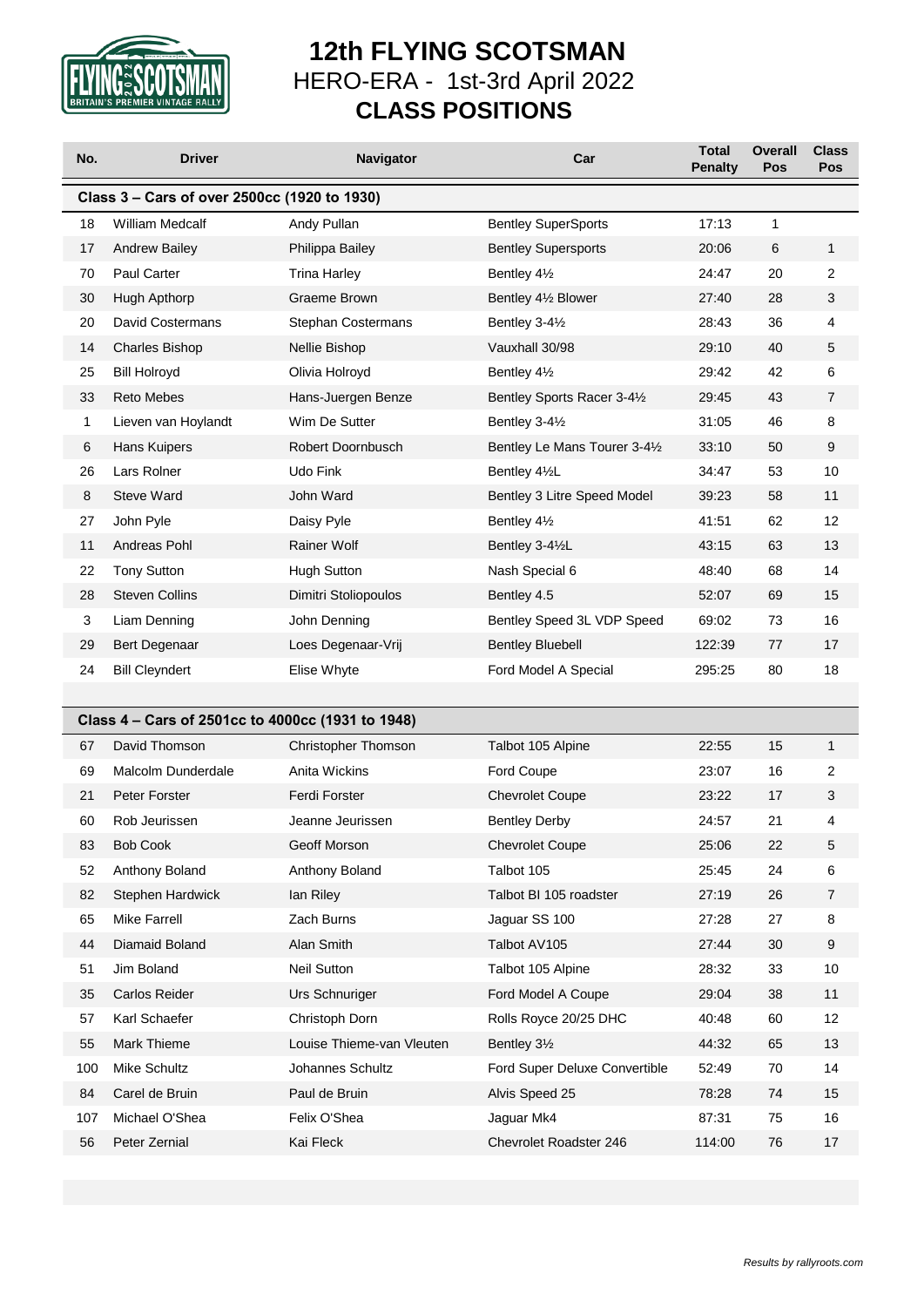

# **12th FLYING SCOTSMAN** HERO-ERA - 1st-3rd April 2022 **CLASS POSITIONS**

| No. | <b>Driver</b>                                | Navigator                | Car                              | <b>Total</b><br>Penalty | <b>Overall</b><br>Pos | <b>Class</b><br>Pos |
|-----|----------------------------------------------|--------------------------|----------------------------------|-------------------------|-----------------------|---------------------|
|     | Class 5 - Cars of over 4000cc (1931 to 1948) |                          |                                  |                         |                       |                     |
| 71  | Paul Dyas                                    | <b>lain Tullie</b>       | Bentley Derby 41/4               | 18:34                   | 4                     | $\mathbf{1}$        |
| 89  | John Abel                                    | <b>Niall Frost</b>       | Lagonda LG 45                    | 18:46                   | 5                     | $\overline{2}$      |
| 85  | <b>Stuart Anderson</b>                       | <b>Emily Anderson</b>    | Bentley Derby 41⁄4               | 20:55                   | 8                     | 3                   |
| 77  | <b>Hank Melse</b>                            | Nicole Melse             | Alvis Speed 25 Special           | 21:23                   | 10                    | 4                   |
| 72  | Willem Vermeulen                             | Ellen Vermeulen          | Alvis Speed 25                   | 21:48                   | 13                    | 5                   |
| 104 | James Gately                                 | <b>Tony Brooks</b>       | Kurtis-Omohundro Comet           | 22:00                   | 14                    | 6                   |
| 62  | Filip Engelen                                | Ann Gillis               | Invicta S-type                   | 23:23                   | 18                    | 7                   |
| 46  | <b>Arthur Manners</b>                        | Hugo Manners             | Lagonda M45                      | 25:27                   | 23                    | 8                   |
| 86  | <b>Bjorn Schage</b>                          | Anne Schage              | Alvis 4.3L VDP Tourer            | 26:55                   | 25                    | 9                   |
| 45  | Jose Romao de Sousa                          | <b>Ivo Tavares</b>       | Alvis Speed 20 SA                | 27:42                   | 29                    | 10                  |
| 75  | Wim Van Soest                                | Rob van de Leeuw         | Lagonda 45 Le Mans               | 27:47                   | 31                    | 11                  |
| 95  | Alain Janssens                               | Luc Bresseleers          | <b>Bentley Derby Special</b>     | 28:45                   | 37                    | 12                  |
| 74  | <b>Hans Geist</b>                            | <b>Herbert Pinzolits</b> | Lagonda M45 Rapide               | 29:10                   | 39                    | 13                  |
| 58  | Jef van Hoylandt                             | Liesbeth van Hoylandt    | Lagonda M45 Tower                | 29:29                   | 41                    | 14                  |
| 73  | Denis Müller                                 | <b>Thomas Pfeiffer</b>   | Lagonda M45                      | 31:04                   | 45                    | 15                  |
| 59  | Bert Vanderbruggen                           | <b>Barent Bulcke</b>     | Lagonda M45                      | 33:26                   | 51                    | 16                  |
| 108 | Anton van Hoylandt                           | <b>Ben Verbesselt</b>    | <b>Bentley Speed 8</b>           | 34:47                   | 52                    | 17                  |
| 87  | Keith Wickham                                | Brian Spearman           | Bentley Derby Open Sports        | 38:41                   | 57                    | 18                  |
| 109 | <b>Berend Groeneveld</b>                     | Ellen Van Der Dool       | Bentley 41/2 Special Open Tourer | 41:33                   | 61                    | 19                  |
| 47  | <b>Steven Snauwaert</b>                      | Jan Allegaert            | Bentley Le Mans Open Tourer      | 45:47                   | 66                    | 20                  |
| 36  | Giselher Stauzebach                          | <b>Gerd Kaut</b>         | Bentley 61/2 Open Tourer         | 48:17                   | 67                    | 21                  |
| 96  | Marc Martignoni                              | Siegfried Gronkowski     | Lagonda M45 Rapide               | 212:23                  | 79                    | 22                  |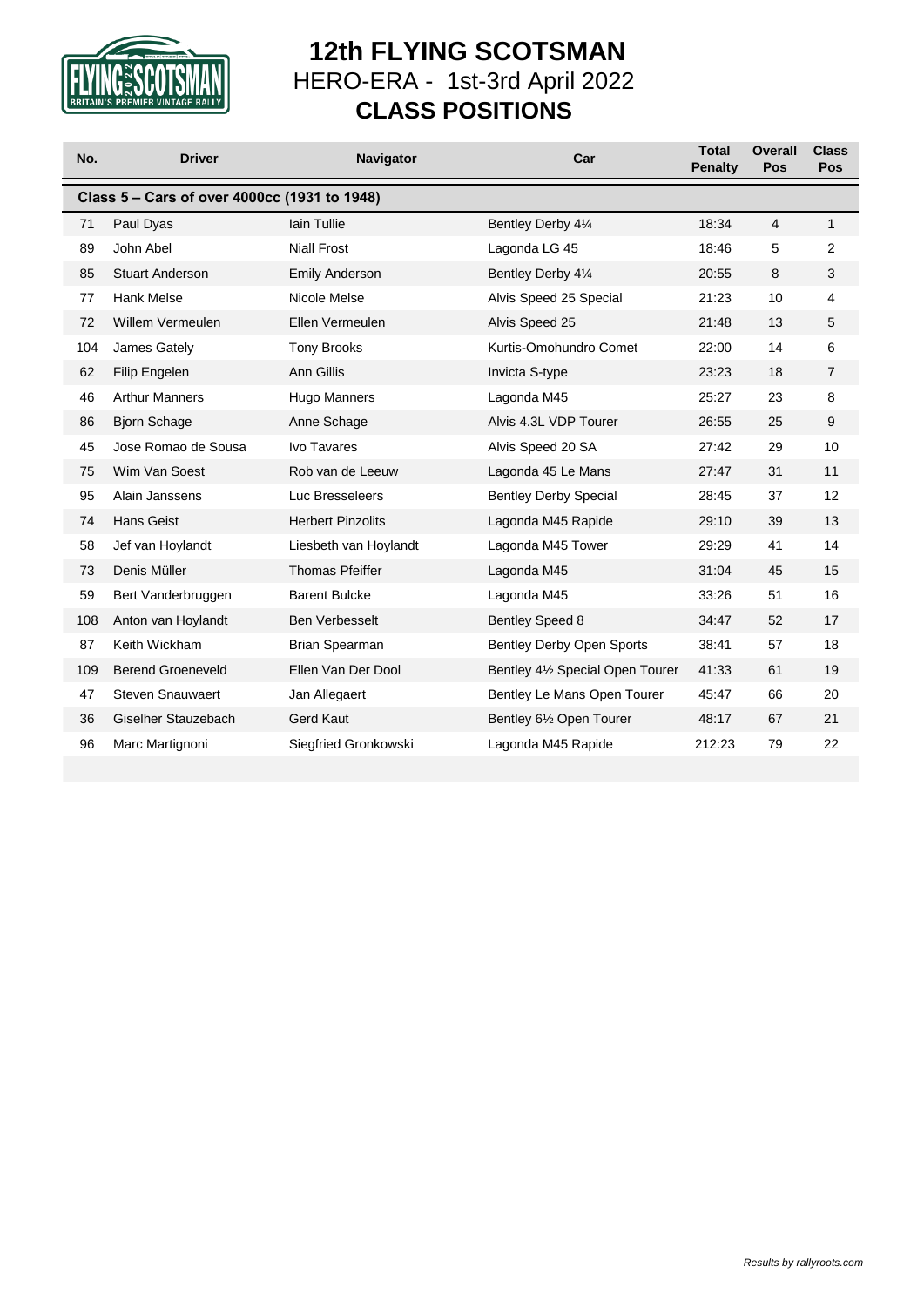



|              | No. MTC 1.1 Test 1.1 RC 1.1 RS 1.1 TP 1.1A TP 1.1B TP 1.1C TP 1.1D TC 1.2 RS 1.2 TP 1.2A TP 1.2C RS 1.3 TP 1.3A TP 1.3B RC 1.2 PC 1.1 TC 1.3 RC 1.3 RC 1.4 RS 1.4 TP 1.4A TP 1.4B Test 1.2 |                       |             |          |               |                    |              |                 |               |          |      |                 |               |          |  |                                          |          |                       |               |          |
|--------------|--------------------------------------------------------------------------------------------------------------------------------------------------------------------------------------------|-----------------------|-------------|----------|---------------|--------------------|--------------|-----------------|---------------|----------|------|-----------------|---------------|----------|--|------------------------------------------|----------|-----------------------|---------------|----------|
| $\mathbf{1}$ | 2:39                                                                                                                                                                                       |                       | 0:04        | 0:06     | 0:02          | $0:16$ e           |              | $0:04$ e $0:07$ |               | $0:13$ e | 0:37 |                 | $0:29$ e      |          |  |                                          |          | $0:05$ e $0:00$       |               | 2:31     |
| $\mathbf{3}$ | 2:26                                                                                                                                                                                       | $2:00 \, m$           | 0:50        | 0:35     | 1:00          | $0:23$ e           |              | 1:00            | 0:33          | 0:43 e   | 1:00 |                 | 0:11          | $2:00$ m |  |                                          |          | 0:05 e 1:00           |               | 2:36     |
| 6            | 2:34                                                                                                                                                                                       |                       | 0:13        | $0:15$ e | 0:02          | $0:06$ e           |              | 0:04 e 1:00     |               | 1:00 e   | 0:01 |                 | $0:02$ e      |          |  |                                          |          | 0:07 e 0:07           |               | 2:36     |
| 8            | 2:35                                                                                                                                                                                       |                       | 1:00        | 0:12     | 0:06          | 0:03               |              | 0:40 e 1:00     |               | 1:00     |      | 0:36 e 0:06     |               |          |  |                                          |          | 2:00 m 0:00           |               | 2:42     |
| 9            | 2:22                                                                                                                                                                                       |                       | 0:11        | 0:40     | 0:22          | 0:44 e             |              | 1:00 e          | 0:19          | 1:00 e   |      | 0:35 e          | 0:10 e        |          |  |                                          |          | 2:00 m 0:00           |               | 2:41     |
| 11           | 2:21                                                                                                                                                                                       |                       | 0:34        | 1:00     | 0:30          | $0:32$ e           |              | $0:13$ e        | 0:03          | $0:15$ e |      | 0:26 e 0:26     |               |          |  |                                          |          | 2:00 m 0:00           |               | 2:37     |
| 14           | 2:18                                                                                                                                                                                       |                       | 0:02        | 0:10     | 0:06          | 0:05               |              | 0:05            | 0:00          | $0:16$ e | 0:21 |                 | 0:01          |          |  |                                          |          |                       | 0:07 e 0:04 e | 2:36     |
| 17           | 2:02                                                                                                                                                                                       |                       | 0:03        | 0:01     | 0:01          | 0:02               |              | $0:03$ e        | $0:02$ e      | 0:02     | 0:01 |                 | $0:02$ e      |          |  |                                          | 0:01     |                       | $0:03$ e      | 2:24     |
| 18           | 1:47                                                                                                                                                                                       |                       | 0:03        | $0:02$ e | 0:01          | 0:00               |              | $0:02$ e        | $0:04$ e      | $0:01$ e | 0:00 |                 | $0:01$ e      |          |  |                                          | 0:00     |                       | $0:02 e$ 2:06 |          |
| 20           | 2:11                                                                                                                                                                                       |                       | 0:06        | 0:02     | 0:11          | $0:03$ e           |              | 0:01            | 0:00          | 0:00     | 0:02 |                 | $0:04$ e      |          |  |                                          | 0:01     |                       | 0:04 e 2:31   |          |
| 21           | 2:10                                                                                                                                                                                       |                       | 0:02        | 0:10     | 0:07          | 0:00               |              | $0:04$ e        | 0:10          | $0:01$ e | 0:04 |                 | $0:05$ e      |          |  |                                          | $0:01$ e |                       | $0:02$ e      | 2:34     |
| 22           | 2:44                                                                                                                                                                                       |                       | 0:08        | 0:28     | 0:17          | 0:11               |              | $0:03$ e        | 0:12          | $0:15$ e | 1:00 |                 | 0:02 e        |          |  |                                          |          | $2:00 \text{ m}$ 0:00 |               | 3:05     |
| 23           | $4:00 +$                                                                                                                                                                                   | 2:00 m 10:00 m 2:00 m |             |          | 2:00 m 2:00 m | $2:00 \, \text{m}$ |              | 0:08            | $0:02$ e      | $0:03$ e | 0:03 |                 | 0:00          |          |  |                                          | 0:08     |                       | 0:00          | 4:00     |
| 24           | 2:03                                                                                                                                                                                       |                       | 0:02        | $0:03$ e | 0:01          | 0:01               |              | $0:01$ e        | 0:00          | 0:02     |      | $0:02$ e        | 0:02 e        |          |  |                                          | 0:01     |                       | $0:05$ e      | 2:15     |
| 25           | 2:21                                                                                                                                                                                       |                       | 0:02        | 1:00     | 0:20 e        | 0:00               |              | $0:01$ e        | $0:01$ e      | $0:03$ e | 0:02 |                 | 0:00          |          |  |                                          | 0:14     |                       | $0:03$ e      | 2:57     |
| 26           | 2:15                                                                                                                                                                                       |                       | 0:08        | $0:09$ e | 0:05          | $0:01$ e           |              | 0:07            | 0:01 e 0:06 e |          | 0:04 |                 | $0:07$ e      |          |  |                                          | 0:02     |                       | $0:08$ e      | 2:35     |
| 27           | 2:31                                                                                                                                                                                       |                       | $2:00 \, m$ | 0:00     | 1:00          | 0:14               |              | $0:18$ e        | 1:00          | $0:31$ e | 0:13 |                 | $0:01$ e      |          |  |                                          | $0:01$ e |                       | 0:16          | 2:46     |
| 28           | 3:21                                                                                                                                                                                       |                       | 0:57        | 1:00     | 0:51          | 0:41               |              | 1:00            | 1:00          | 0:22     | 1:00 |                 | 0:06          |          |  |                                          | 0:17     |                       | 0:31          | 3:22     |
| 29           | 2:43                                                                                                                                                                                       | $2:00$ m              | 1:00        | 0:23     | 0:25          | $0:25$ e           | 10:00 m 0:00 |                 | 2:00 m 0:00   |          | 0:03 |                 | 1:00          |          |  |                                          | $0:04$ e |                       | 0:06          | 2:36     |
| 30           | 2:14                                                                                                                                                                                       |                       | 0:05        | 0:14     | $0:04$ e      | $0:01$ e           |              | 0:00            | 0:07          | $0:09$ e | 0:01 |                 | $0:02$ e      |          |  |                                          | $0:02$ e |                       | $0:01$ e      | 2:34     |
| 31           | 2:20                                                                                                                                                                                       |                       | 0:05        | 1:00     | 0:38          | 0:10 e             |              | $0:07$ e        | 1:00          | $0:05$ e | 0:04 |                 | 0:02          |          |  |                                          | 0:03     |                       | 0:05          | 2:43     |
| 32           | 2:16                                                                                                                                                                                       |                       | 0:18        | $0:12$ e | 0:30          | 0:06               |              | 0:00            | 0:28          | 0:11     | 0:05 |                 | 0:15          |          |  |                                          | 0:03     |                       | 0:13          | 2:22     |
| 33           | $4:00 +$                                                                                                                                                                                   |                       | 0:08        | 0:12     | $0:17$ e      | $0:02$ e           |              | 0:04            | 1:00          | $0:47$ e | 0:08 |                 | 0:10 e        |          |  |                                          |          | 2:00 m 0:00           |               | 2:26     |
| 35           | 2:30                                                                                                                                                                                       |                       | 0:06        | 0:00     | $0:07$ e      | 0:03               |              | 0:08            | 1:00          | 0:53 e   |      | 0:01 e 0:07     |               |          |  |                                          | 0:04     |                       | 0:02          | 2:41     |
| 36           | $4:00 +$                                                                                                                                                                                   |                       | $0:05$ e    | 0:58     | 0:36          | $0:20$ e           |              | 1:00            | 1:00          | 0:12     |      |                 | 0:19 e 0:09 e |          |  |                                          |          | 0:31 e 0:25           |               | 3:56     |
| 37           | 2:11                                                                                                                                                                                       |                       | 0:14        | 0:18     | 0:32          | $0:02$ e           |              | 1:00            | 1:00          | $0:01$ e |      |                 | 0:11 e 0:11 e |          |  | 2:00 m 2:00 m 10:00 m 2:00 m 2:00 m 2:37 |          |                       |               |          |
| 38           |                                                                                                                                                                                            |                       |             |          |               |                    |              |                 |               |          |      |                 |               |          |  |                                          |          |                       |               |          |
| 40           | $4:00 +$                                                                                                                                                                                   |                       | 0:29        | 0:24     | 1:00          | 0:37               |              | 1:00            | 0:24          | 0:01     |      | 0:18 e 0:07     |               |          |  |                                          | 0:05     |                       | 0:07          | 2:43     |
| 41           | 2:26                                                                                                                                                                                       |                       | 1:00        | $0:04$ e | 0:21          | $0:16$ e           |              | 0:32            | 0:17          | 0:00     |      | 0:10 e 0:08     |               |          |  |                                          | 0:06 e   |                       | 0:12          | $4:00 +$ |
| 42           | 1:45                                                                                                                                                                                       |                       | 0:02        | 0:27     | $0:15$ e      | 0:01               |              | $0:07$ e        | 0:06          | $0:04$ e |      | $0:02$ e $0:02$ |               |          |  |                                          | 0:02     |                       | $0:03$ e      | 2:05     |
| 43           | 2:11                                                                                                                                                                                       |                       | 0:49 e      | 0:00     | 0:28          | $0:15$ e           |              | 0:19 e 0:07     |               | $0:22$ e |      |                 | 0:15 e 0:13 e |          |  |                                          |          | $0:11$ e $0:13$       |               | 2:15     |
| 44           | 2:23                                                                                                                                                                                       |                       | 0:01 e      | 0:07     | $0:01$ e      | 0:00               |              | 0:00            | 0:06          | 0:07 e   | 0:07 |                 | 0:00          |          |  |                                          | 0:00     |                       | 0:03          | 2:35     |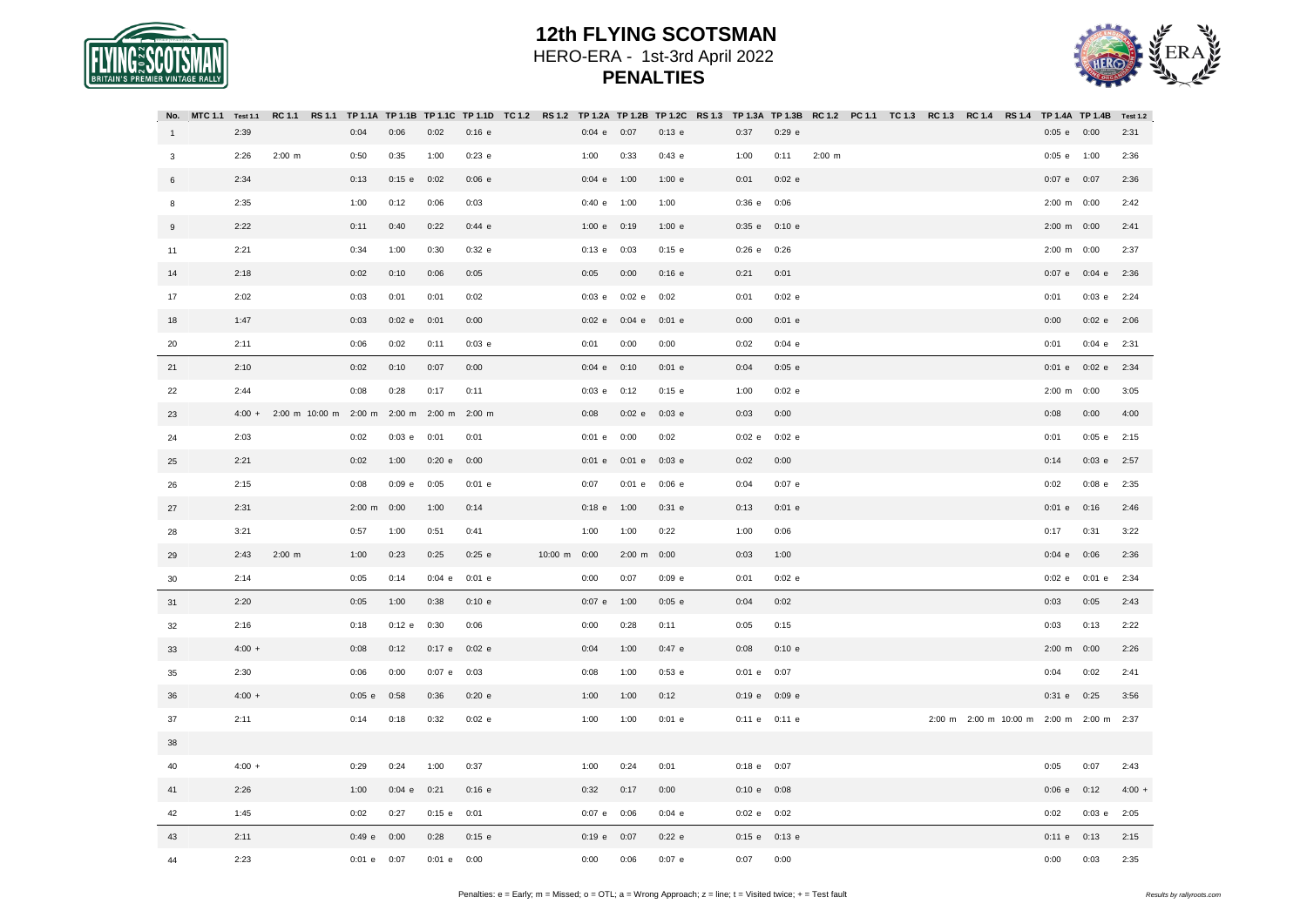

| AIN'S PREMIER VINTAGE |  |
|-----------------------|--|

| No. | MTC 1.1 Test 1.1 |          | RC 1.1 RS 1.1 TP 1.1A TP 1.1B TP 1.1C TP 1.1D TC 1.2 RS 1.2 TP 1.2A TP 1.2B TP 1.2C RS 1.3 TP 1.3A TP 1.3B RC 1.2 PC 1.1 TC 1.3 RC 1.3 RC 1.4 RS 1.4 TP 1.4A TP 1.4B Test 1.2 |                      |          |                    |          |                 |          |                 |          |  |          |  |                    |                    |      |
|-----|------------------|----------|-------------------------------------------------------------------------------------------------------------------------------------------------------------------------------|----------------------|----------|--------------------|----------|-----------------|----------|-----------------|----------|--|----------|--|--------------------|--------------------|------|
| 45  | 2:46             |          | 0:05                                                                                                                                                                          | 0:00                 | $0:05$ e | 0:05               |          | $0:02$ e $0:09$ | 0:09     | 0:05            | 0:03 e   |  |          |  | 0:03               | $0:02$ e           | 2:55 |
| 46  | 2:18             |          | 0:04                                                                                                                                                                          | 0:12                 | $0:03$ e | 0:00               |          | 0:11 e 0:29     | 0:16     | 0:02            | $0:05$ e |  |          |  | $0:01$ e           | $0:09$ e           | 3:01 |
| 47  | 2:40             |          | 0:39 e                                                                                                                                                                        | 0:50                 | 0:14     | 0:12               |          | 0:34 e 0:29     | $0:22$ e | 0:07 e 0:19     |          |  |          |  | $0:38$ e           | 1:00               | 2:43 |
| 48  | 2:35             |          | 0:04                                                                                                                                                                          | 0:11                 | $0:18$ e | 0:12               | $0:07$ e | 0:08            | $0:24$ e | $0:14$ e        | 0:08     |  | $2:00$ m |  | 0:06 e             | 0:04               | 3:10 |
| 49  | 2:55             |          |                                                                                                                                                                               | 2:00 m 2:00 m 2:00 m |          | $2:00 \, \text{m}$ | 1:00     | 1:00            | 0:03     | 1:00            | 0:13     |  |          |  | 0:22               | 1:00               | 3:07 |
| 50  | 2:02             |          | $0:01$ e                                                                                                                                                                      | 0:08                 | 0:04     | $0:03$ e           |          | 0:05 e 0:17     | 0:02     | 0:05            | 0:05     |  |          |  | 0:03               | 0:03               | 2:10 |
| 51  | 2:17             | $2:00$ m | 0:19                                                                                                                                                                          | $0:08$ e             | 0:15     | $0:08$ e           |          | 0:05 e 0:25     | 0:08     | $0:04$ e        | 0:03     |  |          |  | 0:02               | 0:00               | 2:39 |
| 52  | 2:00             |          | 0:05                                                                                                                                                                          | 1:00                 | 0:34     | 0:04 e             |          | 0:01 e 0:27     | 0:09 e   | 0:00            | 0:04 e   |  |          |  | 0:03               | 0:22               | 2:25 |
| 53  | 2:18             |          | 0:04 e                                                                                                                                                                        | 0:01                 | $0:02$ e | 0:30               |          | 0:11 e 0:16     | $0:09$ e | 0:07 e 0:02     |          |  |          |  |                    | 0:07 e 0:17 e 2:33 |      |
| 54  | 2:00             |          | 0:09                                                                                                                                                                          | 0:11                 | $0:19$ e | 0:00               |          | $0:02$ e $0:05$ | $0:02$ e | 0:05 e 0:07     |          |  |          |  |                    |                    |      |
| 55  | 2:43             |          | 0:24                                                                                                                                                                          | 0:27                 | 0:16     | 0:11               |          | 0:02 e 0:07     | 0:10 e   | 0:50 e          | 0:46     |  |          |  | 0:20               | 0:11 e 3:17        |      |
| 56  | 2:52             |          | 1:00                                                                                                                                                                          | 0:35                 | 0:37     | 0:14               | 0:20     | 0:55            | 0:41     | 1:00            | $0:15$ e |  |          |  | 1:00               | 1:00               | 2:59 |
| 57  | 2:31             |          | $0:38$ e                                                                                                                                                                      | 0:45                 | 0:29     | 0:16               |          | 0:07 e 0:33     | 0:05     | $0:02$ e        | $0:05$ e |  |          |  | 0:03               | 0:23               | 2:57 |
| 58  | 2:18             |          | 0:16                                                                                                                                                                          | $0:15$ e             | 0:07     | $0:05$ e           | $0:03$ e | 0:07            | 0:11 e   | 0:09            | $0:09$ e |  |          |  | 0:05               | $0:08$ e           | 2:22 |
| 59  | 3:08             |          | 1:00                                                                                                                                                                          | $0:30$ e             | 0:47     | $0:53$ e           |          | 0:02 e 0:29     | 0:22     | 0:10            | $0:07$ e |  |          |  | 0:05               | 0:43               | 2:59 |
| 60  | 2:18             |          | 0:09                                                                                                                                                                          | 0:05                 | $0:01$ e | 0:05               |          | 0:04 e 0:04     | $0:01$ e | 0:01            | 0:00     |  |          |  | 0:00               | $0:03$ e $2:28$    |      |
| 62  | 2:16             |          | 0:04                                                                                                                                                                          | 0:04                 | $0:04$ e | $0:04$ e           | $0:02$ e | $0:01$ e        | 0:05     | 0:00            | $0:01$ e |  |          |  | 0:02               | 0:01 e 2:34        |      |
| 63  | 2:02             |          | 0:07                                                                                                                                                                          | 0:00                 | 0:02     | 0:02               |          | $0:03$ e $0:05$ | $0:01$ e | 0:02            | 0:03 e   |  |          |  | 0:02               | 0:04 e 2:27        |      |
| 64  | 2:14             |          | 0:03                                                                                                                                                                          | 0:03                 | $0:07$ e | 0:06               |          | $0:02$ e $0:19$ | 0:02     | 0:02            | 0:01     |  |          |  | 0:01               | 0:07               | 2:26 |
| 65  | 2:20             |          | 0:03                                                                                                                                                                          | 0:06 e               | $0:01$ e | 0:06               |          | 0:07 e 0:12     | 0:00     | 0:40 e          | 0:25     |  |          |  | $0:05$ e           | $0:01$ e           | 2:37 |
| 66  | 2:39             |          | 0:15                                                                                                                                                                          | $0:04$ e             | $0:05$ e | $0:01$ e           | 0:00     | 0:11            | $0:07$ e | 0:00            | 1:00     |  |          |  | 0:02               | 1:00               | 2:43 |
| 67  | 2:05             |          | 0:02                                                                                                                                                                          | 0:40                 | 0:07     | 0:01               | $0:01$ e | 0:00            | $0:02$ e | $0:03$ e $0:10$ |          |  |          |  | $0:07$ e           | $0:04$ e $2:18$    |      |
| 69  | 2:45             |          | 0:05                                                                                                                                                                          | $0:03$ e             | 0:01     | $0:01$ e           | $0:07$ e | 0:06            | $0:02$ e | $0:01$ e        | 0:00     |  |          |  | 0:01               | $0:01$ e           | 2:35 |
| 70  | 2:10             |          | 0:01                                                                                                                                                                          | 0:20                 | $0:05$ e | $0:11$ e           |          | 0:01 e 0:02 e   | $0:01$ e | $0:01$ e        | 0:02     |  |          |  | $0:01$ e           | $0:03$ e $2:22$    |      |
| 71  | 1:58             |          | 0:01                                                                                                                                                                          | $0:01$ e             | 0:01     | $0:01$ e           |          | $0:02$ e $0:02$ | $0:02$ e | 0:00            | $0:01$ e |  |          |  | 0:01               | 0:03 e 2:15        |      |
| 72  | 2:06             |          | 0:04                                                                                                                                                                          | 0:02                 | $0:05$ e | 0:03               | 0:02     | 0:00            | $0:04$ e | 0:05            | $0:02$ e |  |          |  | $0:03$ e           | 0:02               | 2:22 |
| 73  | 2:15             |          | 0:15                                                                                                                                                                          | $0:08$ e             | $0:31$ e | 0:26               | 0:00     | 0:01            | 0:01     | 0:01            | $0:04$ e |  |          |  | $0:01$ e           | 1:00               | 2:12 |
| 74  | 2:21             |          | 0:09                                                                                                                                                                          | $0:09$ e             | 0:05     | 0:03               |          | 0:11 e 0:05     | $0:04$ e | $0:03$ e        | 0:03 e   |  |          |  | $0:04$ e           | 0:02               | 2:29 |
| 75  | 2:30             |          | $0:03$ e                                                                                                                                                                      | 0:02                 | 0:23     | $0:09$ e           |          | $0:06$ e $0:05$ | $0:02$ e | 0:03            | 0:05     |  |          |  | 0:04               | 0:01               | 2:44 |
| 76  | 1:58             |          | $0:01$ e                                                                                                                                                                      | 0:04                 | $0:08$ e | 0:06               | $0:08$ e | 0:06            | $0:05$ e | 0:03            | $0:04$ e |  |          |  | $0:01$ e           | $0:04$ e           | 2:10 |
| 77  | 2:01             |          | 0:07                                                                                                                                                                          | 0:00                 | 0:03     | $0:06$ e           |          | $0:03$ e $0:05$ | 0:00     | 0:11 e          | $0:13$ e |  |          |  | 0:00               | 0:03 e 2:16        |      |
| 78  | 2:17             |          | 0:00                                                                                                                                                                          | 0:03                 | 0:01     | $0:01$ e           | 0:04 e   | 0:08            | 0:06 e   | 0:01            | 0:04 e   |  |          |  | $2:00 \, \text{m}$ | 0:00               | 2:37 |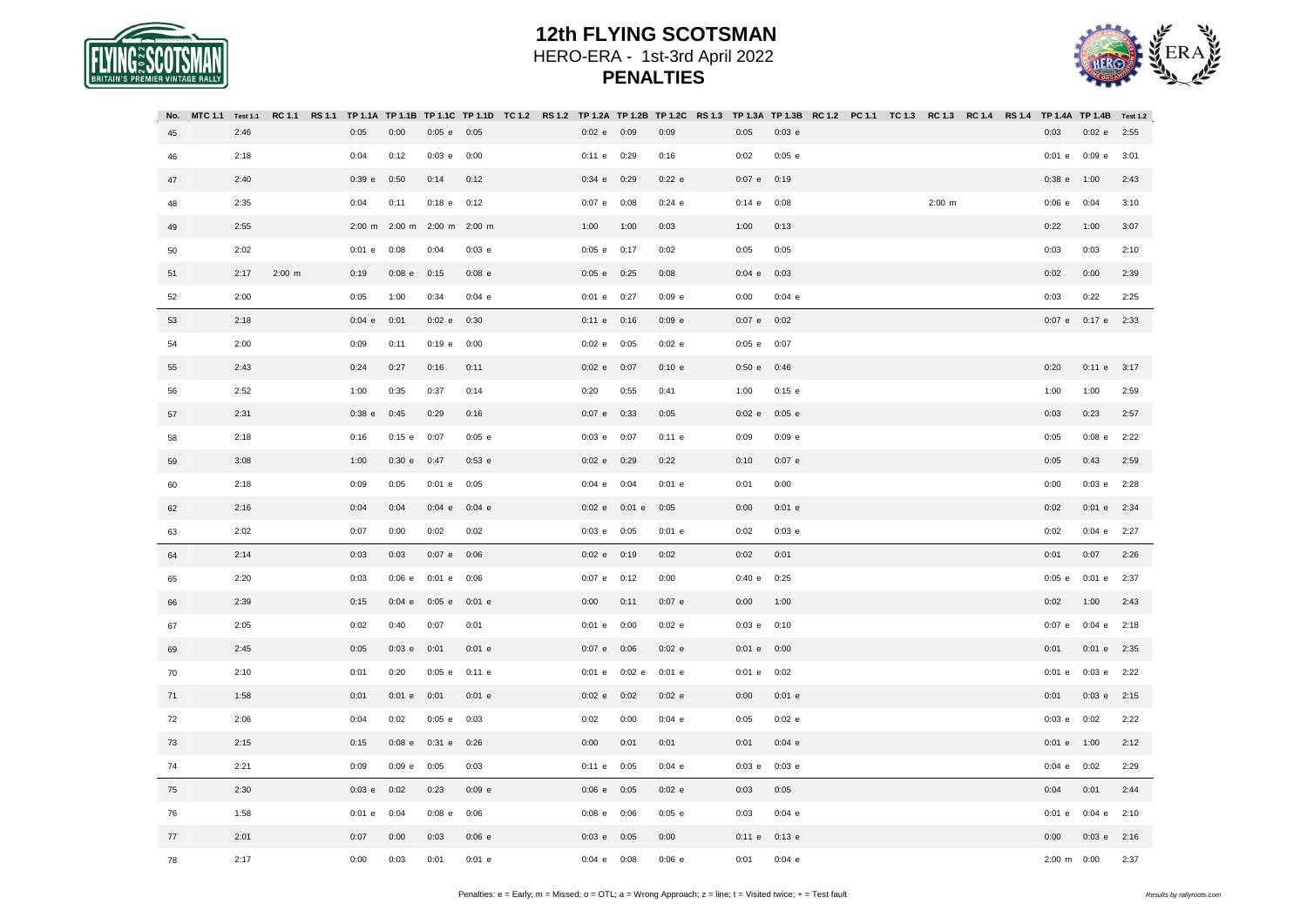



| No. | MTC 1.1 Test 1.1 |          |                       |                      |                                     | RC 1.1 RS 1.1 TP 1.1A TP 1.1B TP 1.1C TP 1.1D TC 1.2 RS 1.2 TP 1.2A TP 1.2B TP 1.2C RS 1.3 TP 1.3A TP 1.3B RC 1.2 PC 1.1 TC 1.3 RC 1.3 RC 1.4 RS 1.4 TP 1.4A TP 1.4B Test 1.2 |                |                 |                      |                            |                 |          |  |  |  |                       |                                           |      |
|-----|------------------|----------|-----------------------|----------------------|-------------------------------------|-------------------------------------------------------------------------------------------------------------------------------------------------------------------------------|----------------|-----------------|----------------------|----------------------------|-----------------|----------|--|--|--|-----------------------|-------------------------------------------|------|
| 79  | 1:49             |          | 0:07                  | $0:01$ e             | $0:02$ e $0:01$ e                   |                                                                                                                                                                               |                | $0:01$ e $0:03$ |                      | $0:01$ e                   | 0:01            | 0:02 e   |  |  |  | 0:01                  | 0:01 e 2:06                               |      |
| 80  | 2:02             |          | 0:00                  | 0:19                 | $0:06$ e                            | 0:01                                                                                                                                                                          |                | $0:01$ e        | $0:07$ e             | 0:02                       | 0:00            | $0:01$ e |  |  |  | 0:01                  | 0:06 e                                    | 2:22 |
| 81  | 2:09             |          | $0:01$ e              | 0:07                 | $0:04$ e                            | 0:00                                                                                                                                                                          |                | 0:03 e          | 0:06                 | 0:03 e                     | $0:01$ e        | $0:01$ e |  |  |  | 0:05                  | $0:01$ e                                  | 2:33 |
| 82  | 2:14             |          | 0:06                  | 0:13                 | 0:30                                | $0:15$ e                                                                                                                                                                      |                | 0:00            | 0:10                 | 0:06                       | 0:02            | $0:01$ e |  |  |  | $0:01$ e              | $0:11$ e                                  | 2:28 |
| 83  | 2:14             |          | $0:03$ e              | 0:03                 | 0:27                                | 0:14                                                                                                                                                                          |                | $0:02$ e        | 0:06                 | $0:01$ e                   | 0:04            | $0:02$ e |  |  |  | 0:14                  | 0:05                                      | 2:38 |
| 84  | 3:26             |          | $2:00 \text{ m}$ 0:00 |                      | 1:00                                | 0:10 e                                                                                                                                                                        |                |                 | 0:35 e 2:00 m 2:00 m |                            | 0:59            | 0:05     |  |  |  | $2:00 \text{ m}$ 0:00 |                                           | 3:33 |
| 85  | 2:03             |          | 0:03                  | 0:32                 | $0:03$ e                            | 0:03                                                                                                                                                                          |                | $0:04$ e        | 0:01                 | $0:01$ e                   | $0:01$ e        | $0:04$ e |  |  |  | 0:03                  | 0:06 e 2:28                               |      |
| 86  | 2:10             |          | 0:03                  | 0:13                 | $0:14$ e                            | 0:02                                                                                                                                                                          |                | 0:00            | $0:03$ e $0:03$      |                            | $0:03$ e $0:19$ |          |  |  |  | 0:02                  | 0:06 e 2:34                               |      |
| 87  | 2:47             |          | 0:19 e                | 0:28                 | 0:00                                | $0:01$ e                                                                                                                                                                      |                | $0:29$ e        | 0:42                 | $0:19$ e                   | 0:05            | 0:02     |  |  |  | $2:00 \text{ m}$ 0:00 |                                           | 2:51 |
| 88  | 2:56             |          |                       |                      | 10:00 m 2:00 m 2:00 m 2:00 m 2:00 m |                                                                                                                                                                               | 10:00 m 2:00 m |                 |                      | 2:00 m 2:00 m 10:00 m 0:00 |                 | $0:17$ e |  |  |  |                       | 2:00 m 2:00 m 10:00 m 2:00 m 2:00 m 10:00 |      |
| 89  | 1:58             |          | 0:03                  | $0:01$ e             | 0:01                                | $0:01$ e                                                                                                                                                                      |                | $0:02$ e        | 0:01 e 0:03          |                            | 0:00            | $0:01$ e |  |  |  | 0:02                  | $0:02 e$ 2:16                             |      |
| 90  | 1:57             |          | 0:05                  | 0:09                 | 0:01                                | $0:03$ e                                                                                                                                                                      |                | $0:01$ e        | 0:00                 | 0:02                       | 0:01            | 0:00     |  |  |  | 0:02                  | $0:03$ e                                  | 3:54 |
| 91  | 2:34             |          | 0:07                  | 0:10                 | 0:00                                | $0:07$ e                                                                                                                                                                      |                | $0:05$ e        | 0:01                 | 0:01                       | 0:01            | $0:07$ e |  |  |  | $0:02$ e              | $0:07$ e $2:47$                           |      |
| 92  | 2:28             |          | 0:14                  | 1:00                 | 0:28                                | 0:19                                                                                                                                                                          |                | $0:03$ e        | 0:04                 | 0:09 e                     | $0:06$ e $1:00$ |          |  |  |  | 0:23                  | 0:17                                      | 2:34 |
| 93  | $4:00 +$         |          | $0:02$ e              | 0:12                 | 0:03                                | $0:01$ e                                                                                                                                                                      |                | 0:08 e 1:00     |                      | $0:04$ e                   | 0:05 e 0:01 e   |          |  |  |  | 0:05                  | 0:11                                      | 2:41 |
| 94  | 2:26             |          | 0:09                  | 0:11                 | $0:13$ e                            | $0:12$ e                                                                                                                                                                      |                | 0:04            | 0:07 e 0:04          |                            | $0:15$ e $0:11$ |          |  |  |  | 2:00 m 0:00           |                                           | 2:35 |
| 95  | 2:22             |          | 0:06                  | $0:07$ e $0:04$      |                                     | 0:00                                                                                                                                                                          |                | $0:01$ e        | 0:03                 | 0:03                       | $0:37$ e $0:00$ |          |  |  |  | $0:08$ e $1:00$       |                                           | 2:35 |
| 96  | 10:00            | $2:00$ m |                       | 2:00 m 2:00 m 2:00 m |                                     | $2:00 \, \text{m}$                                                                                                                                                            |                | 0:31            | 1:00                 | 1:00                       | 1:00            | 0:36     |  |  |  |                       | 2:00 m 2:00 m                             | 3:32 |
| 97  | 1:51             |          | 0:01                  | $0:04$ e             | 0:02                                | $0:01$ e                                                                                                                                                                      |                | $0:03$ e        | 0:04                 | 0:01                       | 0:02 e 0:01 e   |          |  |  |  | 0:00                  | $0:01$ e                                  | 2:11 |
| 98  | 2:12             |          | 1:00                  | 0:56                 | 0:22                                | 0:06 e                                                                                                                                                                        |                | $0:03$ e        | 0:02                 | 0:06 e                     | $0:03$ e $0:00$ |          |  |  |  | 0:01                  | $0:01$ e                                  | 2:28 |
| 100 | 3:21             |          | 2:00 m 0:00           |                      | 1:00                                | $0:13$ e                                                                                                                                                                      |                | $0:03$ e        | 0:24                 | $0:27$ e                   | $0:06$ e        | $0:01$ e |  |  |  | 0:03                  | 0:05                                      | 3:22 |
| 101 | 2:38             |          | $0:05$ e              | $0:19$ e             | $0:01$ e                            | 0:04                                                                                                                                                                          |                | 0:01 e 0:04     |                      | $0:05$ e                   | $0:01$ e $0:04$ |          |  |  |  | 0:03                  | 0:06                                      | 3:09 |
| 103 | 2:31             |          | 0:05                  | 0:07                 | 0:01                                | 0:04                                                                                                                                                                          |                | 0:04            | 0:09                 | 0:26 e                     | 0:11            | 0:01     |  |  |  | 0:07                  | 0:17                                      | 2:39 |
| 104 | 2:11             |          | $0:02$ e              | 0:05                 | $0:03$ e                            | 0:01                                                                                                                                                                          |                | $0:05$ e        | 0:04                 | $0:02$ e                   | 0:02            | $0:04$ e |  |  |  | 0:00                  | $0:03$ e                                  | 2:34 |
| 106 | 2:37             |          | 1:00                  | $0:18$ e             | 0:54                                | $0:21$ e                                                                                                                                                                      |                | 0:02 e 1:00     |                      | 0:28                       | 0:16            | 0:28     |  |  |  | 0:03                  | 0:32                                      | 2:49 |
| 107 | 3:10             |          | 1:00                  | 1:00 e               | 0:31                                | 0:03                                                                                                                                                                          |                | 0:52 e 1:00     |                      | 0:06                       | 0:28            | $0:27$ e |  |  |  | $0:14$ e              | 1:00                                      | 3:27 |
| 108 | 2:31             |          | 0:05                  | 0:01                 | 0:34                                | 0:33 e                                                                                                                                                                        |                | $0:17$ e $0:30$ |                      | $0:17$ e                   | 0:09            | $0:16$ e |  |  |  | 0:01                  | $0:01$ e                                  | 2:44 |
| 109 | 2:53             |          | 0:13                  | 0:37                 | 0:51                                | $0:59$ e                                                                                                                                                                      |                | $0:05$ e        | 0:36                 | 0:26                       | $0:04$ e        | 0:02     |  |  |  | 0:06                  | 0:36                                      | 3:01 |
| 110 | 2:08             |          | 0:03                  | 0:09                 | 0:57                                | 0:06                                                                                                                                                                          |                | $0:01$ e        | 0:05                 | 0:01                       | 0:03            | $0:01$ e |  |  |  | 2:00 m 0:00           |                                           | 2:34 |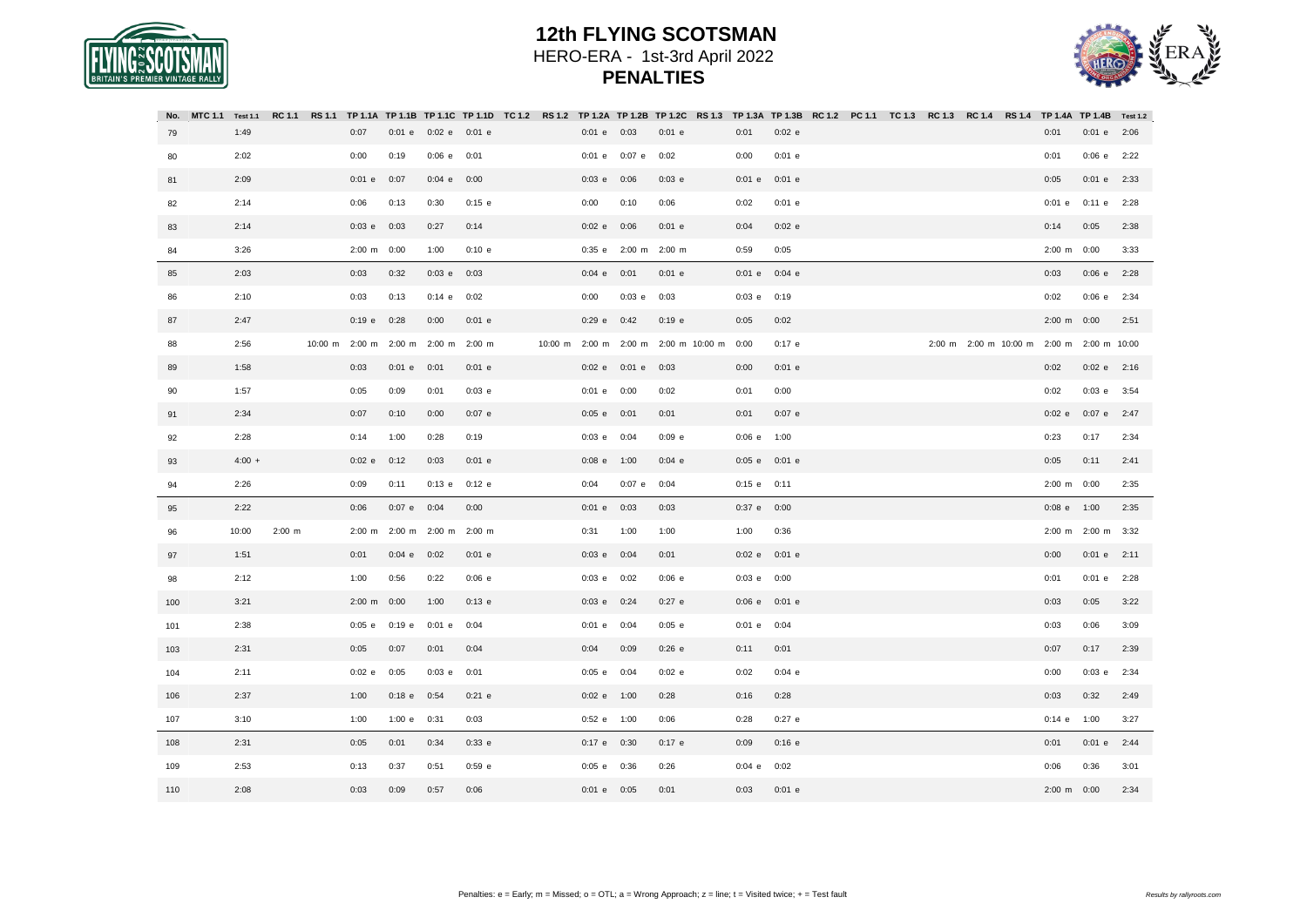

44

#### **12th FLYING SCOTSMAN** HERO-ERA - 1st-3rd April 2022 **PENALTIES**



#### No. RC1.5 RC1.6 TC1.4 Test1.3 Test1.4 RC1.7 RC1.8 MTC1.5 MTC2.1 TC2.2 PC2.1 TC2.3 PC2.2 PC2.3 TC2.4 PC2.4 TC2.5 PC2.5 TC2.6 Test2.1 PC2.6 RC2.1 RS2.1 TP2.1A TP2.1B RC2.2 1 3 6 8 9 11 14 17 18 20 21 22 23 24 25 26 27 28 29 30 31 32 33 35 36 37 38 40 41 42 43 1:39 2:16 0:00 0:00 0:20 0:00 0:33 1:38 0:14 e 0:56 1:51 2:24 2:00 m 2:00 m 0:00 0:00 0:20 0:20 0:38 3:00 + 1:00 0:20 3:30 + 2:04 0:00 0:00 0:20 0:20 0:14 3:00 + 0:01 0:07 e 1:44 4:00 + 0:00 0:00 0:20 0:20 0:26 1:34 0:29 e 0:24 10:00 10:00 2:00 m 2:00 m 3:30 + 2:33 0:00 0:00 0:20 0:20 0:20 1:51 0:02 e 0:32 1:41 2:09 0:00 0:00 0:20 0:20 0:16 1:37 0:05 0:15 e 1:27 2:03 0:00 0:00 0:00 0:20 0:20 1:26 0:02 0:02 e 1:20 1:44 0:00 0:00 0:00 0:00 0:20 1:16 0:01 0:00 1:35 4:00 + 0:00 0:00 0:20 0:00 0:29 1:35 0:01 e 0:01 e 1:38 1:56 0:00 0:00 0:20 0:00 0:23 1:24 0:05 e 0:01 e 1:52 2:30 0:00 0:20 0:20 0:00 0:36 1:41 0:12 0:10 e 1:33 1:58 0:00 0:00 0:00 0:20 0:21 1:21 0:03 0:02 e 1:27 1:54 0:00 0:00 0:00 0:20 0:18 10:00 + 2:00 m 10:00 m 2:00 m 2:00 m 2:00 m 1:56 2:19 0:00 0:20 0:20 0:20 0:19 1:41 0:05 0:18 e 3:30 + 2:23 0:00 0:00 0:20 0:20 0:26 1:57 0:01 0:03 e 3:30 + 2:17 0:00 0:40 0:20 0:00 0:37 3:00 + 0:00 0:30 3:30 + 3:05 0:00 0:20 0:20 0:40 0:25 2:09 0:17 0:40 1:36 2:01 2:00 m 0:00 0:20 0:00 0:20 0:23 1:37 0:07 0:16 2:00 m 1:40 2:16 0:00 0:00 0:00 0:20 0:17 3:00 + 0:08 0:20 1:37 4:00 + 0:00 0:00 0:20 0:20 0:28 1:36 0:00 0:01 e 1:33 2:07 0:00 0:00 0:20 0:00 0:18 1:59 + 0:12 0:32 1:36 2:05 0:00 0:00 0:20 0:00 0:28 1:32 0:15 0:21 1:37 2:09 0:00 0:00 0:20 0:20 0:25 1:36 0:05 0:13 e 3:30 + 4:00 + 0:00 0:20 0:20 0:20 0:22 1:49 0:13 0:12 1:23 1:50 0:00 0:00 0:20 0:00 0:26 1:18 0:16 0:40 e 1:29 2:08 2:30 0:20 0:20 0:20 0:19 3:00 + 0:07 0:03 e 1:46 2:23 0:00 0:00 0:20 0:00 0:30 3:00 + 1:00 0:18 e 1:18 1:40 0:00 0:00 0:00 0:00 0:27 1:14 0:01 e 0:01 1:26 2:00 0:00 0:00 0:20 0:00 0:27 1:19 0:24 e 0:42

1:33 2:27 0:00 0:00 0:20 0:00 0:23 3:00 + 0:02 0:02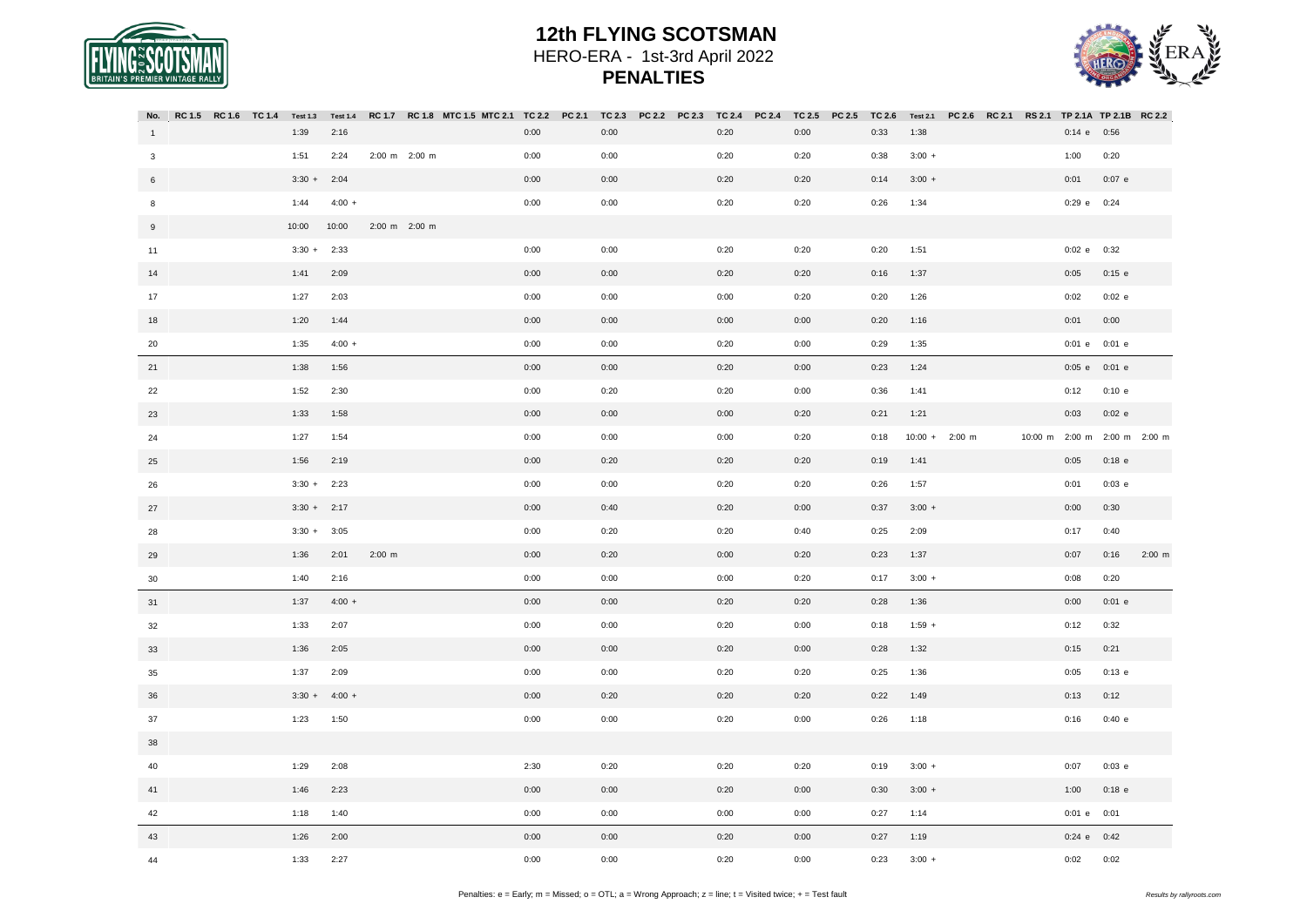



| No. | RC 1.5 RC 1.6 TC 1.4 | <b>Test 1.3</b> |          |  | Test 1.4 RC 1.7 RC 1.8 MTC 1.5 MTC 2.1 TC 2.2 PC 2.1 |      |                         | TC 2.3 | <b>PC 2.2</b> | PC 2.3 | <b>TC 2.4</b> | <b>PC 2.4</b> | TC 2.5 | PC 2.5 | <b>TC 2.6</b> |          | Test 2.1 PC 2.6 RC 2.1 RS 2.1 | TP 2.1A TP 2.1B RC 2.2 |          |  |
|-----|----------------------|-----------------|----------|--|------------------------------------------------------|------|-------------------------|--------|---------------|--------|---------------|---------------|--------|--------|---------------|----------|-------------------------------|------------------------|----------|--|
| 45  |                      | 2:25            | 2:31     |  |                                                      | 0:00 |                         | 0:00   |               |        | 0:20          |               | 0:20   |        | 0:16          | 1:42     |                               | 0:03                   | $0:03$ e |  |
| 46  |                      | 1:40            | 2:26     |  |                                                      | 0:00 |                         | 0:00   |               |        | 0:20          |               | 0:00   |        | 0:31          | 1:45     |                               | $0:05$ e               | $0:04$ e |  |
| 47  |                      | $3:30 +$        | 2:22     |  |                                                      | 0:00 |                         | 0:20   |               |        | 0:00          |               | 0:20   |        | 0:28          | $3:00 +$ |                               | $0:21$ e $0:23$        |          |  |
| 48  |                      | 2:01            | $4:00 +$ |  |                                                      | 2:30 |                         | 0:00   |               |        | 0:20          |               | 0:00   |        | 0:29          | $3:00 +$ |                               |                        |          |  |
| 49  |                      | $3:30 +$        | 3:02     |  |                                                      | 0:00 |                         | 0:20   |               |        | 0:20          |               | 0:20   |        | 0:34          | $3:00 +$ |                               | 2:00 m 2:00 m          |          |  |
| 50  |                      | 1:16            | 1:44     |  |                                                      | 0:00 |                         | 0:00   |               |        | 0:00          |               | 0:00   |        | 0:27          | 1:22     |                               | $0:03$ e $0:01$        |          |  |
| 51  |                      | 1:32            | 2:16     |  |                                                      | 0:00 |                         | 0:00   |               |        | 0:20          |               | 0:20   |        | 0:18          | 1:42     |                               | 0:02                   | $0:13$ e |  |
| 52  |                      | 1:34            | 2:04     |  |                                                      | 0:00 |                         | 0:00   |               |        | 0:20          |               | 0:00   |        | 0:23          | 1:34     |                               | 0:03                   | 0:00     |  |
| 53  |                      | 1:56            | 2:27     |  |                                                      |      |                         |        |               |        |               |               |        |        |               |          |                               |                        |          |  |
| 54  |                      |                 |          |  |                                                      |      |                         |        |               |        |               |               |        |        |               |          |                               |                        |          |  |
| 55  |                      | $3:30 +$        | $4:00 +$ |  |                                                      | 0:00 |                         | 0:00   |               |        | 0:20          |               | 0:00   |        | 0:33          | $3:00 +$ |                               | $0:05$ e $0:19$        |          |  |
| 56  |                      | 1:35            | $4:00 +$ |  |                                                      | 0:00 |                         | 0:00   |               |        | 0:40          |               | 0:20   |        | 0:33          | $3:00 +$ |                               | 0:36                   | 0:39     |  |
| 57  |                      | 1:57            | 2:37     |  |                                                      | 0:00 | $2:00 \text{ m}$ $0:00$ |        |               |        | 0:20          |               | 0:20   |        | 0:31          | 1:40     |                               | 2:00 m 0:00            |          |  |
| 58  |                      | 1:27            | 2:22     |  |                                                      | 0:00 |                         | 0:00   |               |        | 0:20          |               | 0:00   |        | 0:25          | 1:34     |                               | 1:00                   | 0:21     |  |
| 59  |                      | 1:42            | 2:15     |  |                                                      | 0:00 |                         | 0:00   |               |        | 0:20          |               | 0:20   |        | 0:22          | 2:07     |                               | 0:03                   | 0:03     |  |
| 60  |                      | 1:30            | 2:07     |  |                                                      | 0:00 |                         | 0:00   |               |        | 0:20          |               | 0:00   |        | 0:32          | 1:29     |                               | 0:00                   | $0:05$ e |  |
| 62  |                      | 1:34            | 2:04     |  |                                                      | 0:00 |                         | 0:00   |               |        | 0:00          |               | 0:20   |        | 0:19          | 1:29     |                               | $0:04$ e $0:04$        |          |  |
| 63  |                      | 1:27            | 1:56     |  |                                                      | 0:00 |                         | 0:00   |               |        | 0:00          |               | 0:20   |        | 0:23          | 1:24     |                               | $0:03$ e $0:01$        |          |  |
| 64  |                      | 1:33            | 2:00     |  |                                                      | 0:00 |                         | 0:00   |               |        | 0:20          |               | 0:20   |        | 0:14          | $3:00 +$ |                               | 0:12                   | $0:12$ e |  |
| 65  |                      | 1:34            | 2:21     |  |                                                      | 0:00 |                         | 0:00   |               |        | 0:20          |               | 0:00   |        | 0:34          | 1:37     |                               | $0:08$ e $0:02$        |          |  |
| 66  |                      | $3:30 +$        | 2:14     |  |                                                      | 0:00 |                         | 0:00   |               |        | 0:20          |               | 0:20   |        | 0:14          | $1:55 +$ |                               | 0:07 e 0:28            |          |  |
| 67  |                      | 1:34            | 1:58     |  |                                                      | 0:00 |                         | 0:00   |               |        | 0:00          |               | 0:20   |        | 0:19          | 1:29     |                               | 0:01 e 0:02 e          |          |  |
| 69  |                      | 1:38            | 2:10     |  |                                                      | 0:00 |                         | 0:00   |               |        | 0:20          |               | 0:00   |        | 0:28          | 1:44     |                               | $0:08$ e $0:00$        |          |  |
| 70  |                      | 1:29            | 2:07     |  |                                                      | 0:00 |                         | 0:20   |               |        | 0:20          |               | 0:00   |        | 0:25          | 2:10     |                               | $0:01$ e $0:02$        |          |  |
| 71  |                      | 1:28            | 1:57     |  |                                                      | 0:00 |                         | 0:00   |               |        | 0:00          |               | 0:00   |        | 0:27          | 1:22     |                               | $0:02$ e $0:01$        |          |  |
| 72  |                      | 1:31            | 1:58     |  |                                                      | 0:00 |                         | 0:00   |               |        | 0:20          |               | 0:00   |        | 0:24          | 1:29     |                               | $0:11$ e $0:11$        |          |  |
| 73  |                      | $3:30 +$        | $4:00 +$ |  |                                                      | 0:00 |                         | 0:00   |               |        | 0:00          |               | 0:20   |        | 0:15          | $3:00 +$ |                               | 0:30 e 0:17            |          |  |
| 74  |                      | 1:25            | $4:00 +$ |  |                                                      | 0:00 |                         | 0:00   |               |        | 0:20          |               | 0:00   |        | 0:22          | 1:40     |                               | 0:19 e 0:03            |          |  |
| 75  |                      | 1:36            | $4:00 +$ |  |                                                      | 0:00 |                         | 0:00   |               |        | 0:20          |               | 0:00   |        | 0:29          | 1:33     |                               | 0:11                   | 0:05     |  |
| 76  |                      | $1:26 +$        | 1:56     |  |                                                      | 0:00 |                         | 0:00   |               |        | 0:00          |               | 0:40   |        | 2:30          | 1:16     | 2:00 m 2:00 m 10:00 m         | 2:00 m 2:00 m 2:00 m   |          |  |
| 77  |                      | 1:26            | 1:53     |  |                                                      | 0:00 |                         | 0:00   |               |        | 0:00          |               | 0:20   |        | 0:14          | $3:00 +$ |                               | 0:02                   | $0:01$ e |  |
| 78  |                      | 1:38            | 2:13     |  |                                                      | 0:00 |                         | 0:00   |               |        | 0:20          |               | 0:20   |        | 0:16          | 1:38     |                               | 0:03                   | $0:03$ e |  |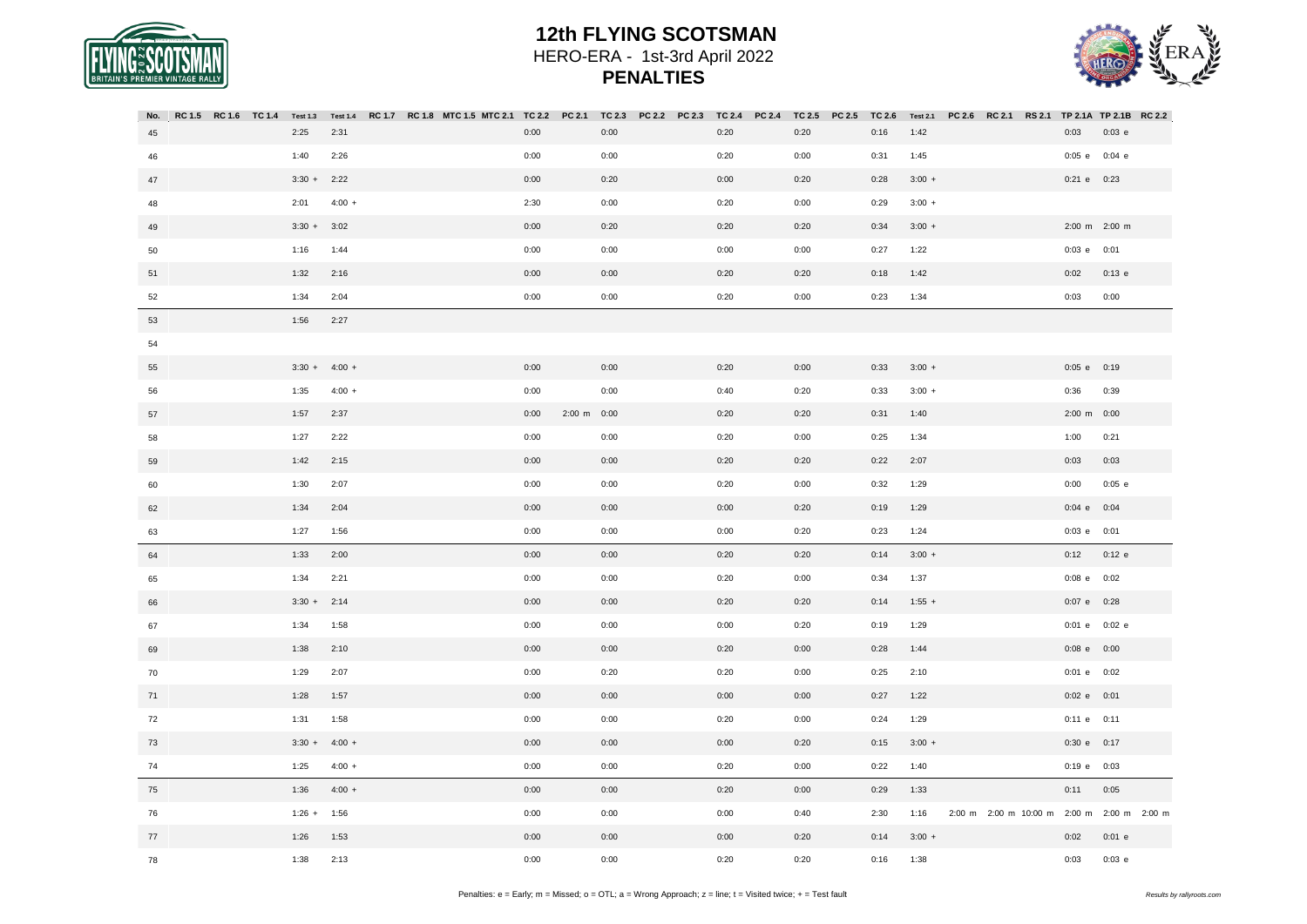



| RC 1.5<br>No. | <b>RC 1.6</b> | TC 1.4        | <b>Test 1.3</b> | <b>Test 1.4</b> | RC 1.7 |               | RC 1.8 MTC 1.5 MTC 2.1 | TC 2.2 | PC 2.1 | TC 2.3 | <b>PC 2.2</b> | <b>PC 2.3</b> | TC 2.4 | PC 2.4 | TC 2.5   | PC 2.5 | TC 2.6 | <b>Test 2.1</b> | <b>PC 2.6</b> | RC 2.1 | <b>RS 2.1</b> | <b>TP 2.1A</b>        | TP 2.1B RC 2.2 |  |
|---------------|---------------|---------------|-----------------|-----------------|--------|---------------|------------------------|--------|--------|--------|---------------|---------------|--------|--------|----------|--------|--------|-----------------|---------------|--------|---------------|-----------------------|----------------|--|
| 79            |               |               | 1:21            | 1:43            |        |               |                        | 0:00   |        | 0:00   |               |               | 0:00   |        | 0:00     |        | 0:30   | 1:21            |               |        |               | 0:00                  | 0:01           |  |
| 80            |               |               | 1:56            | 1:59            |        |               |                        |        |        |        |               |               |        |        |          |        |        |                 |               |        |               |                       |                |  |
| 81            |               |               | 1:37            | 2:06            |        |               |                        | 0:00   |        | 0:00   |               |               | 0:20   |        | 0:00     |        | 0:26   | 1:36            |               |        |               | 0:01                  | $0:07$ e       |  |
| 82            |               |               | 1:28            | 2:02            |        |               |                        | 0:00   |        | 0:00   |               |               | 0:20   |        | 0:00     |        | 0:31   | $1:36 +$        |               |        |               | $0:04$ e              | $0:08$ e       |  |
| 83            |               |               | 1:29            | 2:11            |        |               |                        | 0:00   |        | 0:00   |               |               | 0:20   |        | 0:00     |        | 0:31   | 1:38            |               |        |               | $0:08$ e $0:03$       |                |  |
| 84            |               |               | $3:30 +$        | 3:27            |        |               |                        | 2:30   |        | 0:20   |               |               | 0:40   |        | 0:20     |        | 0:33   | $3:00 +$        |               |        |               | 2:00 m 2:00 m         |                |  |
| 85            |               |               | 1:50            | 1:56            |        |               |                        | 0:00   |        | 0:00   |               |               | 0:00   |        | 0:20     |        | 0:18   | 1:22            |               |        |               | 0:00                  | $0:02$ e       |  |
| 86            |               |               | 1:33            | 2:18            |        |               |                        | 0:00   |        | 0:00   |               |               | 0:20   |        | 0:20     |        | 0:22   | 2:00            |               |        |               | 0:08                  | 1:00           |  |
| 87            |               |               | 1:48            | 2:35            |        |               |                        | 0:20   |        | 0:20   |               |               | 0:00   |        | 0:20     |        | 0:27   | 1:48            |               |        |               | 0:10                  | 0:10 e         |  |
| 88            |               | 30:00 m 10:00 |                 | 10:00           |        | 2:00 m 2:00 m |                        | 0:00   |        | 0:20   |               |               | 0:00   |        | 0:20     |        | 0:33   | 1:39            |               |        |               | 10:00 m 2:00 m 2:00 m |                |  |
| 89            |               |               | 1:23            | 1:53            |        |               |                        | 0:00   |        | 0:00   |               |               | 0:00   |        | 0:20     |        | 0:11   | 1:24            |               |        |               | 0:01                  | $0:02$ e       |  |
| 90            |               |               | 1:22            | 1:47            |        |               |                        | 0:00   |        | 0:00   |               |               | 0:00   |        | 0:00     |        | 0:29   | 1:19            |               |        |               | 0:02                  | 0:05           |  |
| 91            |               |               | 1:39            | 2:20            |        |               |                        | 0:00   |        | 0:00   |               |               | 0:20   |        | 0:20     |        | 0:33   | $3:00 +$        |               |        |               | 0:01                  | $0:03$ e       |  |
| 92            |               |               | 1:29            | 2:14            |        |               |                        | 0:00   |        | 0:20   |               |               | 0:20   |        | 0:00     |        | 0:29   | 1:34            |               |        |               | 0:14                  | 0:27           |  |
| 93            |               |               | 1:51            | 2:27            |        |               |                        | 0:00   |        | 0:20   |               |               | 0:20   |        | $2:30$ m |        | 0:21   | 1:41            |               |        |               | 0:01 e 0:02 e         |                |  |
| 94            |               |               | $3:30 +$        | $4:00 +$        |        |               |                        | 0:00   |        | 0:20   |               |               | 0:20   |        | 0:00     |        | 0:33   | 1:46            |               |        |               | 0:22 e 0:12           |                |  |
| 95            |               |               |                 | $3:30 + 4:00 +$ |        |               |                        | 0:00   |        | 0:00   |               |               | 0:20   |        | 0:20     |        | 0:23   | 1:37            |               |        |               | 0:00                  | $0:08$ e       |  |
| 96            |               |               | $3:30 +$        | $4:00 +$        |        |               | 2:00 m 2:00 m 60:00 o  | 0:00   |        | 0:20   |               |               | 0:20   |        | 0:20     |        | 0:27   | $3:00 +$        |               |        |               | 0:50                  | 1:00           |  |
| 97            |               |               | 1:20            | 1:44            |        |               |                        | 0:00   |        | 0:00   |               |               | 0:00   |        | 0:00     |        | 0:27   | 1:16            |               |        |               | 0:01                  | 0:00           |  |
| 98            |               |               | 1:27            | 2:05            |        |               |                        | 0:00   |        | 0:00   |               |               | 0:20   |        | 0:00     |        | 0:22   | 1:31            |               |        |               | 1:00                  | 0:16           |  |
| 100           |               |               | 2:05            | 2:58            |        |               |                        | 0:00   |        | 0:20   |               |               | 0:40   |        | 0:20     |        | 0:37   | $3:00 +$        |               |        |               | 0:01                  | 0:03           |  |
| 101           |               |               | 1:51            | 2:39            |        |               |                        |        |        |        |               |               |        |        |          |        |        |                 |               |        |               |                       |                |  |
| 103           |               |               | 1:40            | 2:13            |        |               |                        | 0:00   |        | 0:00   |               |               | 0:20   |        | 0:20     |        | 0:20   | $3:00 +$        |               |        |               | 0:07                  | $0:05$ e       |  |
| 104           |               |               | 1:38            | 2:13            |        |               |                        | 0:00   |        | 0:00   |               |               | 0:20   |        | 0:00     |        | 0:22   | 1:29            |               |        |               | 0:01                  | $0:07$ e       |  |
| 106           |               |               | 1:47            | 2:28            |        |               |                        | 0:00   |        | 0:20   |               |               | 0:00   |        | 0:20     |        | 0:33   | 1:37            |               |        |               | 0:11                  | 1:00           |  |
| 107           |               |               | 2:17            | $3:18 +$        |        |               |                        | 1:00   |        | 0:20   |               |               | 0:40   |        | 0:20     |        | 0:29   | 2:15            |               |        |               | 0:00                  | $0:04$ e       |  |
| 108           |               |               | $3:30 +$        | 2:11            |        |               |                        | 0:00   |        | 0:00   |               |               | 0:20   |        | 0:20     |        | 0:22   | 1:41            |               |        |               | 0:06                  | $0:15$ e       |  |
| 109           |               |               | 1:48            | $4:00 +$        |        |               |                        | 0:00   |        | 0:20   |               |               | 0:20   |        | 0:20     |        | 0:38   | 1:42            |               |        |               | 0:17                  | 0:37           |  |
| 110           |               |               | $2:10 + 2:12$   |                 |        |               |                        | 0:40   |        | 0:00   |               |               | 0:20   |        | 0:20     |        | 0:20   | 1:37            |               |        |               | 0:02                  | $0:08$ e       |  |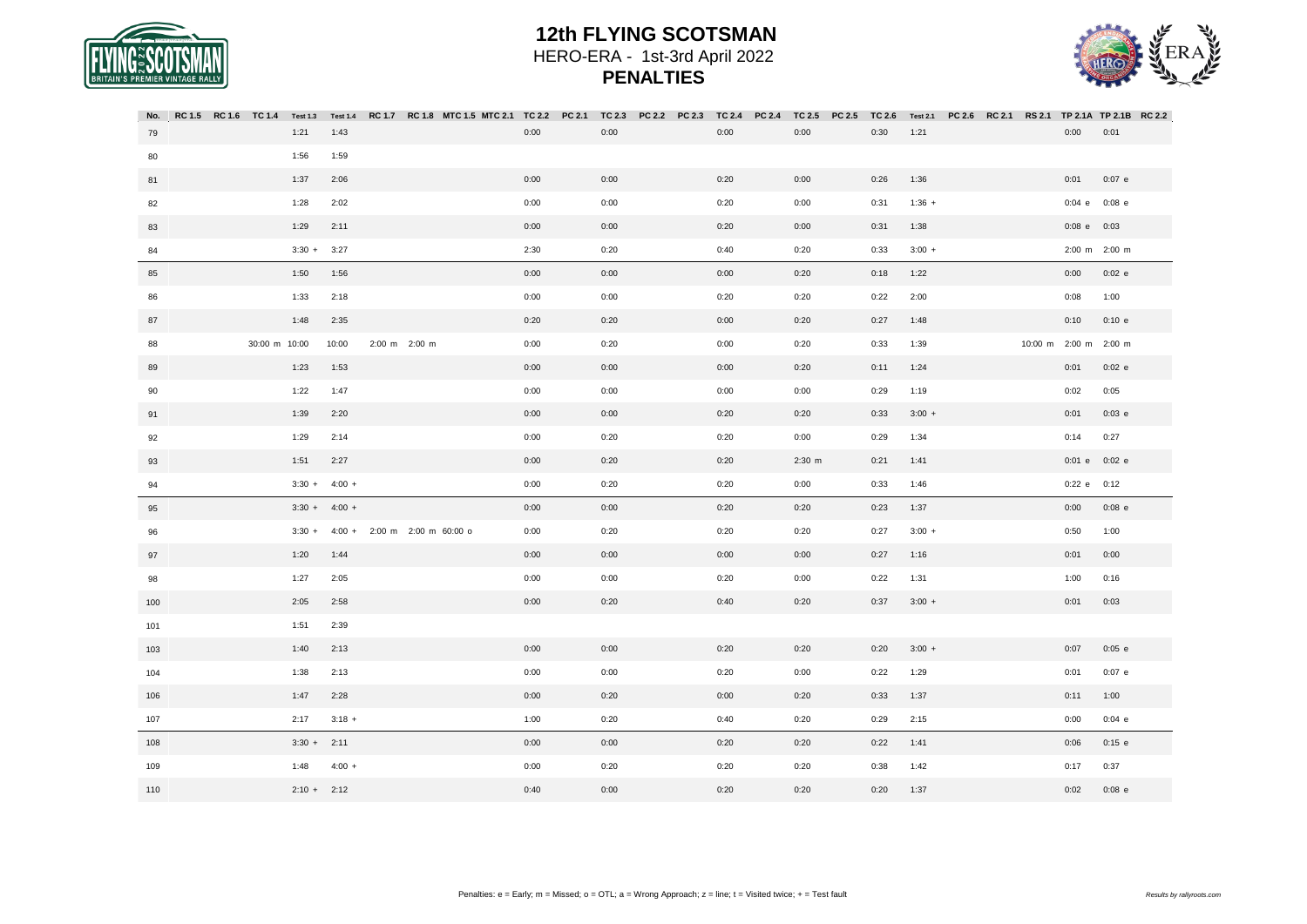



| No.          |  |                 |                       |                    | TC 2.7 RS 2.2 TP 2.2A TP 2.2B TP 2.2C RC 2.3 RS 2.3 TP 2.3B TP 2.3C TP 2.3D TP 2.3E PC 2.7 TC 2.8 Test 2.2 Test 2.3 |                 |                    |                 |          |             |              |          |          | RC 2.4 RS 2.4 TP 2.4A TP 2.4B TC 2.9 RS 2.5 TP 2.5A TP 2.5B RC 2.5 MTC 2.10 |                       |          |  |                                             |               |  |
|--------------|--|-----------------|-----------------------|--------------------|---------------------------------------------------------------------------------------------------------------------|-----------------|--------------------|-----------------|----------|-------------|--------------|----------|----------|-----------------------------------------------------------------------------|-----------------------|----------|--|---------------------------------------------|---------------|--|
| $\mathbf{1}$ |  | 0:10 e 0:10     |                       | $0:01$ e           |                                                                                                                     | 0:26            | 0:12               | 0:05            | 0:09 e   |             |              | 1:14     | 2:40     |                                                                             | 0:05 e 0:06           |          |  | 0:12 e 0:26                                 |               |  |
| $\mathbf{3}$ |  | 0:50 e          | 0:43                  | 1:00               |                                                                                                                     | 0:26            | 0:22               | 0:10 e 0:22 e   |          |             |              | 1:09     | 2:51     |                                                                             | 1:00                  | 1:00 e   |  | 0:13 e 2:00 m                               |               |  |
| 6            |  | 0:00            | 0:00                  | 0:07               |                                                                                                                     | 0:01 e 0:05     |                    | 0:14 e          | $0:02$ e |             |              | 1:08     | 2:34     |                                                                             | 0:02                  | $0:05$ e |  | 2:00 m 0:00                                 |               |  |
| 8            |  | $0:16$ e $0:09$ |                       | $0:03$ e           |                                                                                                                     | 0:19            | 0:27               | 0:17            | 0:18     |             |              | 1:17     | 2:35     |                                                                             | 0:17 e 0:02 e         |          |  | 0:35 e 1:00                                 |               |  |
| 9            |  |                 |                       |                    |                                                                                                                     |                 |                    |                 |          |             |              |          |          |                                                                             |                       |          |  |                                             |               |  |
| 11           |  | 0:13            | 1:00                  | 0:08               |                                                                                                                     | 0:06            | 0:15               | 0:39            | 0:24     |             |              | $1:12 +$ | 2:34     |                                                                             | 0:11                  | 0:29     |  | 2:00 m 2:00 m                               |               |  |
| 14           |  | $0:05$ e        | 0:26                  | $0:15$ e           |                                                                                                                     | 0:05            | 0:13               | 0:12 e          | $0:07$ e |             |              | 1:07     | 2:38     |                                                                             | 0:08                  | $0:05$ e |  | 0:01 e 0:36                                 |               |  |
| 17           |  | 0:00            | $0:01$ e              | 0:01               |                                                                                                                     | 0:00            | 0:03               | 0:00            | $0:01$ e |             |              | 1:04     | 2:25     |                                                                             | 0:02                  | 0:05     |  | $0:01$ e $0:01$                             |               |  |
| 18           |  | $0:01$ e        | 0:01                  | 0:01               |                                                                                                                     | 0:04            | $0:05$ e           | $0:01$ e        | $0:01$ e |             |              | 0:56     | 2:00     |                                                                             | 0:01                  | 0:04 e   |  | 0:00                                        | $0:01$ e      |  |
| 20           |  | 0:02            | 0:02 e                | 0:15               |                                                                                                                     | 0:07            | 0:08               | 0:01            | 0:17     | $2:00 \, m$ |              | 1:06     | 2:44     |                                                                             | 0:03                  | $0:02$ e |  | $0:11$ e $0:18$                             |               |  |
| 21           |  | $0:05$ e        | 0:08                  | $0:01$ e           |                                                                                                                     | 0:00            | $0:02$ e           | $0:03$ e        | 0:02     |             |              | 1:00     | 2:14     |                                                                             | $0:03$ e              | 0:00     |  | 0:06                                        | 2:00a         |  |
| 22           |  | 0:01            | 0:07                  | $0:03$ e           |                                                                                                                     | $0:03$ e        | 0:18               | 0:47            | 0:07     |             |              | 1:19     | 2:51     |                                                                             | 0:13                  | 0:01     |  | 0:01                                        | 1:00          |  |
| 23           |  | 0:03            | 0:01                  | 0:04               |                                                                                                                     | 0:04            | 0:04               | 0:00            | 0:01     |             |              | 1:06     | 2:30     |                                                                             | 0:02                  | 0:05     |  | 0:02                                        | 0:04          |  |
| 24           |  |                 | 10:00 m 2:00 m 2:00 m | $2:00 \, \text{m}$ |                                                                                                                     | 0:01            | $2:00 \, \text{m}$ | 2:00 m 2:00 m   |          |             |              | 10:00    | 10:00    |                                                                             | 2:00 m 10:00 m 2:00 m |          |  | 2:00 m 30:00 m 10:00 m 2:00 m 2:00 m 2:00 m |               |  |
| 25           |  | 0:00            | 0:11                  | 0:00               |                                                                                                                     | $0:12$ e $0:10$ |                    | 0:03            | 0:03 e   |             |              | $1:15 +$ | 2:34     |                                                                             | 0:02                  | $0:02$ e |  | 0:02e                                       | $0:05$ e      |  |
| 26           |  | 1:00            | 0:00                  | 0:49 e             |                                                                                                                     | 0:05            | 0:05               | $0:07$ e        | 0:08     |             |              | 1:11     | 2:35     | $2:00$ m                                                                    | 0:02                  | $0:02$ e |  | 0:06                                        | $2:00$ m      |  |
| 27           |  | 0:05            | 0:34                  | 0:31               |                                                                                                                     | 0:09            | 0:10               | 0:03            | 0:31     |             |              | 1:12     | 2:33     |                                                                             | 0:06                  | 0:09     |  | 0:05                                        | 1:00          |  |
| 28           |  | $0:27$ e        | 0:15                  | $0:07$ e           |                                                                                                                     | 0:17            | 0:34               | 0:32            | 0:31     |             |              | 1:42     | 3:36     |                                                                             | 0:16                  | 0:18     |  | 0:32 e                                      | $2:00 \, m$   |  |
| 29           |  |                 |                       |                    | 10:00 m 2:00 m 2:00 m 2:00 m 2:00 m 10:00 m 2:00 m 2:00 m                                                           |                 |                    | 2:00 m 2:00 m   |          |             | 30:00 m 1:09 |          | $3:22 +$ |                                                                             | $0:07$ e              | 0:13     |  | 0:33                                        | 2:00 m 2:00 m |  |
| 30           |  | 0:02            | 0:03                  | $0:05$ e           |                                                                                                                     | $0:04$ e $0:06$ |                    | 0:02 e 0:00     |          |             |              | 1:06     | $4:00 +$ |                                                                             | 0:13                  | $0:09$ e |  | 0:06                                        | 0:05          |  |
| 31           |  | 0:02            | 0:01                  | 0:09               |                                                                                                                     | 2:00 m 0:00     |                    | 0:32            | 0:22     |             |              | 1:11     | 3:01     |                                                                             | 0:08                  | $0:04$ e |  | 0:34 e 1:00                                 |               |  |
| 32           |  | 0:04            | 0:02                  | 0:02 e             |                                                                                                                     | $0:05$ e $0:11$ |                    | 0:06 e          | 0:03     |             |              | 1:07     | 2:14     |                                                                             | 0:03                  | 0:00     |  | 0:04                                        | 0:27          |  |
| 33           |  | 0:04            | 0:11                  | $0:08$ e           |                                                                                                                     | $0:03$ e $0:11$ |                    | $0:03$ e $0:01$ |          |             |              | 1:04     | 2:35     |                                                                             | 0:04                  | $0:04$ e |  | 0:07                                        | 0:02          |  |
| 35           |  | 1:00            | $0:21$ e              | 1:00 e             |                                                                                                                     | 0:04            | 0:03               | $0:05$ e $0:01$ |          |             |              | 1:12     | 2:36     |                                                                             | 0:08                  | $0:05$ e |  | 0:31                                        | 1:00          |  |
| 36           |  | 0:11 e          | 0:41                  | 0:02 e             |                                                                                                                     | 0:25            | 0:21               | 0:07            | 0:31     |             |              | 1:21     | 3:06     |                                                                             | 0:03                  | 0:49     |  | $0:51$ e                                    | 0:32          |  |
| 37           |  | $0:18$ e $0:32$ |                       | 0:44               |                                                                                                                     | 0:09            | 0:15               | 0:35            | 0:36     |             |              | 1:05     | 2:21     |                                                                             | 0:30                  | $0:15$ e |  | 0:13                                        | 0:35          |  |
| 38           |  |                 |                       |                    |                                                                                                                     |                 |                    |                 |          |             |              |          |          |                                                                             |                       |          |  |                                             |               |  |
| 40           |  | 0:06            | $0:05$ e              | $0:03$ e           |                                                                                                                     | 1:00            | 0:53               | 0:29            | 0:36     |             |              | 1:14     | 2:50     |                                                                             | 0:13                  | $0:04$ e |  | 0:23                                        | 0:22          |  |
| 41           |  | $0:21$ e        | 0:04                  | 0:22               |                                                                                                                     | 0:19            | 0:17               | 0:14 e 0:08 e   |          |             |              | 1:11     | 2:50     |                                                                             | 0:07                  | 0:02     |  | $0:05$ e $0:18$                             |               |  |
| 42           |  | 0:02            | $0:03$ e              | 0:00               |                                                                                                                     | 0:00            | $0:02$ e           | $0:01$ e        | $0:01$ e |             |              | 0:53     | 2:00     |                                                                             | 0:01                  | $0:02$ e |  | 0:01                                        | 0:20 e        |  |
| 43           |  | $0:24$ e        | 0:26                  | 0:59               |                                                                                                                     | 0:29            | 0:12               | 0:20            | 0:28     |             |              |          |          |                                                                             |                       |          |  |                                             |               |  |
| 44           |  | 0:04            | $0:01$ e              | 0:06               |                                                                                                                     | 0:05            | 0:05               | 0:15 e          | 0:07     |             |              | 1:09     | 3:27     |                                                                             | 0:06                  | 0:11     |  | 1:00                                        | 0:31 e        |  |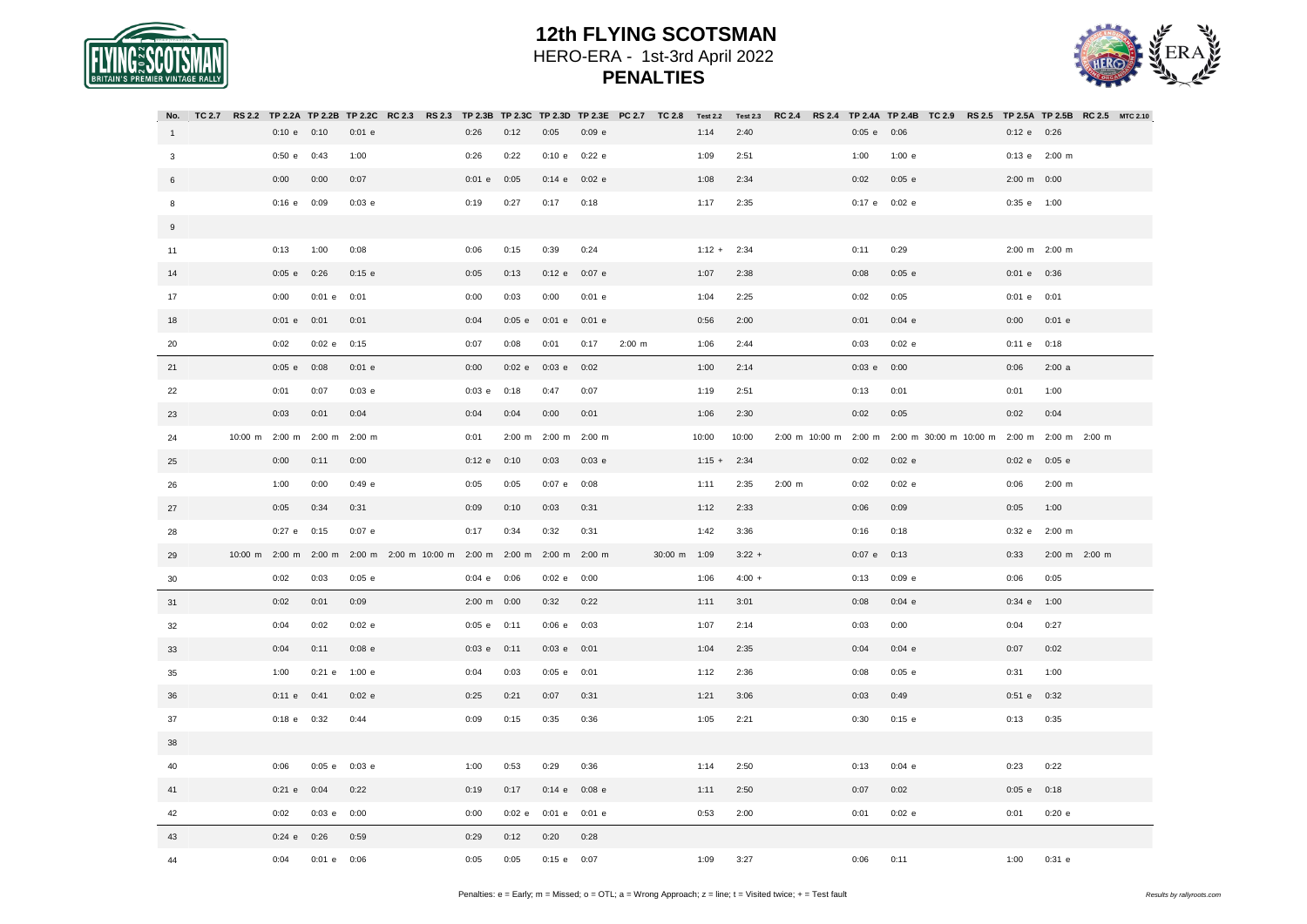



| No. |                 |                    | TC 2.7 RS 2.2 TP 2.2A TP 2.2B TP 2.2C RC 2.3 RS 2.3 TP 2.3B TP 2.3C TP 2.3D TP 2.3E PC 2.7 TC 2.8 Test 2.2 |             |               |                   |          |               | <b>Test 2.3</b> |  |                       | RC 2.4 RS 2.4 TP 2.4A TP 2.4B TC 2.9 RS 2.5 TP 2.5A TP 2.5B RC 2.5 MTC 2.10 |  |                 |                              |  |
|-----|-----------------|--------------------|------------------------------------------------------------------------------------------------------------|-------------|---------------|-------------------|----------|---------------|-----------------|--|-----------------------|-----------------------------------------------------------------------------|--|-----------------|------------------------------|--|
| 45  | 0:03            | 0:07               | 0:48                                                                                                       | 0:10        | 0:18          | 0:19 e 0:09 e     |          | 1:18          | 2:45            |  | 0:06                  | $0:03$ e                                                                    |  | 0:06            | 0:03                         |  |
| 46  | $0:03$ e $0:04$ |                    | 0:03 e                                                                                                     | $0:02$ e    | 0:01          | $0:03$ e $0:02$   |          | 1:12          | 2:35            |  | 0:10                  | 0:04                                                                        |  | $0:02$ e $0:01$ |                              |  |
| 47  |                 | 0:13 e 2:00 m 0:00 |                                                                                                            | 0:08        | 0:18          | $0:02$ e $0:24$   |          | 1:19          | 3:05            |  | $0:15$ e              | 0:28                                                                        |  | 2:00 m 0:00     |                              |  |
| 48  |                 |                    |                                                                                                            |             |               |                   |          |               |                 |  |                       |                                                                             |  |                 |                              |  |
| 49  |                 | $0:49$ e $0:12$    | 0:14                                                                                                       | 0:10        | 0:31          | 0:12 e 0:26 e     |          | 1:35          | 3:14            |  | 1:00                  | 0:04                                                                        |  |                 | 0:01 e 2:00 m                |  |
| 50  | 0:02            | $0:12$ e           | 0:16                                                                                                       | 0:04        | 0:17          | 0:13              | $0:05$ e | 0:56          | 2:05            |  | 0:05                  | 0:04                                                                        |  | 0:02            | 0:10                         |  |
| 51  | $0:05$ e $0:11$ |                    | $0:05$ e                                                                                                   | 0:02        | 0:08          | $0:04$ e $0:01$ e |          | 1:11          | 2:34            |  | 0:10                  | $0:08$ e                                                                    |  | $0:03$ e $0:20$ |                              |  |
| 52  | 0:01            | 0:07               | 0:11                                                                                                       | 0:08        | 0:14          | $0:16$ e $0:18$   |          | $1:11 + 2:25$ |                 |  | 0:04                  | 0:06                                                                        |  | 0:02            | 0:25                         |  |
| 53  |                 |                    |                                                                                                            |             |               |                   |          |               |                 |  |                       |                                                                             |  |                 |                              |  |
| 54  |                 |                    |                                                                                                            |             |               |                   |          |               |                 |  |                       |                                                                             |  |                 |                              |  |
| 55  | 0:14            | 0:25               | 0:33                                                                                                       | 0:39        | 0:20          | 0:33              | 0:10     | 1:20          | 2:53            |  | 1:00                  | $0:22$ e                                                                    |  | 0:19            | 0:47                         |  |
| 56  | 0:10 e 0:10     |                    | 0:18                                                                                                       | 0:07        | 0:14          | 0:11              | 0:23     | 1:14          | 10:00           |  | 2:00 m 10:00 m 2:00 m | 2:00 m 30:00 m 10:00 m 2:00 m 2:00 m 2:00 m                                 |  |                 |                              |  |
| 57  | 0:00            | 0:19               | 0:21                                                                                                       | 0:26        | 0:27          | 0:28              | 0:21     | 1:19          | 2:58            |  | $0:04$ e              | 0:15                                                                        |  | 1:00            | 0:31                         |  |
| 58  | 0:03            | 0:02               | 0:03 e                                                                                                     | 0:02        | 0:03          | 0:13 e 0:01 e     |          | 1:02          | 2:32            |  | 0:03                  | 0:03                                                                        |  | 0:11 e          | 0:12                         |  |
| 59  | 0:00            | 0:02               | 0:09                                                                                                       | $0:01$ e    | 0:04          | $0:03$ e $0:00$   |          | 1:07          | 2:31            |  | 0:04                  | 0:02                                                                        |  | 0:01            | 0:05                         |  |
| 60  | 0:00            | 0:06 e             | 0:46 e                                                                                                     | 0:01        | 0:13          | 0:10              | $0:02$ e | 1:08          | 2:31            |  | 0:03 e                | 0:04                                                                        |  | 1:00            | 0:15                         |  |
| 62  | 0:01            | $0:09$ e $0:05$    |                                                                                                            | 0:01        | 0:13          | 0:25              | $0:01$ e | 1:06          | 2:33            |  | 0:00                  | 0:06 e                                                                      |  | $0:15$ e $0:15$ |                              |  |
| 63  | 0:02            | 0:01               | 0:02                                                                                                       | 0:01        | 0:06          | $0:03$ e $0:02$   |          | 1:04          | 2:31            |  | 0:00                  | 0:06                                                                        |  | 0:00            | $0:01$ e                     |  |
| 64  | 0:04            | 0:07               | $0:01$ e                                                                                                   | 0:11        | 0:18          | $0:07$ e $0:20$   |          | 1:04          | 2:34            |  | 0:04                  | 0:00                                                                        |  | 0:04            | 0:00                         |  |
| 65  | $0:04$ e $0:07$ |                    | 0:01                                                                                                       | $0:07$ e    | 0:11          | $0:05$ e $0:03$ e |          | 1:11          | 2:32            |  | 0:02                  | $0:07$ e                                                                    |  | 1:00            | 0:39                         |  |
| 66  | 0:01            | 0:10               | 0:13                                                                                                       | 0:08        | 0:21          | 0:34              | 0:03     | 1:12          | $4:00 +$        |  | 0:01                  | 0:11                                                                        |  |                 | 10:00 m 2:00 m 2:00 m 2:00 m |  |
| 67  | 0:03            | 0:15               | 0:03                                                                                                       | $0:04$ e    | 0:07          | 0:06              | 0:04     | 1:02          | 2:14            |  | 0:02                  | 0:00                                                                        |  | 0:01            | $0:01$ e                     |  |
| 69  | 0:01            | 0:06               | $0:05$ e                                                                                                   | 0:00        | 0:02          | 0:02 e 0:01 e     |          | 1:10          | 2:34            |  | 0:01                  | $0:02$ e                                                                    |  | 0:04            | 0:14                         |  |
| 70  | $0:01$ e        | 0:02               | 0:00                                                                                                       | 0:00        | 0:12          | $0:06$ e $0:05$ e |          | 1:09          | 2:20            |  | 0:01                  | 0:02                                                                        |  | 0:00            | 0:06                         |  |
| 71  | 0:00            | 0:00               | 0:01                                                                                                       | 0:00        | 0:01          | 0:00              | $0:01$ e | 1:01          | 2:11            |  | $0:01$ e              | $0:03$ e                                                                    |  | 0:01 e 0:03 e   |                              |  |
| 72  | 0:02            | 0:03               | 0:01                                                                                                       | 0:01        | 0:03          | $0:05$ e $0:02$   |          | 1:01          | 2:16            |  | 0:04                  | $0:04$ e                                                                    |  | 0:01 e 1:00     |                              |  |
| 73  | 0:02            | 0:06               | $0:06$ e                                                                                                   | $0:02$ e    | 0:07          | $0:03$ e $0:01$ e |          | 0:59          | 2:10            |  | 0:04                  | 0:01                                                                        |  | 0:28 e 0:12     |                              |  |
| 74  | 0:03            | $0:03$ e           | $0:14$ e                                                                                                   |             | 0:12 e 0:02 e | $0:10 e$ 0:08 e   |          | 1:07          | 2:22            |  | 0:07                  | 0:02                                                                        |  | 0:01 e 0:06     |                              |  |
| 75  | 0:06            | 0:05               | 0:01                                                                                                       | 0:02        | 0:15          | $0:04$ e $0:02$   |          | $1:15 +$      | 3:03            |  | 0:16                  | 0:07                                                                        |  | 0:07            | $0:04$ e                     |  |
| 76  |                 |                    | 30:00 m 10:00 m 2:00 m 2:00 m 2:00 m 2:00 m                                                                | 0:00        | 0:03          | 0:05 e 0:03       |          | 0:58          | 2:04            |  | 0:05                  | $0:06$ e                                                                    |  | 0:00            | 0:00                         |  |
| 77  | 0:00            | 0:00               | $0:01$ e                                                                                                   | $0:01$ e    | 0:02          | 0:01 e 0:02 e     |          | 1:00          | 2:11            |  | $0:01$ e              | $0:01$ e                                                                    |  | 0:01 e 0:01 e   |                              |  |
| 78  | 0:00            | 0:00               | 0:03                                                                                                       | 0:01 e 0:10 |               | 0:12 e 0:02 e     |          | 1:05          | 2:30            |  | 0:00                  | $0:01$ e                                                                    |  | 0:01            | 0:04                         |  |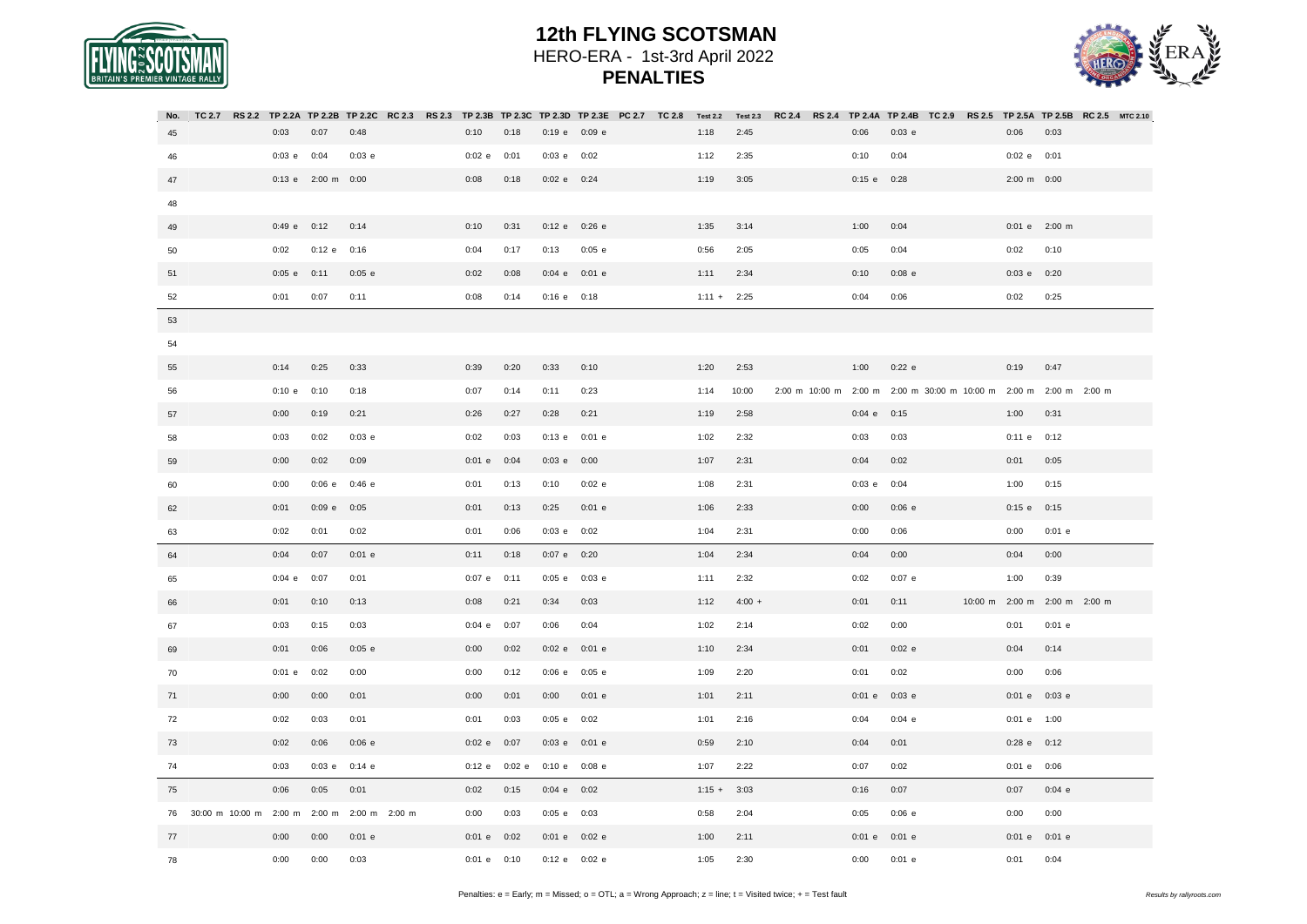



| No. | TC 2.7 | <b>RS 2.2</b> |                              |                          |      |             | TP 2.2A TP 2.2B TP 2.2C RC 2.3 RS 2.3 TP 2.3B TP 2.3C TP 2.3D TP 2.3E PC 2.7 TC 2.8 |                                     |                           |                 |                   |             | <b>Test 2.2</b> | <b>Test 2.3</b> | <b>RC 2.4</b>         |                 |          |                                             |                              |          | RS 2.4 TP 2.4A TP 2.4B TC 2.9 RS 2.5 TP 2.5A TP 2.5B RC 2.5 MTC 2.10 |
|-----|--------|---------------|------------------------------|--------------------------|------|-------------|-------------------------------------------------------------------------------------|-------------------------------------|---------------------------|-----------------|-------------------|-------------|-----------------|-----------------|-----------------------|-----------------|----------|---------------------------------------------|------------------------------|----------|----------------------------------------------------------------------|
| 79  |        |               | 0:01                         | 0:01                     | 0:02 |             |                                                                                     |                                     | 0:01 e 0:01 e 0:01 e 0:00 |                 |                   |             | 0:54            | 2:04            |                       | 0:02            | 0:00     |                                             | 0:03                         | 0:00     |                                                                      |
| 80  |        |               |                              |                          |      |             |                                                                                     |                                     |                           |                 |                   |             |                 |                 |                       |                 |          |                                             |                              |          |                                                                      |
| 81  |        |               | 0:03                         | $0:01$ e $0:00$          |      |             |                                                                                     | $0:12$ e $0:08$                     |                           | 0:00            | $0:01$ e          |             | 1:07            | 2:25            |                       | 0:02            | 0:00     |                                             | 0:03                         | 0:00     |                                                                      |
| 82  |        |               | 0:02 e                       | 0:10 e 0:13              |      |             |                                                                                     | $0:04$ e $0:12$                     |                           | 0:10 e          | $0:01$ e          |             | 1:06            | $4:00 +$        |                       | 0:04            | 0:03     |                                             | 0:02                         | 1:00     |                                                                      |
| 83  |        |               | 0:05                         | $0:01$ e $0:01$          |      |             |                                                                                     | $0:01$ e $0:04$                     |                           |                 | $0:03$ e $0:02$ e |             | 1:02            | 2:34            |                       | 0:03            | 0:04     |                                             | 0:05                         | $0:05$ e |                                                                      |
| 84  |        |               |                              | 1:00 e 0:12 e 0:22       |      | $2:00 \, m$ |                                                                                     | 0:53                                | 0:47                      | 0:51            | 0:23              |             | 1:43            | 3:21            | $2:00 \, m$           | 0:35 e          | 1:00 e   |                                             | 1:00 e 0:28                  |          | $2:00 \, m$                                                          |
| 85  |        |               | 0:00                         | 0:02e                    | 0:02 |             |                                                                                     | 0:01 e 0:01                         |                           | $0:01$ e $0:00$ |                   |             | 1:03            | 2:23            |                       | 0:02 e          | $0:06$ e |                                             | 0:02 e 0:03 e                |          |                                                                      |
| 86  |        |               | $0:03$ e $0:02$              |                          | 0:08 |             |                                                                                     | $0:11$ e $0:11$                     |                           | 0:03            | $0:04$ e          |             | 1:05            | 2:29            |                       | 0:03            | 0:01     |                                             | $0:01$ e $0:21$              |          |                                                                      |
| 87  |        |               | 0:21                         | 0:12                     | 0:33 |             |                                                                                     | 0:10                                | 0:29                      | 0:11            | 0:34              |             | 1:20            | 2:56            |                       | 0:08            | 0:44     |                                             | 0:28 e 1:00                  |          |                                                                      |
| 88  |        |               | 10:00 m 2:00 m 2:00 m 2:00 m |                          |      |             |                                                                                     | 10:00 m 2:00 m 2:00 m 2:00 m 2:00 m |                           |                 |                   |             | 10:00           | 10:00           | 2:00 m 10:00 m 2:00 m |                 |          | 2:00 m 30:00 m 10:00 m 2:00 m 2:00 m 2:00 m |                              |          |                                                                      |
| 89  |        |               | 0:02 e 0:03                  |                          | 0:02 |             |                                                                                     | 0:01                                | 0:02                      | $0:01$ e $0:00$ |                   |             | 0:58            | 2:15            |                       | 0:02            | 0:00     |                                             | 0:02                         | 0:00     |                                                                      |
| 90  |        |               | 0:01                         | 0:07                     | 0:04 |             |                                                                                     | $0:05$ e                            | 0:01                      | $0:01$ e $0:00$ |                   |             | 0:58            | 2:06            |                       | 0:00            | 0:02     |                                             | 0:01 e 0:01 e                |          |                                                                      |
| 91  |        |               | 0:02                         | 0:02                     | 0:01 |             |                                                                                     | 0:17                                | 0:19                      | $0:08$ e $0:00$ |                   |             | 1:14            | 2:54            |                       | 0:04            | 0:00     |                                             | 0:01                         | 0:02     |                                                                      |
| 92  |        |               | 0:03                         | 0:06                     | 0:07 |             |                                                                                     | 0:05                                | 0:06                      | 0:16            | 0:19              |             | 1:12            | $4:00 +$        |                       | 0:01            | 0:19     |                                             | 0:07                         | 0:46     |                                                                      |
| 93  |        |               | $0:02$ e $0:01$              |                          | 0:02 |             |                                                                                     | 0:10                                | 0:14                      |                 | 0:03 e 0:12 e     |             | 1:09            | 2:33            |                       | $0:01$ e $0:06$ |          |                                             | $0:03$ e $0:13$              |          |                                                                      |
| 94  |        |               | 0:08                         | 0:21                     | 0:14 |             |                                                                                     | 0:00                                | 0:11                      |                 | 0:13 e 0:03 e     |             |                 |                 |                       |                 |          |                                             |                              |          |                                                                      |
| 95  |        |               |                              | 0:01 e 0:01 e 0:01       |      |             |                                                                                     | $0:04$ e $0:07$                     |                           |                 | $0:04$ e $0:05$ e |             | 1:06            | 2:36            |                       | 0:01            | 0:01     |                                             | $0:06$ e $0:02$              |          |                                                                      |
| 96  |        |               | 0:07                         | 0:31                     | 0:22 |             |                                                                                     | 1:00                                | 1:00                      | 1:00            | 1:00              |             | 1:39            | 4:00            |                       | 0:46            |          | 1:00 e 30:00 m 10:00 m 2:00 m 2:00 m 2:00 m |                              |          |                                                                      |
| 97  |        |               | 0:00                         | 0:01                     | 0:00 |             |                                                                                     | 0:09 e 0:01                         |                           | 0:00            | $0:02$ e          |             |                 |                 |                       |                 |          |                                             |                              |          |                                                                      |
| 98  |        |               | $0:01$ e                     | 2:00 m 0:00              |      |             |                                                                                     | 1:00                                | 0:07                      | 0:00            | 0:00              |             | 0:58            | 2:26            |                       | 0:20 e          | 0:26     |                                             | 0:08 e 0:25                  |          |                                                                      |
| 100 |        |               | 0:15                         | 0:11                     | 0:29 |             |                                                                                     | 0:07                                | 0:25                      | $0:01$ e $0:44$ |                   |             | 1:33            | 3:24            |                       | 0:43            | 1:00     |                                             | $0:26$ e $0:21$              |          |                                                                      |
| 101 |        |               |                              |                          |      |             |                                                                                     |                                     |                           |                 |                   |             |                 |                 |                       |                 |          |                                             |                              |          |                                                                      |
| 103 |        |               | 0:12                         | $0:04$ e $0:17$          |      |             |                                                                                     | 0:30                                | 0:26                      | $0:15$ e $0:13$ |                   |             | 1:10            | 2:39            |                       | 0:07            | 0:01     |                                             | 0:18                         | 0:32     |                                                                      |
| 104 |        |               |                              | $0:02$ e $0:02$ e $0:00$ |      |             |                                                                                     | $0:05$ e $0:06$                     |                           | $0:03$ e $0:00$ |                   |             | 1:07            | 2:31            |                       | 0:03            | $0:05$ e |                                             | $0:01$ e $0:05$ e            |          |                                                                      |
| 106 |        |               | 0:15                         | 2:00 m 0:00              |      |             |                                                                                     | 1:00                                | 0:39                      | 0:25            | 0:37              |             | 1:17            | 3:02            |                       | 0:04            | 0:05     |                                             | 0:08                         | 0:43     |                                                                      |
| 107 |        |               | 0:02                         | 2:00 m 0:00              |      |             |                                                                                     | 0:09                                | 0:24                      | $0:06$ e $0:07$ |                   | $2:00 \, m$ | 1:25            | $4:00 +$        |                       | 0:16            | $0:04$ e |                                             | 10:00 m 2:00 m 2:00 m 2:00 m |          |                                                                      |
| 108 |        |               | 0:02                         | 0:01                     | 0:35 |             |                                                                                     | $0:03$ e $0:14$                     |                           | $0:08$ e        | $0:05$ e          |             | 1:37            | 2:29            |                       | 0:09            | 0:15     |                                             | 0:03                         | 0:11     |                                                                      |
| 109 |        |               | 0:01                         | 0:34                     | 0:34 |             |                                                                                     | 0:31                                | 0:32                      | 0:22            | 0:19              |             | 1:16            | 2:52            |                       | 0:08            | 0:33     |                                             | 0:11                         | 0:35     |                                                                      |
| 110 |        |               | 0:05                         | $0:09$ e $0:04$          |      |             |                                                                                     | $0:02$ e $0:16$                     |                           | $0:04$ e $0:07$ |                   |             | 1:07            | 2:32            |                       | 0:02            | 0:03     |                                             | $0:14$ e $0:28$              |          |                                                                      |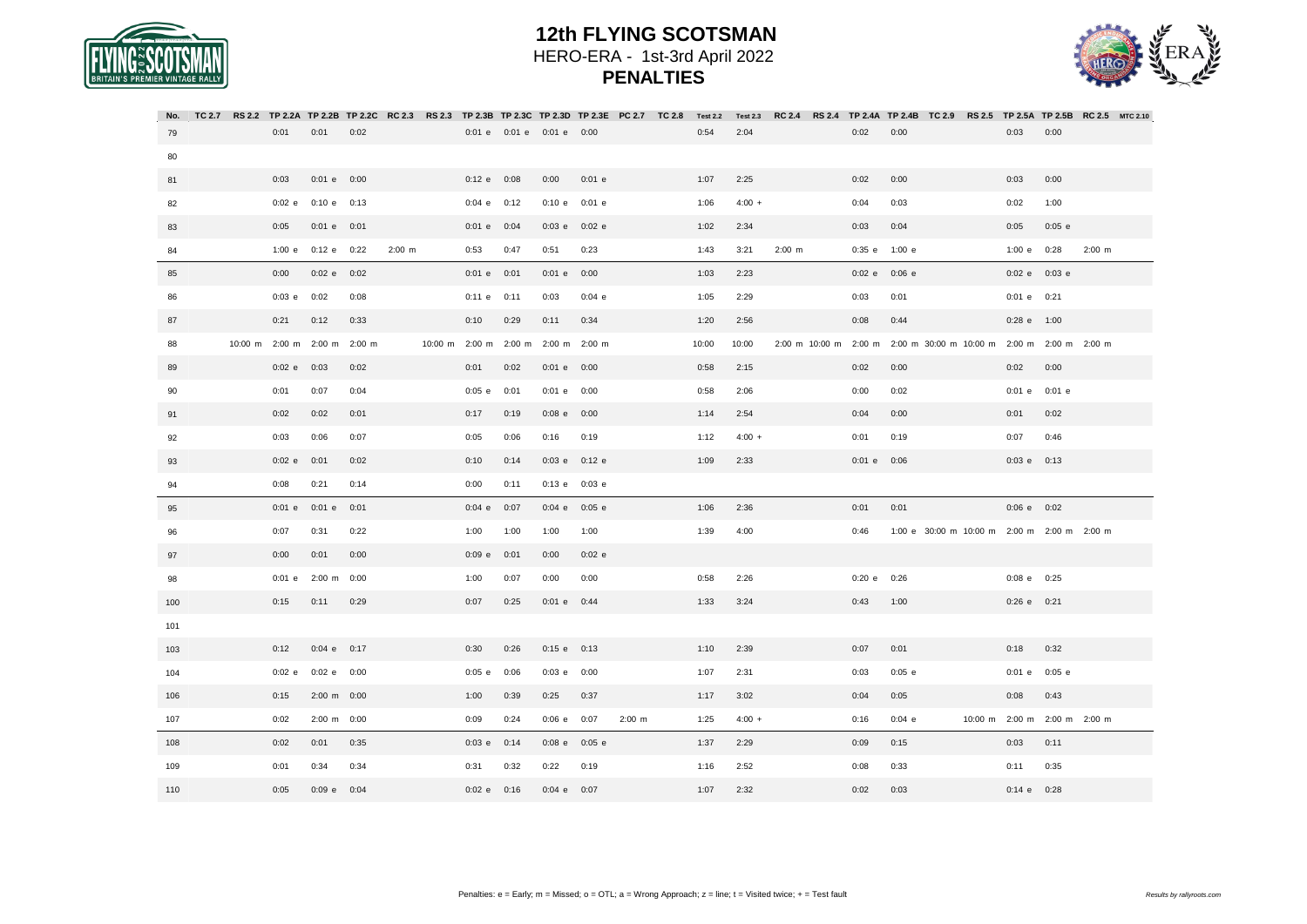



|                         |          |  |                   |                                     |                   |          |               |      |                       |                 |                       |          |                 |                            | No. MTC 3.1 Test 3.1 RC 3.1 RS 3.1 TP 3.1A TP 3.1B RS 3.2 TP 3.2A TP 3.2B RC 3.2 TC 3.2 Test 3.2 RS 3.3 TP 3.3B TP 3.3B TP 3.3D RS 3.4 TP 3.4B TP 3.4B TP 3.4B TP 3.4B TP 3.4B TC 3.3 PC 3.1 TC 3.3 RC 3.4 RS 3.5 TP 3.5B TP 3 |  |                    |                 |                 |                    |          |  |
|-------------------------|----------|--|-------------------|-------------------------------------|-------------------|----------|---------------|------|-----------------------|-----------------|-----------------------|----------|-----------------|----------------------------|--------------------------------------------------------------------------------------------------------------------------------------------------------------------------------------------------------------------------------|--|--------------------|-----------------|-----------------|--------------------|----------|--|
| $\overline{1}$          | 0:56     |  | 0:07              | 0:16 e                              | 1:00              | $0:08$ e |               | 1:33 | 0:04                  | 0:58            | 1:00                  | 0:01     | $0:16$ e $0:12$ |                            | 0:09                                                                                                                                                                                                                           |  |                    | $0:06$ e $0:05$ |                 | 0:02               | 3:27     |  |
| $\overline{\mathbf{3}}$ | $2:00 +$ |  | 0:11              | 0:36 e 10:00 m 2:00 e 0:00          |                   |          |               | 1:33 | $0:27$ e $0:50$       |                 | 2:00 m 0:00           |          | 0:12 e 0:28     |                            | 0:06                                                                                                                                                                                                                           |  | $2:00 \, \text{m}$ | 0:10 e 0:32     |                 | 0:11               | $3:25 +$ |  |
| 6                       | 0:48     |  | 0:02              | $0:01$ e                            | $0:32$ e $0:11$   |          |               | 1:29 | 0:02                  |                 | 0:02 e 2:00 m 0:00    |          |                 | 0:05 e 0:05 e 0:24 e       |                                                                                                                                                                                                                                |  |                    | 0:00            | $0:04$ e $0:11$ |                    | 3:13     |  |
| 8                       | 0:51     |  | $0:07$ e $0:25$   |                                     | 1:00 e 0:15 e     |          |               | 1:36 | 0:00                  | 0:29            | 0:12 0:38 e           |          | 0:10 e 0:19     |                            | $0:14$ e                                                                                                                                                                                                                       |  |                    | 0:24            |                 | 0:08 e 0:14 e 3:29 |          |  |
| 9                       |          |  |                   |                                     |                   |          |               |      |                       |                 |                       |          |                 |                            |                                                                                                                                                                                                                                |  |                    |                 |                 |                    |          |  |
| 11                      | 0:59     |  | 0:13              | $0:19$ e                            | 0:33 e 0:26 e     |          |               | 1:24 | 0:21                  | 0:32            | 0:43 e 0:09           |          | 0:03 e 1:00     |                            | 1:00 e                                                                                                                                                                                                                         |  |                    | 0:00            | 0:05            | 0:26               | 3:26     |  |
| 14                      | 0:50     |  | 0:00              | 0:05                                | 1:00 e 0:25 e     |          |               | 1:31 | 0:03                  | 0:29            | 0:07 e 0:37 e         |          |                 | 0:03 e 0:08 e 0:04 e       |                                                                                                                                                                                                                                |  |                    | 0:02            | $0:14$ e $0:12$ |                    | 4:28     |  |
| 17                      | 0:45     |  | $0:03$ e $0:01$ e |                                     | $0:01$ e $0:01$ e |          |               | 1:26 | 0:00                  | 0:00            | $0:03$ e $0:02$ e     |          | 0:00            | 0:02                       | $0:04$ e                                                                                                                                                                                                                       |  |                    | $0:03$ e        | 0:01            | 0:02               | 3:21     |  |
| 18                      | 0:41     |  | $0:01$ e $0:02$   |                                     | 0:01 e 0:01 e     |          |               | 1:14 | 0:01                  | 0:00            | $0:03$ e $0:02$       |          | $0:01$ e $0:00$ |                            | $0:03$ e                                                                                                                                                                                                                       |  |                    | 0:00            | 0:02 e 0:02     |                    | 2:53     |  |
| 20                      | 0:47     |  | $0:02$ e $0:03$   |                                     | 1:00 e 0:10 e     |          |               | 1:30 | 0:02                  | 0:04            | 0:12 e 0:19           |          |                 | 0:15 e 0:05 e 0:14 e       |                                                                                                                                                                                                                                |  |                    | 0:03            | $0:01$ e $0:05$ |                    | 3:18     |  |
| 21                      | 0:44     |  | $0:01$ e $0:01$   |                                     | 0:03 e 0:10 e     |          |               | 1:17 | 0:03                  | 0:01            | 0:01 e 0:01 e         |          | 0:33            | 0:07                       | $0:15$ e                                                                                                                                                                                                                       |  |                    | $0:02$ e        | 0:00            | 0:04               | 2:58     |  |
| 22                      | 0:53     |  | 0:06              | 0:05 e 10:00 m 2:00                 |                   | 0:00     |               | 1:49 | 0:01                  | 0:29            | 1:00                  | $0:43$ e | 0:12            | 0:21                       | 0:03                                                                                                                                                                                                                           |  |                    | 1:00            | 0:38            | 0:46               | 3:37     |  |
| 23                      | 0:45     |  | $0:02$ $0:00$     |                                     | 0:00 e 0:03       |          |               | 1:25 | 0:00                  | 0:01            | $0:01$ e $0:02$ e     |          | $0:06$ e $0:04$ |                            | $0:05$ e                                                                                                                                                                                                                       |  |                    | 0:01            | 0:01            | 0:06               | 3:03     |  |
| 24                      | 0:47     |  |                   | 2:00 m 2:00 m 10:00 m 2:00 m 2:00 m |                   |          | 30:00 m 10:00 |      |                       |                 |                       |          |                 |                            | 10:00 m 2:00 m 2:00 m 2:00 m 2:00 m 10:00 m 2:00 m 2:00 m 2:00 m 2:00 m 2:00 m 30:00 m 2:00 m 10:00 m 2:00 m 2:00 m 2:00 m 10:00                                                                                               |  |                    |                 |                 |                    |          |  |
| 25                      | 0:56     |  | 0:01 e 0:03 e     |                                     | 1:00 e 0:08 e     |          |               | 1:27 | $2:00 \text{ m}$ 0:00 |                 | $0:17$ $0:13$ e       |          | 0:02            | 0:10                       | 0:00                                                                                                                                                                                                                           |  |                    | 0:00            | $0:26$ e $0:14$ |                    | 3:24     |  |
| 26                      | 0:49     |  | $0:01$ e $0:03$   |                                     | 1:00 e 0:08 e     |          |               | 1:34 | 0:01                  | 1:00            | $0:27$ e $0:51$ e     |          | 0:01            | 0:16                       | 0:08                                                                                                                                                                                                                           |  |                    | 0:02            | 0:01            | 0:01               | 3:26     |  |
| 27                      | 1:02     |  | $0:07$ $0:25$     |                                     | $0:15$ e $0:32$   |          |               | 1:31 | 0:20                  | 0:50            | 0:24                  | 1:00     | 0:20            | 0:48                       | 0:15                                                                                                                                                                                                                           |  |                    | 0:07 e 1:00     |                 | 0:41               | 3:21     |  |
| 28                      | 1:18     |  | $0:08$ e $0:47$ e |                                     | 1:00 0:11 e       |          |               | 1:49 | 0:03                  | 0:41            | 2:00 m 0:00           |          | 0:02 e 0:05     |                            | 1:00                                                                                                                                                                                                                           |  |                    | 1:00            | 0:33            | 0:10               | 4:19     |  |
| 29                      | 0:48     |  | 0:24              | 1:00 e                              | 1:00 e 1:00 e     |          |               | 1:24 | $0:16$ e $1:00$       |                 | 2:00 m 0:00           |          | $0:18$ e $0:07$ |                            | 0:32 e                                                                                                                                                                                                                         |  |                    | 0:02            | 0:19            | 0:07               | 3:33     |  |
| 30                      | 0:47     |  | 0:00              | 0:00                                | $0:00$ e $0:00$   |          |               | 1:27 | 0:01                  | 0:00            | $0:03$ e $0:03$ e     |          | $0:06$ e $0:14$ |                            | $0:04$ e                                                                                                                                                                                                                       |  |                    | 1:00            | 0:29            | 0:18               | 3:32     |  |
| 31                      | 0:52     |  | 0:00              | 0:05                                | $0:09$ e $0:02$ e |          |               | 1:40 | 0:10                  | 0:18            | $2:00 \text{ m}$ 0:00 |          | $0:17$ e $0:14$ |                            | $0:28$ e                                                                                                                                                                                                                       |  |                    | $0:09$ e        | 0:19            | 0:00               | 3:44     |  |
| 32                      | 0:44     |  | $0:04$ e $0:23$   |                                     | $0:52 e$ 1:00     |          |               | 1:23 | 0:06                  | 0:04            | 1:00                  | 0:47     | 0:08            | $0:05$ e $0:03$            |                                                                                                                                                                                                                                |  |                    | 0:04            | $0:08$ e $0:15$ |                    | 3:04     |  |
| 33                      | 0:57     |  | 0:08              | $0:07$ e                            | $0:03$ e $0:14$   |          |               | 1:27 | 0:04                  | 0:09            | 0:01                  | $0:14$ e | $0:01$ e $0:05$ |                            | 0:25                                                                                                                                                                                                                           |  |                    | 0:03            | 0:08            | 0:02               | 3:09     |  |
| 35                      | 0:49     |  | 0:06              | 0:01                                | $0:15$ e $0:10$ e |          |               | 1:29 | 0:05                  | $0:04$ e $0:02$ |                       | 0:02     |                 | $0:08$ e $0:01$ e $0:01$ e |                                                                                                                                                                                                                                |  |                    | $0:01$ e $0:01$ |                 | 0:03               | 3:13     |  |
| 36                      | 1:09     |  | 1:00              | 1:00 e                              | 1:00 e 0:03       |          |               | 1:45 | $0:27$ e $1:00$       |                 | 0:24                  | $0:26$ e |                 | 0:39 e 0:13 e 0:15 e       |                                                                                                                                                                                                                                |  |                    | $0:36$ e $0:39$ |                 | 0:08               | 3:56     |  |
| 37                      | 0:42     |  | 0:07              | 1:00 e 10:00 m 2:00 e 0:00          |                   |          |               | 1:17 | 0:09                  | 1:00            | 0:25                  | $0:15$ e | 0:09            | 0:53                       | 0:21                                                                                                                                                                                                                           |  |                    | 0:12 e 0:03     |                 | 0:16               | 2:56     |  |
| 38                      |          |  |                   |                                     |                   |          |               |      |                       |                 |                       |          |                 |                            |                                                                                                                                                                                                                                |  |                    |                 |                 |                    |          |  |
| 40                      | 0:47     |  | $0:46$ e $0:02$   |                                     | 1:00 e 0:11       |          |               | 1:31 | 0:02                  | 0:19            | 0:23                  | 0:01     | 0:09            | 0:20                       | $0:11$ e                                                                                                                                                                                                                       |  |                    | 0:04            | 0:03            | 0:05               | 3:33     |  |
| 41                      | 0:54     |  | $0:03$ e $0:02$ e |                                     | 1:00 e 0:46 e     |          |               | 1:27 | 0:20                  | 0:29            | 2:00 m 0:00           |          | 0:18            | 0:23                       | $0:18$ e                                                                                                                                                                                                                       |  |                    | $0:17$ e        |                 | 0:17 e 0:06 e 3:37 |          |  |
| 42                      | 0:40     |  | $0:00$ $0:01$     |                                     | $0:02$ e $0:03$   |          |               | 1:11 | 0:02                  |                 | 0:03 e 0:03 e 0:03    |          | $0:04$ e $0:02$ |                            | $0:02$ e                                                                                                                                                                                                                       |  |                    | 0:03            | 0:00            | 0:04               | 2:53     |  |
| 43                      |          |  |                   |                                     |                   |          |               |      |                       |                 |                       |          |                 |                            |                                                                                                                                                                                                                                |  |                    |                 |                 |                    |          |  |
| 44                      | 0:47     |  | 0:01              | 0:02                                | $0:07$ e $0:06$   |          |               | 1:27 | 0:07                  | 0:04            | 0:07 e 0:13 e         |          | 0:06            | 0:06 e 0:28 e              |                                                                                                                                                                                                                                |  |                    | 0:04            | 0:02 e 0:05     |                    | 3:28     |  |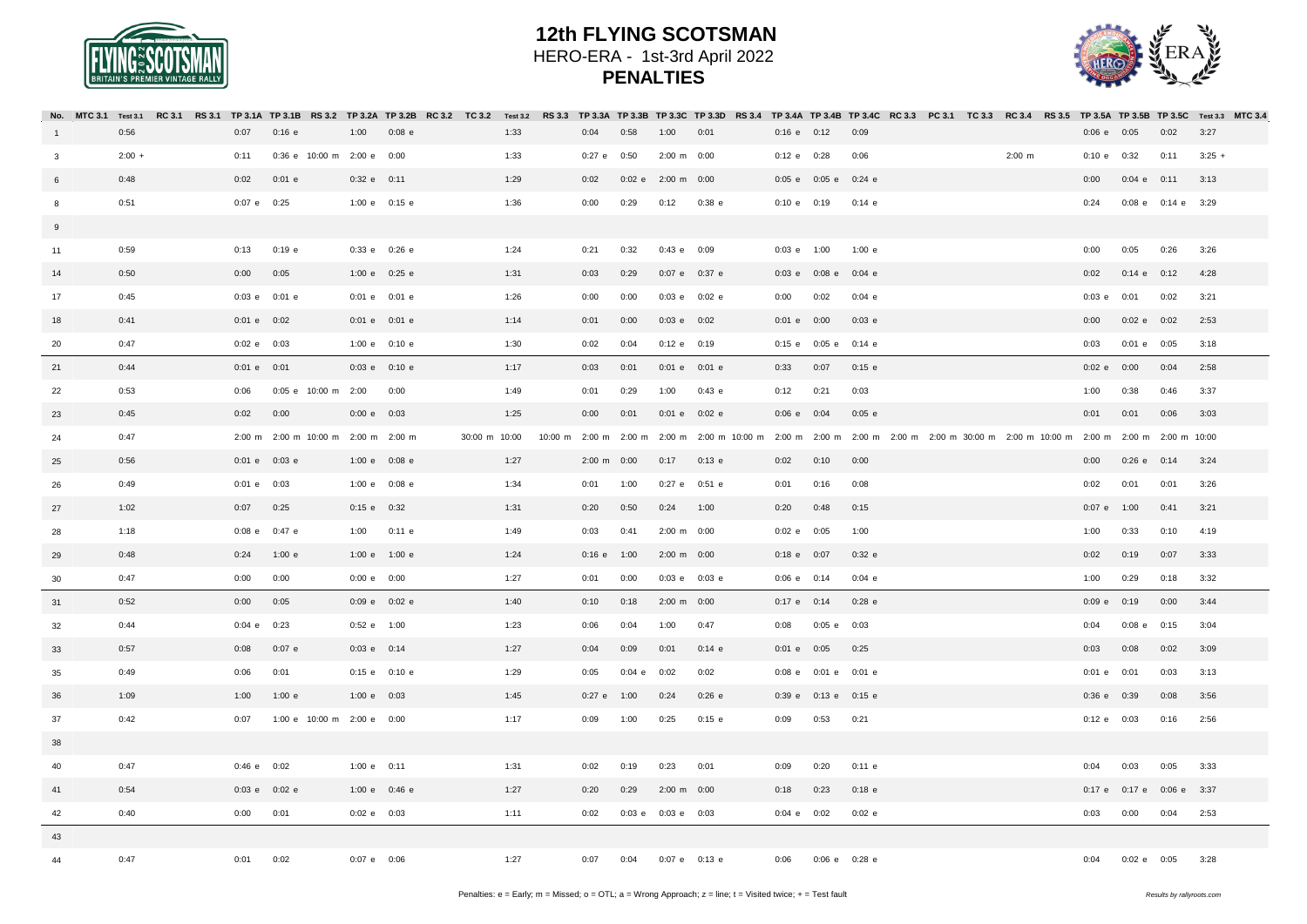

|    |          |  |                 |                   |                   |  |          |                 |                 |                         |          |                 |                    | No. MTC 3.1 Test 3.1 RC 3.1 RS 3.1 TP 3.1A TP 3.1B RS 3.2 TP 3.2A TP 3.2B RC 3.2 TC 3.2 Test 3.2 RS 3.3 TP 3.3A TP 3.3D TP 3.3D RS 3.4 TP 3.4A TP 3.4A TP 3.4B TP 3.4B TP 3.4C RC 3.3 PC 3.1 RC 3.4 RS 3.5 TP 3.5A TP 3.5B TP |  |                       |                          |                         |          |  |
|----|----------|--|-----------------|-------------------|-------------------|--|----------|-----------------|-----------------|-------------------------|----------|-----------------|--------------------|-------------------------------------------------------------------------------------------------------------------------------------------------------------------------------------------------------------------------------|--|-----------------------|--------------------------|-------------------------|----------|--|
| 45 | 1:00     |  | 0:04            | 0:00              | $0:08$ e $0:04$ e |  | 1:35     | 0:07            |                 | 0:01 e 0:08 e 0:03      |          | 0:16            | $0:03$ $0:01$      |                                                                                                                                                                                                                               |  | 0:04                  | 0:02 e 0:06              |                         | 3:36     |  |
| 46 | 0:56     |  | 0:04            | 0:04              | $0:18$ e $0:07$   |  | 1:30     | 0:03            | 0:03            | 0:11 e 0:03             |          |                 | 0:08 e 0:03 e 0:00 |                                                                                                                                                                                                                               |  | 0:02                  | $0:04$ e $0:03$          |                         | $3:44 +$ |  |
| 47 | 1:06     |  | 1:00            | 1:00 e            | 1:00 e 0:03       |  | 1:36     | 0:14            | 1:00            | 0:25                    | $0:26$ e | $0:22$ e $0:11$ |                    | 0:31                                                                                                                                                                                                                          |  | $0:09$ e $1:00$       |                          | 0:08                    | 3:53     |  |
| 48 |          |  |                 |                   |                   |  |          |                 |                 |                         |          |                 |                    |                                                                                                                                                                                                                               |  |                       |                          |                         |          |  |
| 49 | $2:00 +$ |  |                 | 0:55 e 0:42 e     | 0:45 e 0:57 e     |  | 1:53     | 0:01            | 0:42            | 0:43                    | 1:00 e   | $0:06$ e $0:01$ |                    | 0:16                                                                                                                                                                                                                          |  | 0:55                  | 1:00                     | $0:03$ e 4:04           |          |  |
| 50 | 0:43     |  | 0:06            | 0:00              | 0:10 e 0:00       |  | 1:13     | 0:14            | 0:03            | $0:06$ e $0:04$         |          | 0:08            | 0:08               | $0:14$ e                                                                                                                                                                                                                      |  | 0:44                  | $0:03$ e $0:20$          |                         | 2:51     |  |
| 51 | 0:55     |  | 0:06            | $0:04$ e          | $0:26$ e $0:01$ e |  | 1:27     | 0:14            |                 | 0:09 e 0:13 e 0:01      |          | $0:06$ e $0:33$ |                    | $0:15$ e                                                                                                                                                                                                                      |  |                       | $0:08$ e $0:01$ e $0:12$ |                         | 3:23     |  |
| 52 | 0:51     |  | 0:02            | 0:01              | 0:07 e 0:04 e     |  | 1:21     | 0:07            | $0:05$ e $0:00$ |                         | 0:07     | 0:06            | 0:20               | 0:11                                                                                                                                                                                                                          |  | 0:08                  | 0:07 e 0:09              |                         | 3:19     |  |
| 53 |          |  |                 |                   |                   |  |          |                 |                 |                         |          |                 |                    |                                                                                                                                                                                                                               |  |                       |                          |                         |          |  |
| 54 |          |  |                 |                   |                   |  |          |                 |                 |                         |          |                 |                    |                                                                                                                                                                                                                               |  |                       |                          |                         |          |  |
| 55 | $2:00 +$ |  | $0:12$ $0:17$   |                   | 1:00 $e$ 0:41     |  | 1:47     | 0:20            | 0:15            | 0:33                    | 0:03     | 0:04            | 0:15               | 0:21                                                                                                                                                                                                                          |  | 1:00                  | 0:23                     | 0:30                    | 3:45     |  |
| 56 | 0:48     |  |                 | $0:14$ e 1:00 e   | 1:00 e 0:54 e     |  | 1:36     | $0:09$ e $0:50$ |                 | 0:03                    | 1:00     | 0:07            | 0:29               | 0:28                                                                                                                                                                                                                          |  | $0:04$ e $1:00$       |                          | 0:40                    | 4:00     |  |
| 57 | 0:56     |  | 0:01 e 0:31     |                   | 0:40 e 0:03       |  | 1:46     | 0:02            | 0:20            | 2:00 m 0:00             |          | $0:24$ e $0:22$ |                    | 0:19                                                                                                                                                                                                                          |  | 0:12 e 0:29           |                          | 0:22                    | 3:33     |  |
| 58 | 0:47     |  | 0:28            | $0:06$ e          | 1:00 e 0:14 e     |  | 1:21     | $0:50 e$ 1:00   |                 | $0:09$ e $0:07$         |          | $0:11$ e $0:07$ |                    | 0:09                                                                                                                                                                                                                          |  | 0:02                  | 1:00                     | 0:16                    | 3:28     |  |
| 59 | 0:53     |  | $1:00$ $0:21$   |                   | $0:14$ e $0:02$ e |  | 1:26     | 0:03            | 1:00            | $0:11$ e $0:01$         |          | 0:02 e 0:09     |                    | 0:09 e                                                                                                                                                                                                                        |  | 0:58                  | $0:29$ e $0:32$          |                         | 3:20     |  |
| 60 | 0:48     |  | 0:02 e 0:04     |                   | 0:02 e 0:07       |  | 1:33     | 0:02            | 0:03            | 0:01                    | $0:14$ e | 0:09            |                    | $0:08$ e $0:04$ e                                                                                                                                                                                                             |  |                       | $0:02$ e $0:01$ e $0:07$ |                         | 3:49     |  |
| 62 | 0:56     |  | 0:05 e 0:00     |                   | $0:03$ e $0:02$   |  | $1:37 +$ | 0:02            | 0:00            | $0:02$ e $0:19$         |          | $0:09$ e $0:12$ |                    | 0:16 e                                                                                                                                                                                                                        |  | 0:01                  | 0:02 e 0:01              |                         | 3:14     |  |
| 63 | 0:50     |  | $0:05$ e $0:08$ |                   | $0:05$ e $0:01$   |  | 1:26     | 0:00            |                 | 0:06 e 0:01 e 0:03 e    |          | $0:06$ e $0:02$ |                    | 0:10 e                                                                                                                                                                                                                        |  | $0:03$ e $0:02$       |                          | 0:04                    | 3:18     |  |
| 64 | 0:47     |  | 0:02 e 0:05     |                   | $0:09$ e $0:02$   |  | 1:22     | 0:18            | 0:17            | $0:05$ e $0:23$         |          | $0:03$ e $0:05$ |                    | $0:27$ e                                                                                                                                                                                                                      |  | $2:00 \text{ m}$ 0:00 |                          | 0:12                    | 3:20     |  |
| 65 | 0:49     |  |                 | $0:02$ e $0:03$ e | $0:15$ e $1:00$   |  | 1:34     | 0:04            |                 | 0:03 e 0:07 e 0:02      |          | $0:07$ e $0:01$ |                    | $0:17$ e                                                                                                                                                                                                                      |  |                       |                          | 0:03 e 0:07 e 0:09 3:17 |          |  |
| 66 |          |  |                 |                   |                   |  |          |                 |                 |                         |          |                 |                    |                                                                                                                                                                                                                               |  |                       |                          |                         |          |  |
| 67 | 0:43     |  | $0:01$ e $0:00$ |                   | $1:00 e$ 0:03 e   |  | 1:17     | 0:00            | $0:02$ e $0:11$ |                         | $0:13$ e | $0:04$ e $0:02$ |                    | $0:13$ e                                                                                                                                                                                                                      |  | 0:00                  | $0:01$ e $0:10$          |                         | 3:30     |  |
| 69 | 0:51     |  |                 | $0:02$ $0:01$ e   | $0:07$ e $0:08$ e |  | 1:27     | 0:10            |                 | 0:02 e 0:06 e 0:02 e    |          | 0:01            | 0:03               | $0:02$ e                                                                                                                                                                                                                      |  | 0:02 e 0:04           |                          | 0:03                    | 3:18     |  |
| 70 | 0:51     |  |                 | 0:04 e 0:04 e     | 1:00 e 0:25 e     |  | 1:18     | 0:07            |                 | 0:04 e 0:09 e 0:01      |          | 0:28            | 0:18               | $0:27$ e                                                                                                                                                                                                                      |  | 0:01                  | 0:00                     | $0:01$ e $3:11$         |          |  |
| 71 | 0:45     |  |                 | 0:02 e 0:01 e     | $0:04$ e $0:03$   |  | 1:20     | 0:03            |                 | 0:01 e 0:01 e 0:01 e    |          | 0:02 e 0:00     |                    | $0:03$ e                                                                                                                                                                                                                      |  | 0:02                  | $0:02$ e $0:01$          |                         | 2:55     |  |
| 72 | 0:46     |  | 0:01            | 0:00              | 0:01 e 0:01 e     |  | 1:17     | 0:03            | $0:04$ e $0:02$ |                         | 0:02     | 0:01            | 0:02 e 0:09 e      |                                                                                                                                                                                                                               |  | $0:03$ e $0:07$       |                          | 0:01                    | 3:21     |  |
| 73 | 0:44     |  | 0:03            | 0:39 e            | $0:05 e$ 0:31     |  | 1:16     | 0:05            | 0:10 e 0:00     |                         | 0:42     | $0:17$ e $0:05$ |                    | $0:04$ e                                                                                                                                                                                                                      |  | 0:05                  | 0:00                     | $0:06$ e $3:04$         |          |  |
| 74 | 0:52     |  | 0:06            | $0:03$ e          | $0:55$ e $0:41$ e |  | 1:24     | $0:03$ e $0:19$ |                 | 0:27 e 0:11 e           |          | 1:00            | 0:32 e 0:31 e      |                                                                                                                                                                                                                               |  | $0:03$ e $0:06$       |                          | $0:06$ $3:17$           |          |  |
| 75 | 0:59     |  | 0:00            | 0:01              | 1:00 e 0:10       |  | 1:32     | 0:06            | 0:07            | 0:03                    | 0:03     | $0:09$ e $0:10$ |                    | $0:03$ e                                                                                                                                                                                                                      |  | 0:02                  | 0:07                     | $0:02 e$ 3:15           |          |  |
| 76 | 0:40     |  | 0:02            | 0:02              | $0:11$ e $0:06$   |  | 10:00    |                 |                 |                         |          |                 |                    | 10:00 m 2:00 m 2:00 m 2:00 m 2:00 m 10:00 m 2:00 m 2:00 m 2:00 m 2:00 m 2:00 m 2:00 m 30:00 m 2:00 m 10:00 m 2:00 m 2:00 m 10:00                                                                                              |  |                       |                          |                         |          |  |
| 77 | 0:44     |  |                 | $0:03$ e $0:06$ e | $0:13$ e $0:09$ e |  | 1:20     | $0:03$ e $0:03$ |                 | 0:00                    | 0:01     | $0:04$ e $0:02$ |                    | $0:01$ e                                                                                                                                                                                                                      |  | 0:00                  |                          | 0:01 e 0:00 3:07        |          |  |
| 78 | 0:49     |  | $0:04$ e $0:01$ |                   | 0:02 e 0:01       |  | 1:30     |                 |                 | 0:16 0:01 e 0:02 e 0:13 |          | 0:01            | 0:00               | 0:06 e                                                                                                                                                                                                                        |  | 0:03                  | 0:05                     | 0:01                    | 3:24     |  |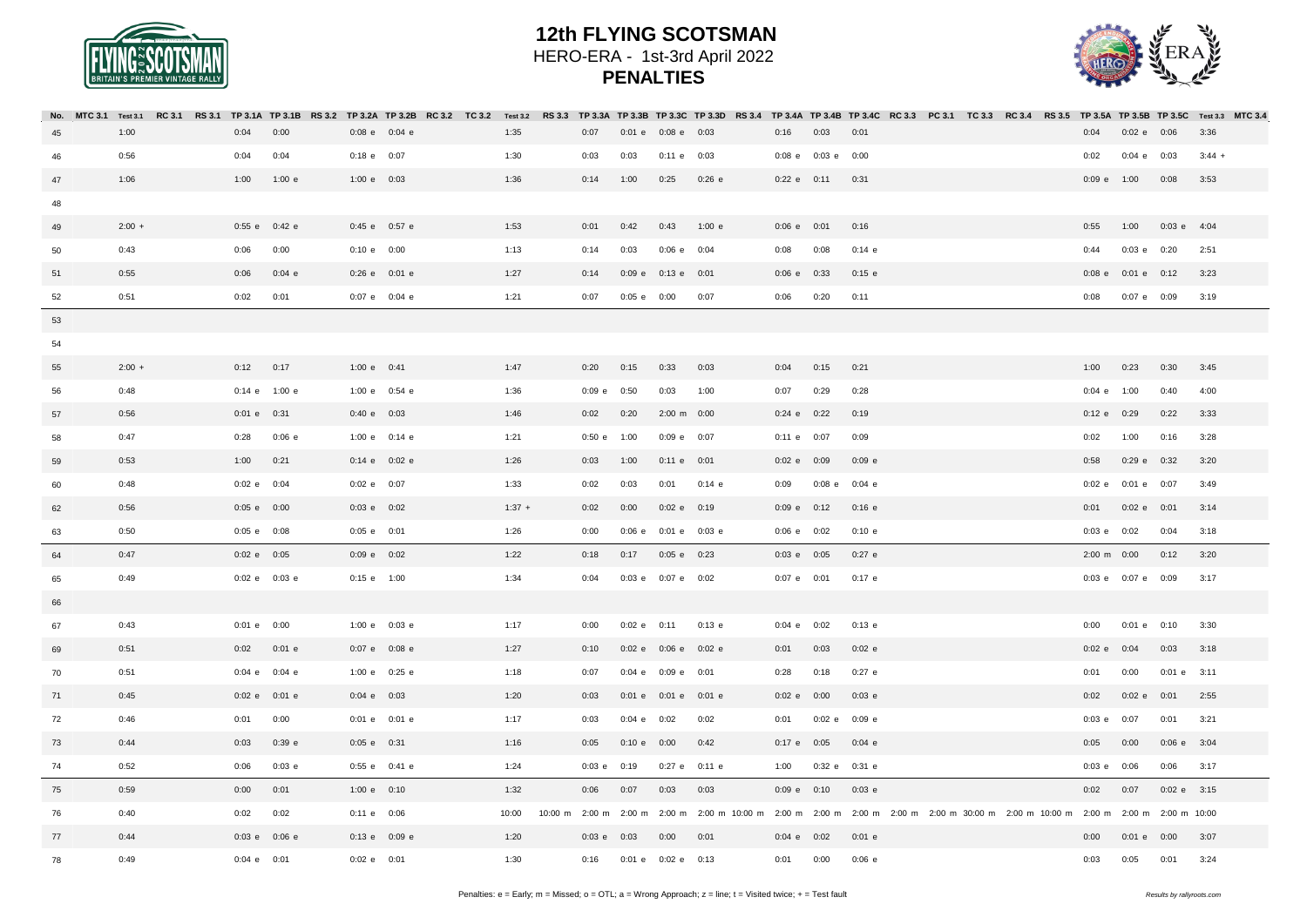



|     |          | No. MTC3.1 Test3.1 RC3.1 RS3.1 TP3.1A TP3.1A RS3.2 TP3.2A TP3.2A TP3.2B RC3.2 TC3.2 Test3.2 RS3.3 TP3.3B TP3.3B TP3.3D RS3.4 TP3.4B TP3.4B TP3.4C RC3.3 PC3.1 TC3.3 RC3.4 RS3.5 TP3.5B TP3.5B TP3.5B TP3.5C Test3.3 MTC3.4 |                 |                   |                                             |                   |             |          |                       |                    |                      |                                                                         |          |                        |                    |  |                                                   |                    |                          |                                    |          |  |
|-----|----------|----------------------------------------------------------------------------------------------------------------------------------------------------------------------------------------------------------------------------|-----------------|-------------------|---------------------------------------------|-------------------|-------------|----------|-----------------------|--------------------|----------------------|-------------------------------------------------------------------------|----------|------------------------|--------------------|--|---------------------------------------------------|--------------------|--------------------------|------------------------------------|----------|--|
| 79  | 0:41     |                                                                                                                                                                                                                            | $0:03$ $0:00$   |                   |                                             | $0:03$ e $0:07$ e |             | 1:15     | 0:01                  | 0:00               | $0:04$ e $0:00$      |                                                                         | 0:00     | 0:03                   | $0:07$ e           |  |                                                   | 0.03               | 0:00                     | 0:24                               | 2:50     |  |
| 80  |          |                                                                                                                                                                                                                            |                 |                   |                                             |                   |             |          |                       |                    |                      |                                                                         |          |                        |                    |  |                                                   |                    |                          |                                    |          |  |
| 81  | 0:50     |                                                                                                                                                                                                                            | $0:02$ e $0:02$ |                   |                                             | $0:14$ e $0:00$   |             | 1:29     | 0:04                  | 0:00               | $0:01$ e $0:05$ e    |                                                                         |          | 0:03 e 0:01 e 0:03 e   |                    |  |                                                   | 0:06               | $0:01$ e $0:01$          |                                    | 3:17     |  |
| 82  | 0:47     |                                                                                                                                                                                                                            | $0:01$ e $0:03$ |                   |                                             | 1:00 e 0:16       |             | 1:24     | $0:07$ e $0:07$       |                    | $0:04$ e $0:00$      |                                                                         |          | $0:05$ e $0:24$        | 0:06 e             |  |                                                   | 0:02 e 0:07 e 0:00 |                          |                                    | 3:13     |  |
| 83  | 0:50     |                                                                                                                                                                                                                            | $0:00$ $0:02$   |                   |                                             | $0:37$ e $0:14$ e |             | 1:21     | 1:00                  | $0:02$ e $0:05$    |                      | $0:21$ e                                                                | 0:00     | 0:06                   | $0:15$ e           |  |                                                   | $0:13$ e $0:08$    |                          | $0:01$ e $3:08$                    |          |  |
| 84  | 1:34     |                                                                                                                                                                                                                            |                 | 0:38 e 1:00 e     |                                             | 1:00 e 1:00 e     |             | 1:52     | $0:48$ e $0:47$       |                    | 0:47 0:31 e          |                                                                         |          | 2:00 m 2:00 m 2:00 m   |                    |  | $2:00 \, m$                                       | $0:02$ e $1:00$    |                          | $0:16$ 4:30                        |          |  |
| 85  | 0:43     |                                                                                                                                                                                                                            | $0:03$ e $0:09$ |                   |                                             | $0:04$ e $0:02$ e |             | 1:22     | 0:01                  | 0:01 e 0:03 e 0:00 |                      |                                                                         |          | 0:01 e 0:01 e 0:04 e   |                    |  |                                                   | 0:00               | 0:02 e 0:01              |                                    | 3:12     |  |
| 86  | $2:00 +$ |                                                                                                                                                                                                                            | $0:00$ $0:02$   |                   |                                             | $0:02$ e $0:04$ e |             | 1:27     | 0:10                  | $0:13$ e $0:02$    |                      | 0:04                                                                    | 0:02     | 0:10                   | 0:32               |  |                                                   | 0:01               | $0:04$ e $0:06$          |                                    | 3:21     |  |
| 87  | 1:04     |                                                                                                                                                                                                                            | 0:08            | $0:22$ e          |                                             | $0:06$ $0:07$ e   |             | 1:34     | 0:17                  | 0:13               | 0:14                 | 0:55 e                                                                  | 0:04     | 0:38                   | 0:17               |  |                                                   | $0:09$ e $0:36$    |                          | 0:46                               | 4:04     |  |
| 88  | $2:00 +$ |                                                                                                                                                                                                                            |                 |                   | 10:00 m 2:00 m 2:00 m 10:00 m 2:00 m 2:00 m |                   |             | 10:00    |                       |                    |                      | 10:00 m 2:00 m 2:00 m 2:00 m 2:00 m 10:00 m 2:00 m 2:00 m 2:00 m 2:00 m |          |                        |                    |  | 30:00 m 2:00 m 10:00 m 2:00 m 2:00 m 2:00 m 10:00 |                    |                          |                                    |          |  |
| 89  | 0:44     |                                                                                                                                                                                                                            |                 | $0:04$ e $0:01$ e |                                             | $0:02$ e $0:00$   |             | 1:24     | 0:03                  | 0:03               | $0:02$ e $0:01$ e    |                                                                         |          | $0:01$ e $0:02$        | $0:04$ e           |  |                                                   | 0:02               | 0:00                     | 0:05                               | 2:55     |  |
| 90  | 0:47     |                                                                                                                                                                                                                            | 0:00            | 0:06              |                                             | $0:04$ e $0:01$   |             | 1:13     | 0:02                  |                    | 0:01 e 0:01 e 0:01 e |                                                                         | 0:02     | 0:02                   | $0:03$ e           |  |                                                   | $0:01$ e $0:01$    |                          | 0:01                               | 2:57     |  |
| 91  | 0:58     |                                                                                                                                                                                                                            | $0:00$ $0:01$   |                   |                                             | $1:00 e$ 0:03 e   |             | 1:39     | 0:01                  | 0:01               | 1:00                 | 0:00                                                                    |          | $0:15$ e $0:00$        | $0:14$ e           |  |                                                   |                    | $0:01$ e $0:04$ e $0:06$ |                                    | 3:44     |  |
| 92  | 0:57     |                                                                                                                                                                                                                            | $0:01$ e $0:02$ |                   |                                             | $0:16$ e $0:19$ e |             | 1:30     | 0:19                  | 0:09               | 0:15                 | 0:02                                                                    |          | 0:02 e 0:13 e 0:02 e   |                    |  |                                                   | $0:01$ e $0:21$    |                          | 0:23                               | 3:24     |  |
| 93  | 1:01     |                                                                                                                                                                                                                            |                 | 0:02 e 0:22 e     |                                             | 1:00 e 0:18 e     |             | 1:26     | 0:02                  | 0:23               | $0:09$ e $0:00$      |                                                                         |          | $0:00$ $0:46$          | 0:23               |  |                                                   | $0:01$ e $0:39$    |                          | $0:16$ e $3:23$                    |          |  |
| 94  |          |                                                                                                                                                                                                                            |                 |                   |                                             |                   |             |          |                       |                    |                      |                                                                         |          |                        |                    |  |                                                   |                    |                          |                                    |          |  |
| 95  | 0:58     |                                                                                                                                                                                                                            | $0:00$ $0:02$   |                   |                                             | $0:01$ e $0:07$ e |             | 1:32     | 0:01                  |                    | 0:10 e 0:03 e 0:02 e |                                                                         | 0:11     | 0:10                   | 0:03               |  |                                                   | 0:00               |                          | 0:07 e 0:03 e 3:36                 |          |  |
| 96  | 0:59     |                                                                                                                                                                                                                            |                 |                   | 10:00 m 2:00 m 2:00 m 10:00 m 2:00          |                   | $2:00 \, m$ | $1:57 +$ | 0:20                  | 1:00               | 2:00 m 0:00          |                                                                         | 0:05     | 1:00                   | $2:00 \, \text{m}$ |  |                                                   | 0:41               | 1:00                     | 1:00                               | $4:30 +$ |  |
| 97  |          |                                                                                                                                                                                                                            |                 |                   |                                             |                   |             |          |                       |                    |                      |                                                                         |          |                        |                    |  |                                                   |                    |                          |                                    |          |  |
| 98  |          |                                                                                                                                                                                                                            |                 |                   |                                             |                   |             |          |                       |                    |                      |                                                                         |          |                        |                    |  |                                                   |                    |                          |                                    |          |  |
| 100 | 1:13     |                                                                                                                                                                                                                            |                 |                   | 0:07 0:23 10:00 m 2:00 e 0:00               |                   |             | 1:45     | $0:08$ $0:08$         |                    | $0:00$ $0:31$        |                                                                         |          | $0:25$ $0:27$          | $0:28$ e           |  |                                                   | 0:00               |                          | $0:02$ $0:24$ $4:00$               |          |  |
| 101 |          |                                                                                                                                                                                                                            |                 |                   |                                             |                   |             |          |                       |                    |                      |                                                                         |          |                        |                    |  |                                                   |                    |                          |                                    |          |  |
| 103 | 0:48     |                                                                                                                                                                                                                            | 0:10            | $0:08$ e          |                                             | 0:27 e 0:05 e     |             | 1:31     | 0:13                  | 0:06               | $0:02$ e $0:58$      |                                                                         | 0:12     | 0:14                   | $0:02$ e           |  |                                                   | 0:06               | 0:06                     | $0:11$ 4:30                        |          |  |
| 104 | 0:49     |                                                                                                                                                                                                                            | 0:03            | 0:00              |                                             | 0:10 e 0:01 e     |             | 1:18     | $0:01$ e $0:00$       |                    | $0:01$ e $0:02$      |                                                                         | $0:08$ e | 0:06                   | 0:10 e             |  |                                                   | $0:01$ e $0:01$    |                          | $0:01$ e $3:32$                    |          |  |
| 106 | 1:03     |                                                                                                                                                                                                                            | $0:00$ 1:00     |                   |                                             | 0:27 e 0:13 e     |             | 1:37     | $0:01$ e $0:12$       |                    | $0:06$ e $0:03$      |                                                                         | 0:04     | 0:06                   | 0:05               |  |                                                   | 0:06               |                          | $0:04$ e $0:16$ $3:27$             |          |  |
| 107 | 1:39     |                                                                                                                                                                                                                            |                 | 0:17 0:10 e       |                                             | 1:00 $e$ 0:20     |             | 1:49     | $2:00 \text{ m}$ 0:00 |                    | 0:03 e 2:00 m        |                                                                         | 0:16     | 0:39                   | 0:44               |  |                                                   |                    |                          | 10:00 m 2:00 m 2:00 m 2:00 m 10:00 |          |  |
| 108 | 0:51     |                                                                                                                                                                                                                            |                 | 0:10 0:07 e       |                                             | $0:04$ e $0:01$   |             | 1:29     | 0:00                  | 0:02 e 0:05        |                      | 1:00                                                                    |          | 0:10 e 0:37 e 0:36 e   |                    |  | $2:00 \, \text{m}$                                | 0:10 e 0:17        |                          | 0:02                               | $4:30 +$ |  |
| 109 | 0:59     |                                                                                                                                                                                                                            | 0:08            | 1:00              |                                             | $0:18$ e $1:00$   |             | 1:31     | $2:00 \text{ m}$ 0:00 |                    | 0:24                 | 0:14                                                                    | 0:09     | 0:28                   | 0:16               |  |                                                   | 0:03               | 0:21                     | 0:15                               | 3:28     |  |
| 110 | 0:52     |                                                                                                                                                                                                                            | $0:01$ $0:13$   |                   |                                             | $0:27$ $0:12$     |             | 1:34     | 0:04                  | 0:02 e 0:01 e 1:00 |                      |                                                                         |          | $0:01$ $0:08$ e $0:23$ |                    |  |                                                   |                    | $0:08$ e $0:01$ 0:04     |                                    | $4:30 +$ |  |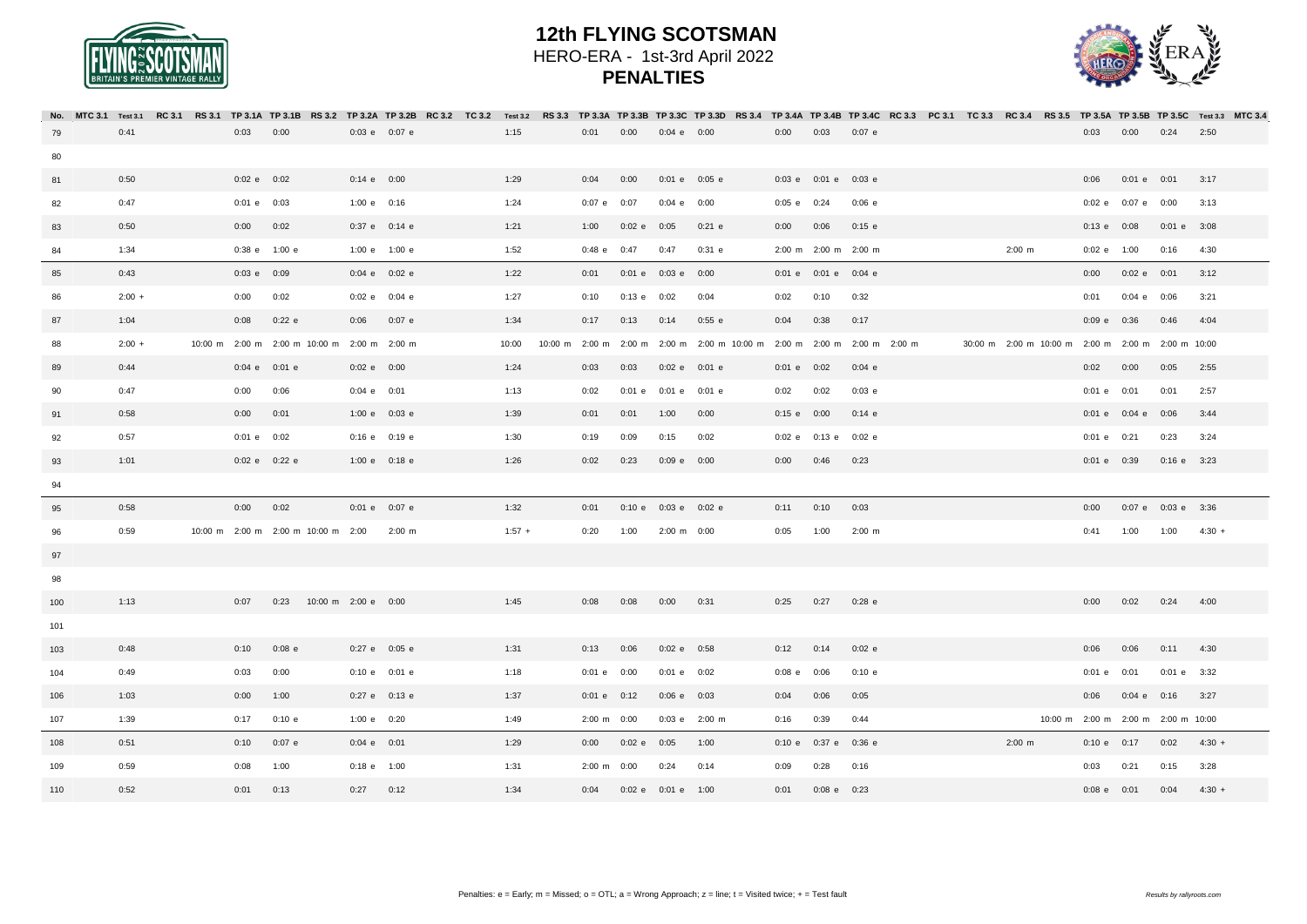

|              |           |             | <b>Test 1.1 Slaley Hall</b> |                  |              |           |           | <b>Test 1.2 Forrestburn</b> |                  |
|--------------|-----------|-------------|-----------------------------|------------------|--------------|-----------|-----------|-----------------------------|------------------|
| No.          | Time      |             | Faults                      | <b>Total Pen</b> | No.          | Time      |           | Faults                      | <b>Total Pen</b> |
| $\mathbf{1}$ | 2:39      |             |                             | 2:39             | $\mathbf{1}$ | 2:31      |           |                             | 2:31             |
| 3            | 2:26      |             |                             | 2:26             | 3            | 2:36      |           |                             | 2:36             |
| 6            | 2:34      |             |                             | 2:34             | 6            | 2:36      |           |                             | 2:36             |
| 8            | 2:35      |             |                             | 2:35             | 8            | 2:42      |           |                             | 2:42             |
| 9            | 2:22      |             |                             | 2:22             | 9            | 2:41      |           |                             | 2:41             |
| 11           | 2:21      |             |                             | 2:21             | 11           | 2:37      |           |                             | 2:37             |
| 14           | 2:18      |             |                             | 2:18             | 14           | 2:36      |           |                             | 2:36             |
| 17           | 2:02      |             |                             | 2:02             | 17           | 2:24      |           |                             | 2:24             |
| 18           | 1:47      |             |                             | 1:47             | 18           | 2:06      |           |                             | 2:06             |
| 20           | 2:11      |             |                             | 2:11             | 20           | 2:31      |           |                             | 2:31             |
| 21           | 2:10      |             |                             | 2:10             | 21           | 2:34      |           |                             | 2:34             |
| 22           | 2:44      |             |                             | 2:44             | 22           | 3:05      |           |                             | 3:05             |
| 23           | 5:00      | m           | W                           | 4:00             | 23           | 7:29      | ${\sf m}$ |                             | 4:00             |
| 24           | 2:03      |             |                             | 2:03             | 24           | 2:15      |           |                             | 2:15             |
| 25           | 2:21      |             |                             | 2:21             | 25           | 2:57      |           |                             | 2:57             |
| 26           | 2:15      |             |                             | 2:15             | 26           | 2:35      |           |                             | 2:35             |
| 27           | 2:31      |             |                             | 2:31             | 27           | 2:46      |           |                             | 2:46             |
| 28           | 3:21      |             |                             | 3:21             | 28           | 3:22      |           |                             | 3:22             |
| 29           | 2:43      |             |                             | 2:43             | 29           | 2:36      |           |                             | 2:36             |
| 30           | 2:14      |             |                             | 2:14             | 30           | 2:34      |           |                             | 2:34             |
| 31           | 2:20      |             |                             | 2:20             | 31           | 2:43      |           |                             | 2:43             |
| 32           | 2:16      |             |                             | 2:16             | 32           | 2:22      |           |                             | 2:22             |
| 33           | 1:30      |             | W                           | 4:00             | 33           | 2:26      |           |                             | 2:26             |
| 35           | 2:30      |             |                             | 2:30             | 35           | 2:41      |           |                             | 2:41             |
| 36           | 1:15      | $\mathsf b$ | W                           | 4:00             | 36           | 3:56      |           |                             | 3:56             |
| 37           | 2:11      |             |                             | 2:11             | 37           | 2:37      |           |                             | 2:37             |
| 38           | <b>NA</b> |             | <b>NA</b>                   | 10:00            | 38           | <b>NA</b> |           | <b>NA</b>                   | 10:00            |
| 40           | 2:21      |             | W                           | 4:00             | 40           | 2:43      |           |                             | 2:43             |
| 41           | 2:26      |             |                             | 2:26             | 41           | 2:43      |           | W                           | 4:00             |
| 42           | 1:45      |             |                             | 1:45             | 42           | 2:05      |           |                             | 2:05             |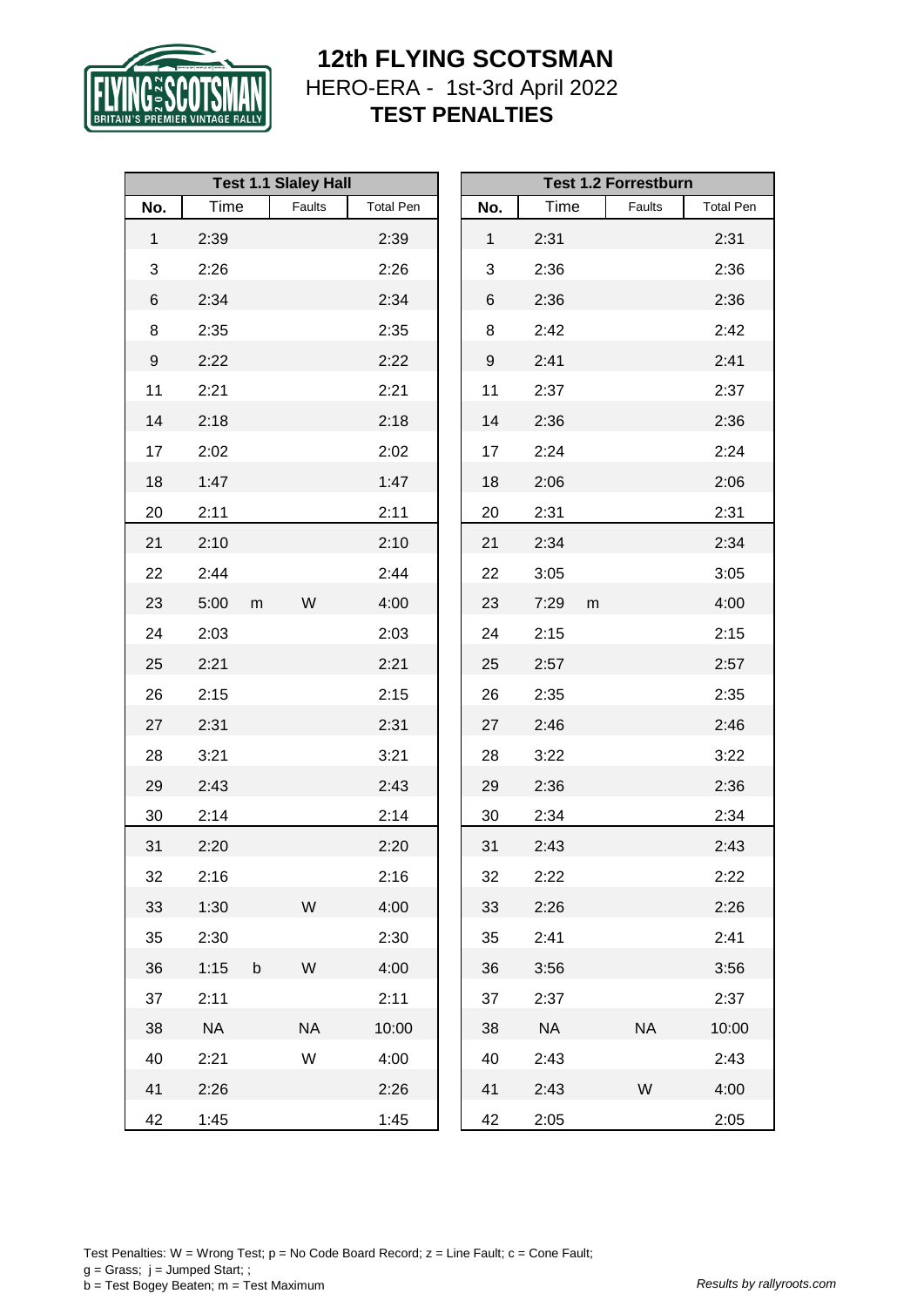

|     |      | <b>Test 1.1 Slaley Hall</b> |                  |     |           | <b>Test 1.2 Forrestburn</b> |                  |
|-----|------|-----------------------------|------------------|-----|-----------|-----------------------------|------------------|
| No. | Time | Faults                      | <b>Total Pen</b> | No. | Time      | Faults                      | <b>Total Pen</b> |
| 43  | 2:11 |                             | 2:11             | 43  | 2:15      |                             | 2:15             |
| 44  | 2:23 |                             | 2:23             | 44  | 2:35      |                             | 2:35             |
| 45  | 2:46 |                             | 2:46             | 45  | 2:55      |                             | 2:55             |
| 46  | 2:18 |                             | 2:18             | 46  | 3:01      |                             | 3:01             |
| 47  | 2:40 |                             | 2:40             | 47  | 2:43      |                             | 2:43             |
| 48  | 2:35 |                             | 2:35             | 48  | 3:10      |                             | 3:10             |
| 49  | 2:55 |                             | 2:55             | 49  | 3:07      |                             | 3:07             |
| 50  | 2:02 |                             | 2:02             | 50  | 2:10      |                             | 2:10             |
| 51  | 2:17 |                             | 2:17             | 51  | 2:39      |                             | 2:39             |
| 52  | 2:00 |                             | 2:00             | 52  | 2:25      |                             | 2:25             |
| 53  | 2:18 |                             | 2:18             | 53  | 2:33      |                             | 2:33             |
| 54  | 2:00 |                             | 2:00             | 54  | <b>NA</b> | <b>NA</b>                   | 10:00            |
| 55  | 2:43 |                             | 2:43             | 55  | 3:17      |                             | 3:17             |
| 56  | 2:52 |                             | 2:52             | 56  | 2:59      |                             | 2:59             |
| 57  | 2:31 |                             | 2:31             | 57  | 2:57      |                             | 2:57             |
| 58  | 2:18 |                             | 2:18             | 58  | 2:22      |                             | 2:22             |
| 59  | 3:08 |                             | 3:08             | 59  | 2:59      |                             | 2:59             |
| 60  | 2:18 |                             | 2:18             | 60  | 2:28      |                             | 2:28             |
| 62  | 2:16 |                             | 2:16             | 62  | 2:34      |                             | 2:34             |
| 63  | 2:02 |                             | 2:02             | 63  | 2:27      |                             | 2:27             |
| 64  | 2:14 |                             | 2:14             | 64  | 2:26      |                             | 2:26             |
| 65  | 2:20 |                             | 2:20             | 65  | 2:37      |                             | 2:37             |
| 66  | 2:39 |                             | 2:39             | 66  | 2:43      |                             | 2:43             |
| 67  | 2:05 |                             | 2:05             | 67  | 2:18      |                             | 2:18             |
| 69  | 2:45 |                             | 2:45             | 69  | 2:35      |                             | 2:35             |
| 70  | 2:10 |                             | 2:10             | 70  | 2:22      |                             | 2:22             |
| 71  | 1:58 |                             | 1:58             | 71  | 2:15      |                             | 2:15             |
| 72  | 2:06 |                             | 2:06             | 72  | 2:22      |                             | 2:22             |
| 73  | 2:15 |                             | 2:15             | 73  | 2:12      |                             | 2:12             |
| 74  | 2:21 |                             | 2:21             | 74  | 2:29      |                             | 2:29             |

Test Penalties: W = Wrong Test;  $p = No Code Board Record; z = Line Faul; c = Cone Faul;$  $g =$  Grass;  $j =$  Jumped Start; ; b = Test Bogey Beaten; m = Test Maximum *Results by rallyroots.com*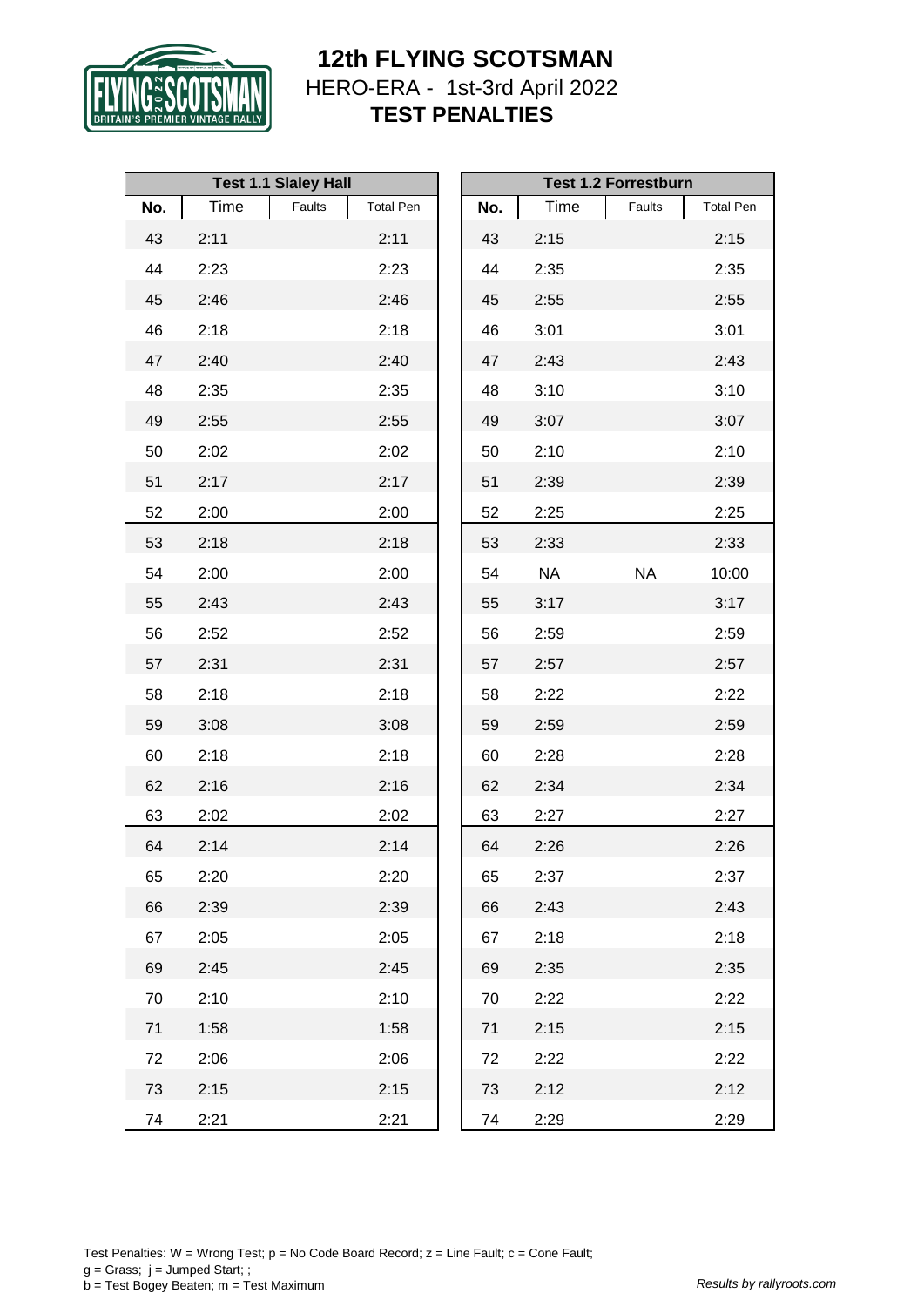

|     |           | <b>Test 1.1 Slaley Hall</b> |                  |     |           | <b>Test 1.2 Forrestburn</b> |                  |
|-----|-----------|-----------------------------|------------------|-----|-----------|-----------------------------|------------------|
| No. | Time      | Faults                      | <b>Total Pen</b> | No. | Time      | Faults                      | <b>Total Pen</b> |
| 75  | 2:30      |                             | 2:30             | 75  | 2:44      |                             | 2:44             |
| 76  | 1:58      |                             | 1:58             | 76  | 2:10      |                             | 2:10             |
| 77  | 2:01      |                             | 2:01             | 77  | 2:16      |                             | 2:16             |
| 78  | 2:17      |                             | 2:17             | 78  | 2:37      |                             | 2:37             |
| 79  | 1:49      |                             | 1:49             | 79  | 2:06      |                             | 2:06             |
| 80  | 2:02      |                             | 2:02             | 80  | 2:22      |                             | 2:22             |
| 81  | 2:09      |                             | 2:09             | 81  | 2:33      |                             | 2:33             |
| 82  | 2:14      |                             | 2:14             | 82  | 2:28      |                             | 2:28             |
| 83  | 2:14      |                             | 2:14             | 83  | 2:38      |                             | 2:38             |
| 84  | 3:26      |                             | 3:26             | 84  | 3:33      |                             | 3:33             |
| 85  | 2:03      |                             | 2:03             | 85  | 2:28      |                             | 2:28             |
| 86  | 2:10      |                             | 2:10             | 86  | 2:34      |                             | 2:34             |
| 87  | 2:47      |                             | 2:47             | 87  | 2:51      |                             | 2:51             |
| 88  | 2:56      |                             | 2:56             | 88  | <b>NA</b> | <b>NA</b>                   | 10:00            |
| 89  | 1:58      |                             | 1:58             | 89  | 2:16      |                             | 2:16             |
| 90  | 1:57      |                             | 1:57             | 90  | 3:54      |                             | 3:54             |
| 91  | 2:34      |                             | 2:34             | 91  | 2:47      |                             | 2:47             |
| 92  | 2:28      |                             | 2:28             | 92  | 2:34      |                             | 2:34             |
| 93  | 2:28      | W                           | 4:00             | 93  | 2:41      |                             | 2:41             |
| 94  | 2:26      |                             | 2:26             | 94  | 2:35      |                             | 2:35             |
| 95  | 2:22      |                             | 2:22             | 95  | 2:35      |                             | 2:35             |
| 96  | <b>NA</b> | <b>NA</b>                   | 10:00            | 96  | 3:32      |                             | 3:32             |
| 97  | 1:51      |                             | 1:51             | 97  | 2:11      |                             | 2:11             |
| 98  | 2:12      |                             | 2:12             | 98  | 2:28      |                             | 2:28             |
| 100 | 3:21      |                             | 3:21             | 100 | 3:22      |                             | 3:22             |
| 101 | 2:38      |                             | 2:38             | 101 | 3:09      |                             | 3:09             |
| 103 | 2:31      |                             | 2:31             | 103 | 2:39      |                             | 2:39             |
| 104 | 2:11      |                             | 2:11             | 104 | 2:34      |                             | 2:34             |
| 106 | 2:37      |                             | 2:37             | 106 | 2:49      |                             | 2:49             |
| 107 | 3:10      |                             | 3:10             | 107 | 3:27      |                             | 3:27             |
| 108 | 2:31      |                             | 2:31             | 108 | 2:44      |                             | 2:44             |
| 109 | 2:53      |                             | 2:53             | 109 | 3:01      |                             | 3:01             |
| 110 | 2:08      |                             | 2:08             | 110 | 2:34      |                             | 2:34             |

Test Penalties: W = Wrong Test;  $p = No Code Board Record; z = Line Faul; c = Cone Faul;$ 

 $g =$  Grass;  $j =$  Jumped Start; ;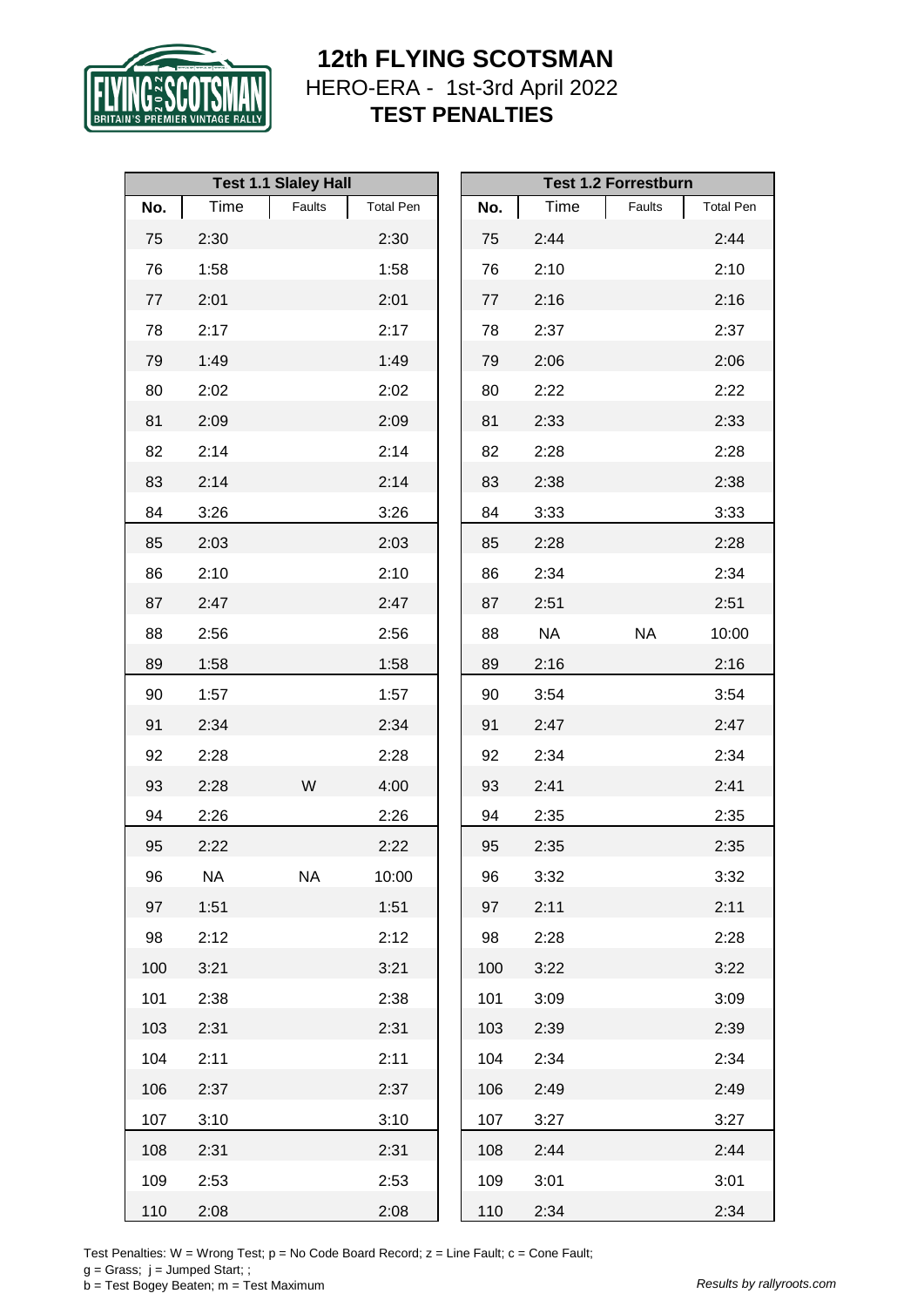

|                  |           | <b>Test 1.3 Driftland</b> |                  |              |           | <b>Test 1.4 Fife Airport</b> |                  |
|------------------|-----------|---------------------------|------------------|--------------|-----------|------------------------------|------------------|
| No.              | Time      | Faults                    | <b>Total Pen</b> | No.          | Time      | Faults                       | <b>Total Pen</b> |
| $\mathbf{1}$     | 1:39      |                           | 1:39             | $\mathbf{1}$ | 2:16      |                              | 2:16             |
| 3                | 1:51      |                           | 1:51             | 3            | 2:24      |                              | 2:24             |
| $\,6$            | 1:34      | W                         | 3:30             | 6            | 2:04      |                              | 2:04             |
| $\bf 8$          | 1:44      |                           | 1:44             | 8            | 2:20      | W                            | 4:00             |
| $\boldsymbol{9}$ | <b>NA</b> | <b>NA</b>                 | 10:00            | 9            | <b>NA</b> | <b>NA</b>                    | 10:00            |
| 11               | 1:59      | W                         | 3:30             | 11           | 2:33      |                              | 2:33             |
| 14               | 1:41      |                           | 1:41             | 14           | 2:09      |                              | 2:09             |
| 17               | 1:27      |                           | 1:27             | 17           | 2:03      |                              | 2:03             |
| 18               | 1:20      |                           | 1:20             | 18           | 1:44      |                              | 1:44             |
| 20               | 1:35      |                           | 1:35             | 20           | 2:07      | W                            | 4:00             |
| 21               | 1:38      |                           | 1:38             | 21           | 1:56      |                              | 1:56             |
| 22               | 1:52      |                           | 1:52             | 22           | 2:30      |                              | 2:30             |
| 23               | 1:33      |                           | 1:33             | 23           | 1:58      |                              | 1:58             |
| 24               | 1:27      |                           | 1:27             | 24           | 1:54      |                              | 1:54             |
| 25               | 1:56      |                           | 1:56             | 25           | 2:19      |                              | 2:19             |
| 26               | 1:47      | W                         | 3:30             | 26           | 2:23      |                              | 2:23             |
| 27               | 1:56      | W                         | 3:30             | 27           | 2:17      |                              | 2:17             |
| 28               | 2:22      | W                         | 3:30             | 28           | 3:05      |                              | 3:05             |
| 29               | 1:36      |                           | 1:36             | 29           | 2:01      |                              | 2:01             |
| 30               | 1:40      |                           | 1:40             | 30           | 2:16      |                              | 2:16             |
| 31               | 1:37      |                           | 1:37             | 31           | 2:19      | W                            | 4:00             |
| 32               | 1:33      |                           | 1:33             | 32           | 2:07      |                              | 2:07             |
| 33               | 1:36      |                           | 1:36             | 33           | 2:05      |                              | 2:05             |
| 35               | 1:37      |                           | 1:37             | 35           | 2:09      |                              | 2:09             |
| 36               | 1:33      | W                         | 3:30             | 36           | 2:39      | W                            | 4:00             |
| 37               | 1:23      |                           | 1:23             | 37           | 1:50      |                              | 1:50             |
| 38               | <b>NA</b> | <b>NA</b>                 | 10:00            | 38           | <b>NA</b> | <b>NA</b>                    | 10:00            |
| 40               | 1:29      |                           | 1:29             | 40           | 2:08      |                              | 2:08             |
| 41               | 1:46      |                           | 1:46             | 41           | 2:23      |                              | 2:23             |
| 42               | 1:18      |                           | 1:18             | 42           | 1:40      |                              | 1:40             |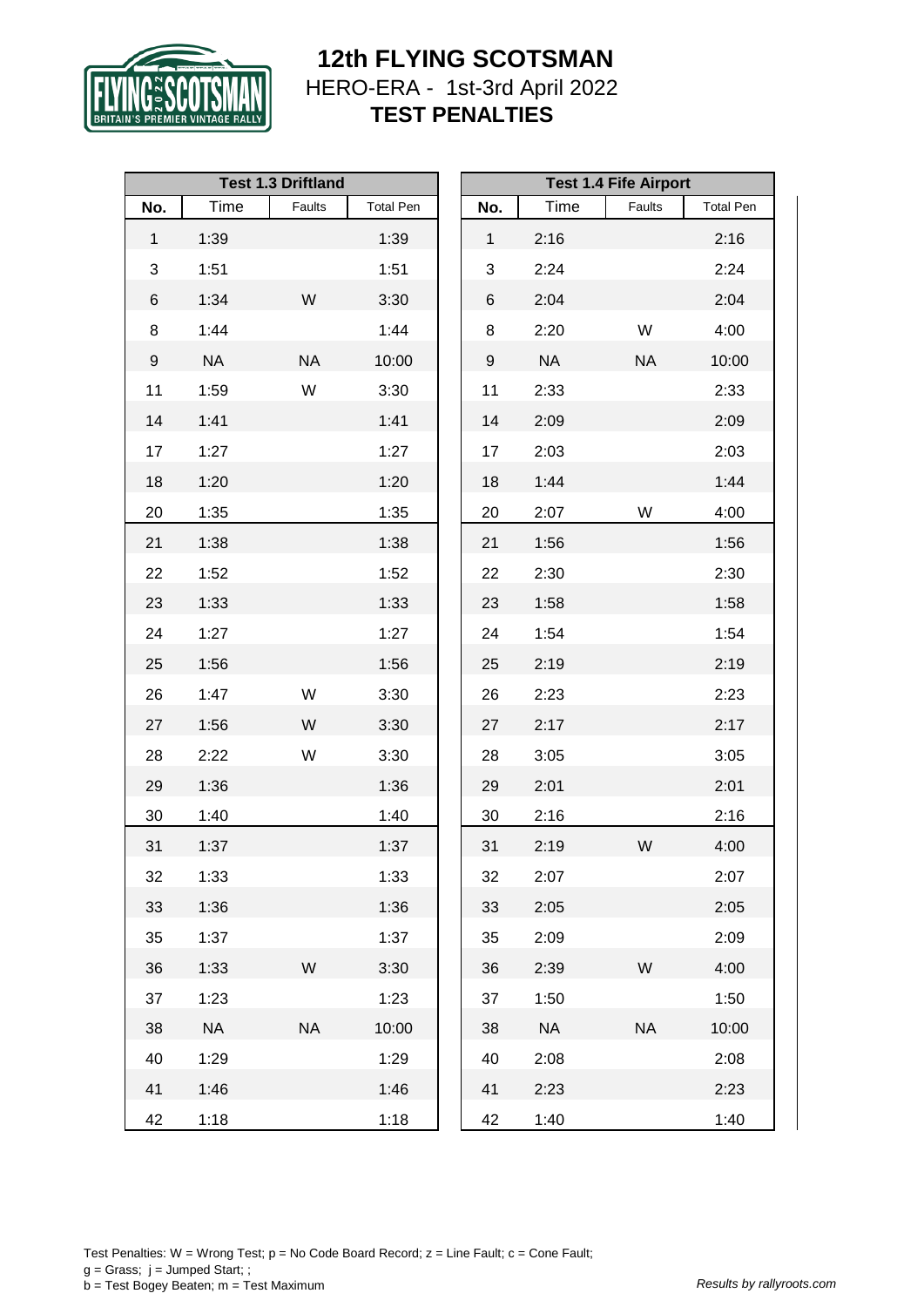

|     |           | <b>Test 1.3 Driftland</b> |                  |     |           | <b>Test 1.4 Fife Airport</b> |                  |
|-----|-----------|---------------------------|------------------|-----|-----------|------------------------------|------------------|
| No. | Time      | Faults                    | <b>Total Pen</b> | No. | Time      | Faults                       | <b>Total Pen</b> |
| 43  | 1:26      |                           | 1:26             | 43  | 2:00      |                              | 2:00             |
| 44  | 1:33      |                           | 1:33             | 44  | 2:27      |                              | 2:27             |
| 45  | 2:25      |                           | 2:25             | 45  | 2:31      |                              | 2:31             |
| 46  | 1:40      |                           | 1:40             | 46  | 2:26      |                              | 2:26             |
| 47  | 2:06      | W                         | 3:30             | 47  | 2:22      |                              | 2:22             |
| 48  | 2:01      |                           | 2:01             | 48  | 2:04      | W                            | 4:00             |
| 49  | 3:16      | W                         | 3:30             | 49  | 3:02      |                              | 3:02             |
| 50  | 1:16      |                           | 1:16             | 50  | 1:44      |                              | 1:44             |
| 51  | 1:32      |                           | 1:32             | 51  | 2:16      |                              | 2:16             |
| 52  | 1:34      |                           | 1:34             | 52  | 2:04      |                              | 2:04             |
| 53  | 1:56      |                           | 1:56             | 53  | 2:27      |                              | 2:27             |
| 54  | <b>NA</b> | <b>NA</b>                 | 10:00            | 54  | <b>NA</b> | <b>NA</b>                    | 10:00            |
| 55  | 1:32      | W                         | 3:30             | 55  | 2:14      | W                            | 4:00             |
| 56  | 1:35      |                           | 1:35             | 56  | 2:25      | W                            | 4:00             |
| 57  | 1:57      |                           | 1:57             | 57  | 2:37      |                              | 2:37             |
| 58  | 1:27      |                           | 1:27             | 58  | 2:22      |                              | 2:22             |
| 59  | 1:42      |                           | 1:42             | 59  | 2:15      |                              | 2:15             |
| 60  | 1:30      |                           | 1:30             | 60  | 2:07      |                              | 2:07             |
| 62  | 1:34      |                           | 1:34             | 62  | 2:04      |                              | 2:04             |
| 63  | 1:27      |                           | 1:27             | 63  | 1:56      |                              | 1:56             |
| 64  | 1:33      |                           | 1:33             | 64  | 2:00      |                              | 2:00             |
| 65  | 1:34      |                           | 1:34             | 65  | 2:21      |                              | 2:21             |
| 66  | 1:34      | W                         | 3:30             | 66  | 2:14      |                              | 2:14             |
| 67  | 1:34      |                           | 1:34             | 67  | 1:58      |                              | 1:58             |
| 69  | 1:38      |                           | 1:38             | 69  | 2:10      |                              | 2:10             |
| 70  | 1:29      |                           | 1:29             | 70  | 2:07      |                              | 2:07             |
| 71  | 1:28      |                           | 1:28             | 71  | 1:57      |                              | 1:57             |
| 72  | 1:31      |                           | 1:31             | 72  | 1:58      |                              | 1:58             |
| 73  | 1:20      | W                         | 3:30             | 73  | 2:04      | W                            | 4:00             |
| 74  | 1:25      |                           | 1:25             | 74  | 3:39      | W                            | 4:00             |

Test Penalties: W = Wrong Test;  $p = No Code Board Record; z = Line Faul; c = Cone Faul;$  $g =$  Grass;  $j =$  Jumped Start; ; b = Test Bogey Beaten; m = Test Maximum *Results by rallyroots.com*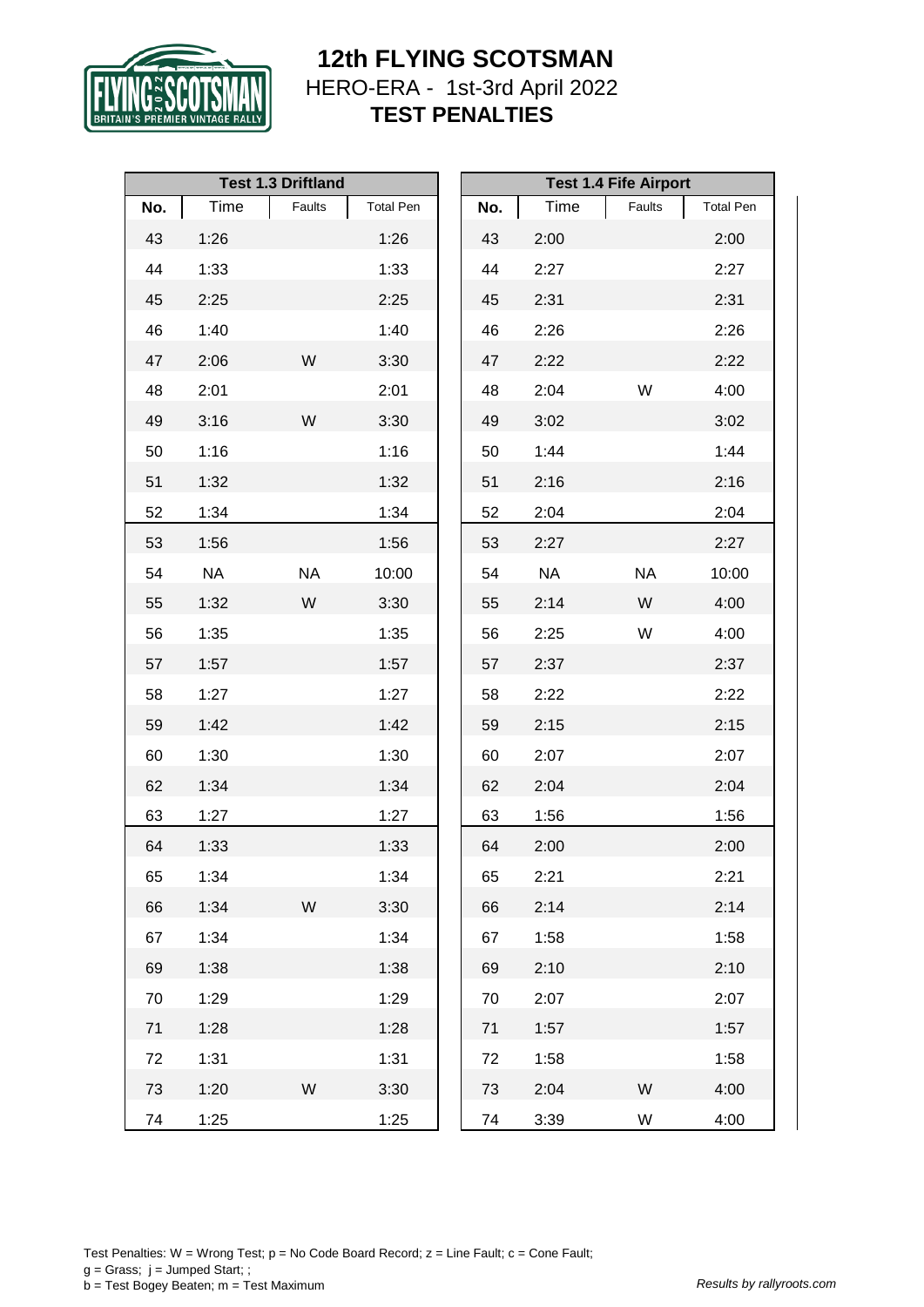

|         |           | <b>Test 1.3 Driftland</b> |                  |     |           | <b>Test 1.4 Fife Airport</b> |                  |
|---------|-----------|---------------------------|------------------|-----|-----------|------------------------------|------------------|
| No.     | Time      | Faults                    | <b>Total Pen</b> | No. | Time      | Faults                       | <b>Total Pen</b> |
| 75      | 1:36      |                           | 1:36             | 75  | 2:23      | W                            | 4:00             |
| 76      | 1:21      | $\mathbf C$               | 1:26             | 76  | 1:56      |                              | 1:56             |
| $77 \,$ | 1:26      |                           | 1:26             | 77  | 1:53      |                              | 1:53             |
| 78      | 1:38      |                           | 1:38             | 78  | 2:13      |                              | 2:13             |
| 79      | 1:21      |                           | 1:21             | 79  | 1:43      |                              | 1:43             |
| 80      | 1:56      |                           | 1:56             | 80  | 1:59      |                              | 1:59             |
| 81      | 1:37      |                           | 1:37             | 81  | 2:06      |                              | 2:06             |
| 82      | 1:28      |                           | 1:28             | 82  | 2:02      |                              | 2:02             |
| 83      | 1:29      |                           | 1:29             | 83  | 2:11      |                              | 2:11             |
| 84      | 2:56      | W                         | 3:30             | 84  | 3:27      |                              | 3:27             |
| 85      | 1:50      |                           | 1:50             | 85  | 1:56      |                              | 1:56             |
| 86      | 1:33      |                           | 1:33             | 86  | 2:18      |                              | 2:18             |
| 87      | 1:48      |                           | 1:48             | 87  | 2:35      |                              | 2:35             |
| 88      | <b>NA</b> | <b>NA</b>                 | 10:00            | 88  | <b>NA</b> | <b>NA</b>                    | 10:00            |
| 89      | 1:23      |                           | 1:23             | 89  | 1:53      |                              | 1:53             |
| 90      | 1:22      |                           | 1:22             | 90  | 1:47      |                              | 1:47             |
| 91      | 1:39      |                           | 1:39             | 91  | 2:20      |                              | 2:20             |
| 92      | 1:29      |                           | 1:29             | 92  | 2:14      |                              | 2:14             |
| 93      | 1:51      |                           | 1:51             | 93  | 2:27      |                              | 2:27             |
| 94      | 2:31      | W                         | 3:30             | 94  | 2:42      | W                            | 4:00             |
| 95      | 1:49      | W                         | 3:30             | 95  | 2:24      | W                            | 4:00             |
| 96      | 1:56      | W                         | 3:30             | 96  | 2:50      | W                            | 4:00             |
| 97      | 1:20      |                           | 1:20             | 97  | 1:44      |                              | 1:44             |
| 98      | 1:27      |                           | 1:27             | 98  | 2:05      |                              | 2:05             |
| 100     | 2:05      |                           | 2:05             | 100 | 2:58      |                              | 2:58             |
| 101     | 1:51      |                           | 1:51             | 101 | 2:39      |                              | 2:39             |
| 103     | 1:40      |                           | 1:40             | 103 | 2:13      |                              | 2:13             |
| 104     | 1:38      |                           | 1:38             | 104 | 2:13      |                              | 2:13             |
| 106     | 1:47      |                           | 1:47             | 106 | 2:28      |                              | 2:28             |
| 107     | 2:17      |                           | 2:17             | 107 | 3:13      | $\mathbf{C}$                 | 3:18             |
| 108     | 1:39      | W                         | 3:30             | 108 | 2:11      |                              | 2:11             |
| 109     | 1:48      |                           | 1:48             | 109 | 2:28      | W                            | 4:00             |
| 110     | 2:05      | $\mathbf{C}$              | 2:10             | 110 | 2:12      |                              | 2:12             |

Test Penalties: W = Wrong Test;  $p = No Code Board Record; z = Line Faul; c = Cone Faul;$ 

 $g =$  Grass;  $j =$  Jumped Start; ;

b = Test Bogey Beaten; m = Test Maximum *Results by rallyroots.com*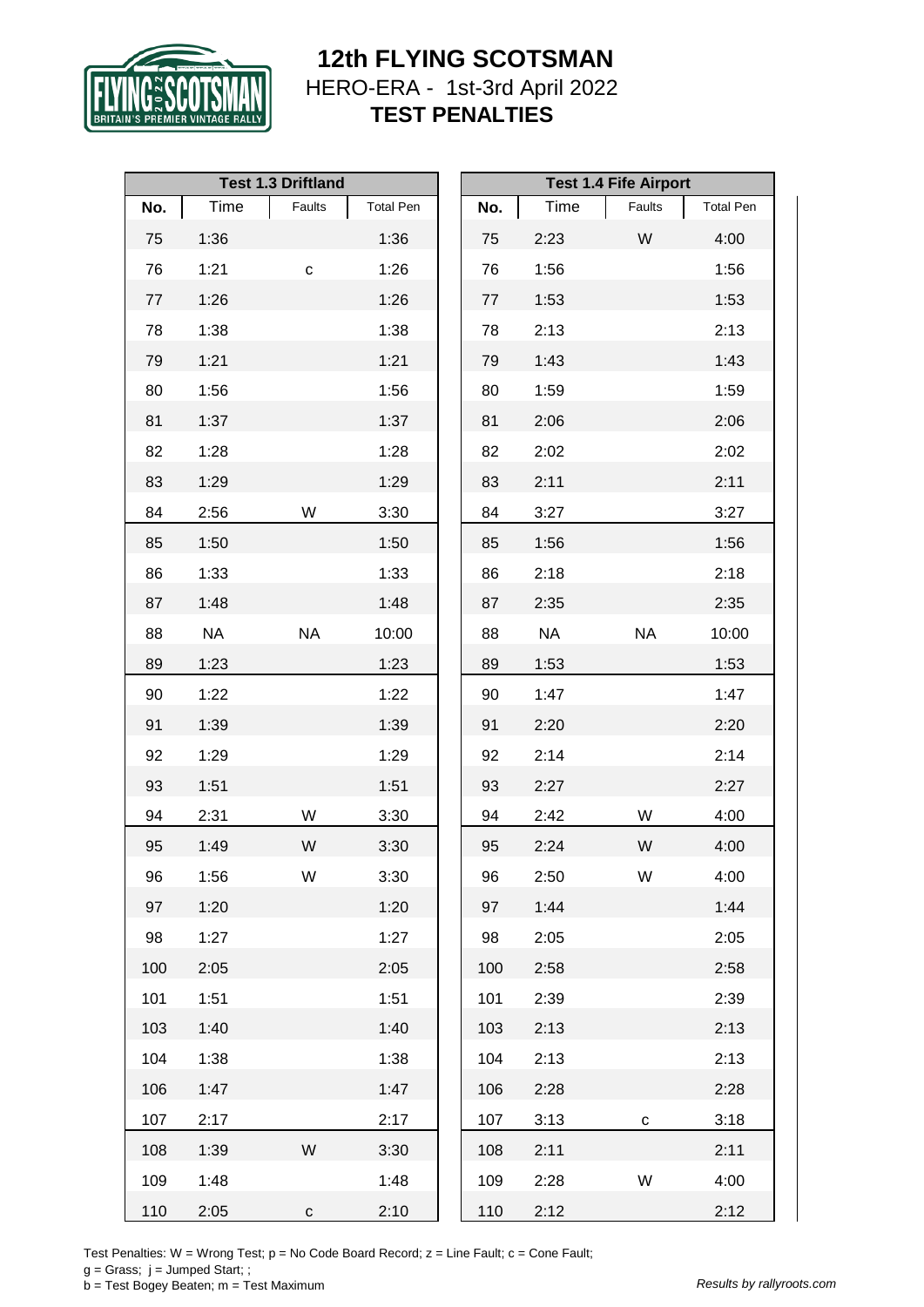

|              |           | <b>Test 2.1 Crail Raceway</b> |                  | <b>Test 2.2 Blair Castle</b> |              |           |              |                  |
|--------------|-----------|-------------------------------|------------------|------------------------------|--------------|-----------|--------------|------------------|
| No.          | Time      | Faults                        | <b>Total Pen</b> |                              | No.          | Time      | Faults       | <b>Total Pen</b> |
| $\mathbf{1}$ | 1:38      |                               | 1:38             |                              | $\mathbf{1}$ | 1:14      |              | 1:14             |
| 3            | 1:38      | W                             | 3:00             |                              | 3            | 1:09      |              | 1:09             |
| 6            | 1:31      | W                             | 3:00             |                              | 6            | 1:08      |              | 1:08             |
| $\bf 8$      | 1:34      |                               | 1:34             |                              | 8            | 1:17      |              | 1:17             |
| 9            | <b>NA</b> | <b>NA</b>                     | 10:00            |                              | 9            | <b>NA</b> | <b>NA</b>    | 10:00            |
| 11           | 1:51      |                               | 1:51             |                              | 11           | 1:07      | $\mathbf{C}$ | 1:12             |
| 14           | 1:37      |                               | 1:37             |                              | 14           | 1:07      |              | 1:07             |
| 17           | 1:26      |                               | 1:26             |                              | 17           | 1:04      |              | 1:04             |
| 18           | 1:16      |                               | 1:16             |                              | 18           | 0:56      |              | 0:56             |
| 20           | 1:35      |                               | 1:35             |                              | 20           | 1:06      |              | 1:06             |
| 21           | 1:24      |                               | 1:24             |                              | 21           | 1:00      |              | 1:00             |
| 22           | 1:41      |                               | 1:41             |                              | 22           | 1:19      |              | 1:19             |
| 23           | 1:21      |                               | 1:21             |                              | 23           | 1:06      |              | 1:06             |
| 24           | <b>NA</b> | <b>NA</b>                     | 10:00            |                              | 24           | <b>NA</b> | <b>NA</b>    | 10:00            |
| 25           | 1:41      |                               | 1:41             |                              | 25           | 1:10      | $\mathbf{C}$ | 1:15             |
| 26           | 1:57      |                               | 1:57             |                              | 26           | 1:11      |              | 1:11             |
| 27           | 1:58      | W                             | 3:00             |                              | 27           | 1:12      |              | 1:12             |
| 28           | 2:09      |                               | 2:09             |                              | 28           | 1:42      |              | 1:42             |
| 29           | 1:37      |                               | 1:37             |                              | 29           | 1:09      |              | 1:09             |
| 30           | 1:33      | W                             | 3:00             |                              | 30           | 1:06      |              | 1:06             |
| 31           | 1:36      |                               | 1:36             |                              | 31           | 1:11      |              | 1:11             |
| 32           | 1:29      | j                             | 1:59             |                              | 32           | 1:07      |              | 1:07             |
| 33           | 1:32      |                               | 1:32             |                              | 33           | 1:04      |              | 1:04             |
| 35           | 1:36      |                               | 1:36             |                              | 35           | 1:12      |              | 1:12             |
| 36           | 1:49      |                               | 1:49             |                              | 36           | 1:21      |              | 1:21             |
| 37           | 1:18      |                               | 1:18             |                              | 37           | 1:05      |              | 1:05             |
| 38           | <b>NA</b> | <b>NA</b>                     | 10:00            |                              | 38           | <b>NA</b> | <b>NA</b>    | 10:00            |
| 40           | 1:30      | W                             | 3:00             |                              | 40           | 1:14      |              | 1:14             |
| 41           | 1:47      | W                             | 3:00             |                              | 41           | 1:11      |              | 1:11             |
| 42           | 1:14      |                               | 1:14             |                              | 42           | 0:53      |              | 0:53             |

Test Penalties: W = Wrong Test;  $p = No Code Board Record; z = Line Faul; c = Cone Faul;$  $g =$  Grass;  $j =$  Jumped Start; ; b = Test Bogey Beaten; m = Test Maximum *Results by rallyroots.com*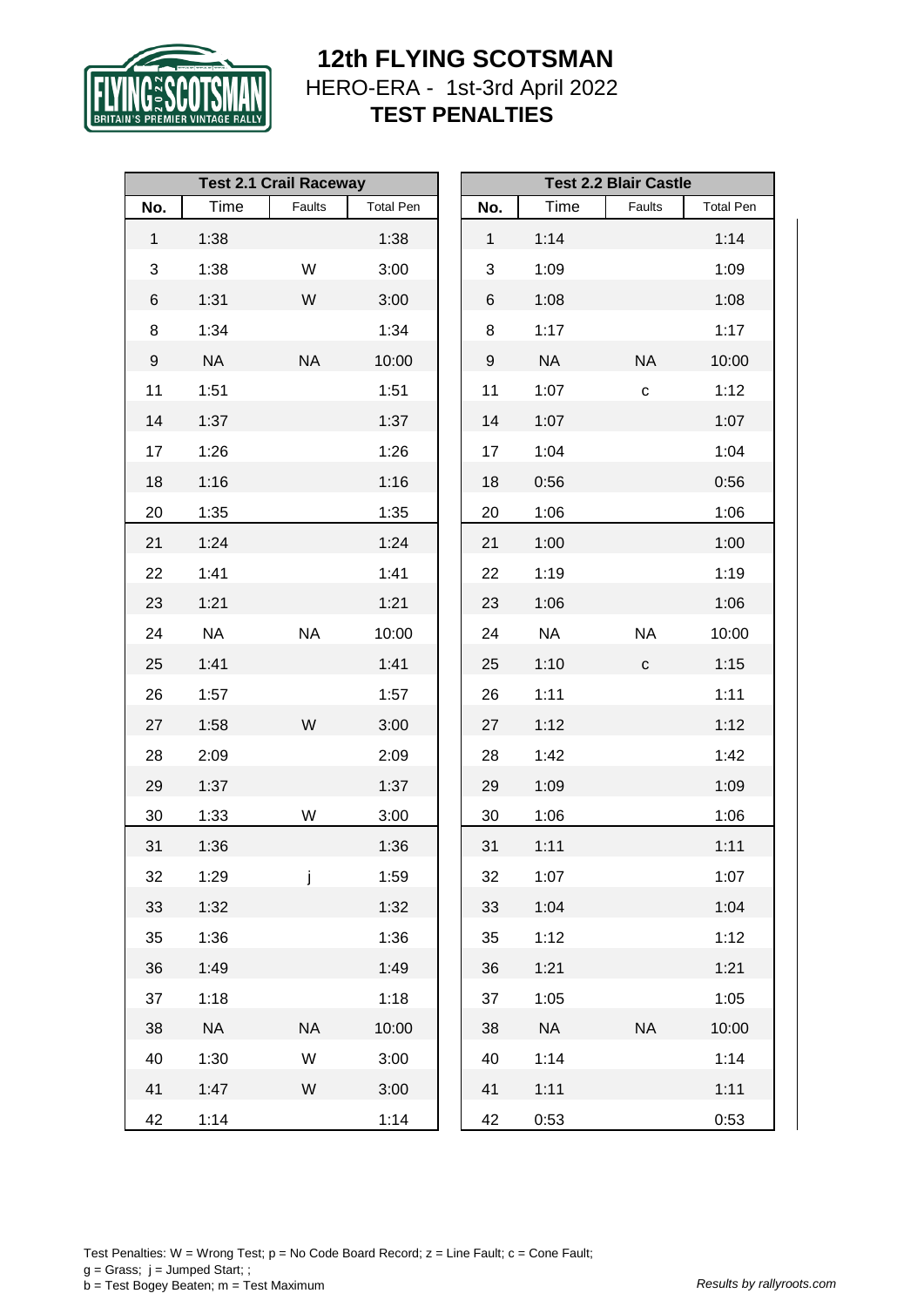

|     |           | <b>Test 2.1 Crail Raceway</b> |                  | <b>Test 2.2 Blair Castle</b> |     |           |             |                  |  |
|-----|-----------|-------------------------------|------------------|------------------------------|-----|-----------|-------------|------------------|--|
| No. | Time      | Faults                        | <b>Total Pen</b> |                              | No. | Time      | Faults      | <b>Total Pen</b> |  |
| 43  | 1:19      |                               | 1:19             |                              | 43  | <b>NA</b> | <b>NA</b>   | 10:00            |  |
| 44  | 1:42      | W                             | 3:00             |                              | 44  | 1:09      |             | 1:09             |  |
| 45  | 1:42      |                               | 1:42             |                              | 45  | 1:18      |             | 1:18             |  |
| 46  | 1:45      |                               | 1:45             |                              | 46  | 1:12      |             | 1:12             |  |
| 47  | 1:51      | W                             | 3:00             |                              | 47  | 1:19      |             | 1:19             |  |
| 48  | 1:24      | W                             | 3:00             |                              | 48  | <b>NA</b> | <b>NA</b>   | 10:00            |  |
| 49  | 2:04      | W                             | 3:00             |                              | 49  | 1:35      |             | 1:35             |  |
| 50  | 1:22      |                               | 1:22             |                              | 50  | 0:56      |             | 0:56             |  |
| 51  | 1:42      |                               | 1:42             |                              | 51  | 1:11      |             | 1:11             |  |
| 52  | 1:34      |                               | 1:34             |                              | 52  | 1:06      | $\mathbf C$ | 1:11             |  |
| 53  | <b>NA</b> | <b>NA</b>                     | 10:00            |                              | 53  | <b>NA</b> | <b>NA</b>   | 10:00            |  |
| 54  | <b>NA</b> | <b>NA</b>                     | 10:00            |                              | 54  | NA        | <b>NA</b>   | 10:00            |  |
| 55  | 1:33      | W                             | 3:00             |                              | 55  | 1:20      |             | 1:20             |  |
| 56  | 1:50      | W                             | 3:00             |                              | 56  | 1:14      |             | 1:14             |  |
| 57  | 1:40      |                               | 1:40             |                              | 57  | 1:19      |             | 1:19             |  |
| 58  | 1:34      |                               | 1:34             |                              | 58  | 1:02      |             | 1:02             |  |
| 59  | 2:07      |                               | 2:07             |                              | 59  | 1:07      |             | 1:07             |  |
| 60  | 1:29      |                               | 1:29             |                              | 60  | 1:08      |             | 1:08             |  |
| 62  | 1:29      |                               | 1:29             |                              | 62  | 1:06      |             | 1:06             |  |
| 63  | 1:24      |                               | 1:24             |                              | 63  | 1:04      |             | 1:04             |  |
| 64  | 1:29      | W                             | 3:00             |                              | 64  | 1:04      |             | 1:04             |  |
| 65  | 1:37      |                               | 1:37             |                              | 65  | 1:11      |             | 1:11             |  |
| 66  | 1:45      | Z                             | 1:55             |                              | 66  | 1:12      |             | 1:12             |  |
| 67  | 1:29      |                               | 1:29             |                              | 67  | 1:02      |             | 1:02             |  |
| 69  | 1:44      |                               | 1:44             |                              | 69  | 1:10      |             | 1:10             |  |
| 70  | 2:10      |                               | 2:10             |                              | 70  | 1:09      |             | 1:09             |  |
| 71  | 1:22      |                               | 1:22             |                              | 71  | 1:01      |             | 1:01             |  |
| 72  | 1:29      |                               | 1:29             |                              | 72  | 1:01      |             | 1:01             |  |
| 73  | 1:37      | W                             | 3:00             |                              | 73  | 0:59      |             | 0:59             |  |
| 74  | 1:40      |                               | 1:40             |                              | 74  | 1:07      |             | 1:07             |  |

Test Penalties: W = Wrong Test;  $p = No Code Board Record; z = Line Faul; c = Cone Faul;$  $g =$  Grass;  $j =$  Jumped Start; ; b = Test Bogey Beaten; m = Test Maximum *Results by rallyroots.com*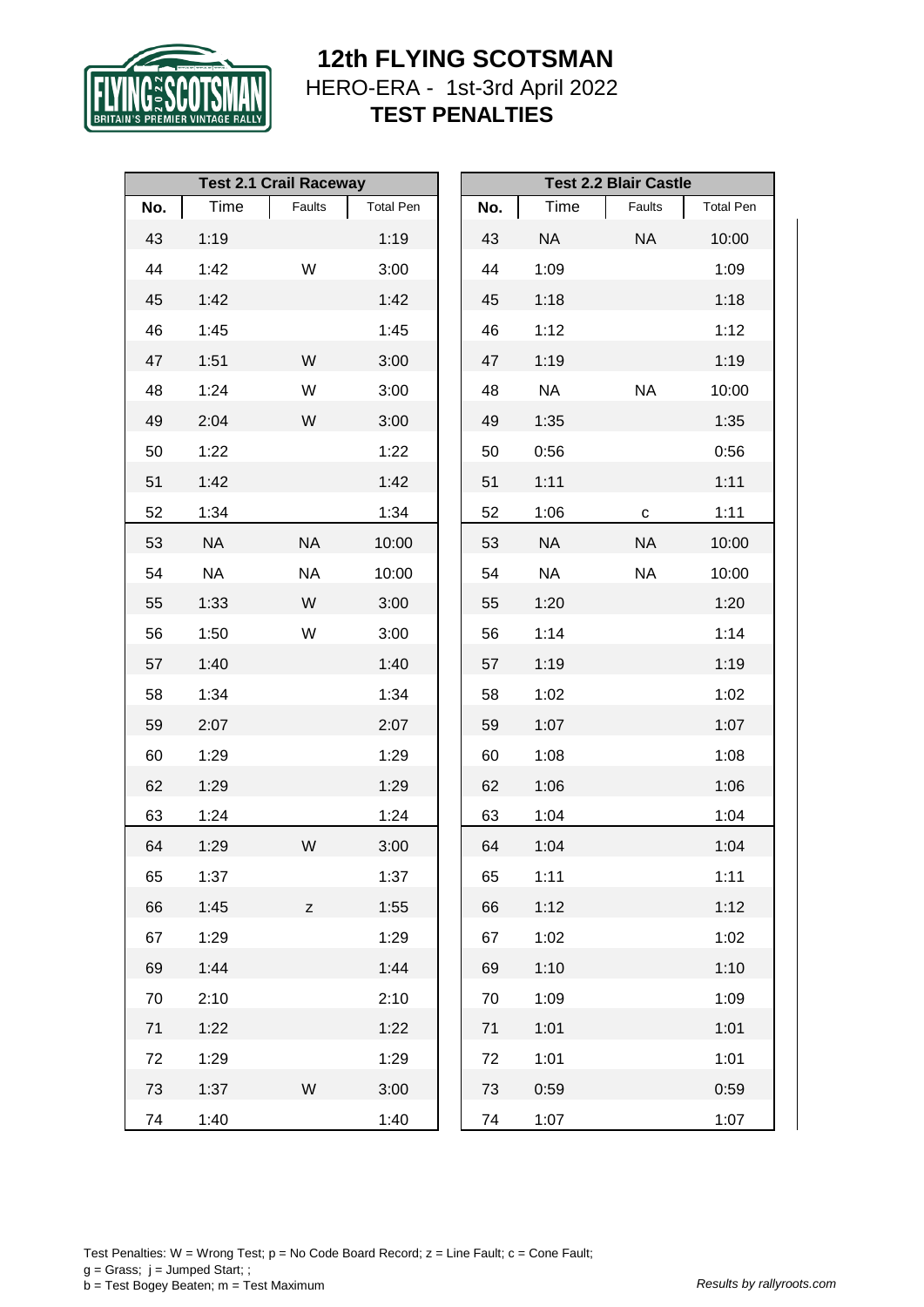

|     |           |           | <b>Test 2.1 Crail Raceway</b> |                  | <b>Test 2.2 Blair Castle</b> |           |           |                  |
|-----|-----------|-----------|-------------------------------|------------------|------------------------------|-----------|-----------|------------------|
| No. | Time      |           | Faults                        | <b>Total Pen</b> | No.                          | Time      | Faults    | <b>Total Pen</b> |
| 75  | 1:33      |           |                               | 1:33             | 75                           | 1:10      | ${\bf C}$ | 1:15             |
| 76  | 1:16      |           |                               | 1:16             | 76                           | 0:58      |           | 0:58             |
| 77  | 1:31      |           | W                             | 3:00             | 77                           | 1:00      |           | 1:00             |
| 78  | 1:38      |           |                               | 1:38             | 78                           | 1:05      |           | 1:05             |
| 79  | 1:21      |           |                               | 1:21             | 79                           | 0:54      |           | 0:54             |
| 80  | <b>NA</b> |           | <b>NA</b>                     | 10:00            | 80                           | <b>NA</b> | <b>NA</b> | 10:00            |
| 81  | 1:36      |           |                               | 1:36             | 81                           | 1:07      |           | 1:07             |
| 82  | 1:31      |           | $\mathtt{C}$                  | 1:36             | 82                           | 1:06      |           | 1:06             |
| 83  | 1:38      |           |                               | 1:38             | 83                           | 1:02      |           | 1:02             |
| 84  | 2:21      |           | W                             | 3:00             | 84                           | 1:43      |           | 1:43             |
| 85  | 1:22      |           |                               | 1:22             | 85                           | 1:03      |           | 1:03             |
| 86  | 2:00      |           |                               | 2:00             | 86                           | 1:05      |           | 1:05             |
| 87  | 1:48      |           |                               | 1:48             | 87                           | 1:20      |           | 1:20             |
| 88  | 1:39      |           |                               | 1:39             | 88                           | <b>NA</b> | <b>NA</b> | 10:00            |
| 89  | 1:24      |           |                               | 1:24             | 89                           | 0:58      |           | 0:58             |
| 90  | 1:19      |           |                               | 1:19             | 90                           | 0:58      |           | 0:58             |
| 91  | 1:52      |           | W                             | 3:00             | 91                           | 1:14      |           | 1:14             |
| 92  | 1:34      |           |                               | 1:34             | 92                           | 1:12      |           | 1:12             |
| 93  | 1:41      |           |                               | 1:41             | 93                           | 1:09      |           | 1:09             |
| 94  | 1:46      |           |                               | 1:46             | 94                           | <b>NA</b> | <b>NA</b> | 10:00            |
| 95  | 1:37      |           |                               | 1:37             | 95                           | 1:06      |           | 1:06             |
| 96  | 1:53      |           | W                             | 3:00             | 96                           | 1:39      |           | 1:39             |
| 97  | 1:16      |           |                               | 1:16             | 97                           | <b>NA</b> | <b>NA</b> | 10:00            |
| 98  | 1:31      |           |                               | 1:31             | 98                           | 0:58      |           | 0:58             |
| 100 | 4:07      | ${\sf m}$ | W                             | 3:00             | 100                          | 1:33      |           | 1:33             |
| 101 | <b>NA</b> |           | <b>NA</b>                     | 10:00            | 101                          | <b>NA</b> | <b>NA</b> | 10:00            |
| 103 | 2:14      |           | W                             | 3:00             | 103                          | 1:10      |           | 1:10             |
| 104 | 1:29      |           |                               | 1:29             | 104                          | 1:07      |           | 1:07             |
| 106 | 1:37      |           |                               | 1:37             | 106                          | 1:17      |           | 1:17             |
| 107 | 2:15      |           |                               | 2:15             | 107                          | 1:25      |           | 1:25             |
| 108 | 1:41      |           |                               | 1:41             | 108                          | 1:37      |           | 1:37             |
| 109 | 1:42      |           |                               | 1:42             | 109                          | 1:16      |           | 1:16             |
| 110 | 1:37      |           |                               | 1:37             | 110                          | 1:07      |           | 1:07             |

Test Penalties: W = Wrong Test;  $p = No Code Board Record; z = Line Faul; c = Cone Faul;$ 

 $g =$  Grass;  $j =$  Jumped Start; ;

b = Test Bogey Beaten; m = Test Maximum *Results by rallyroots.com*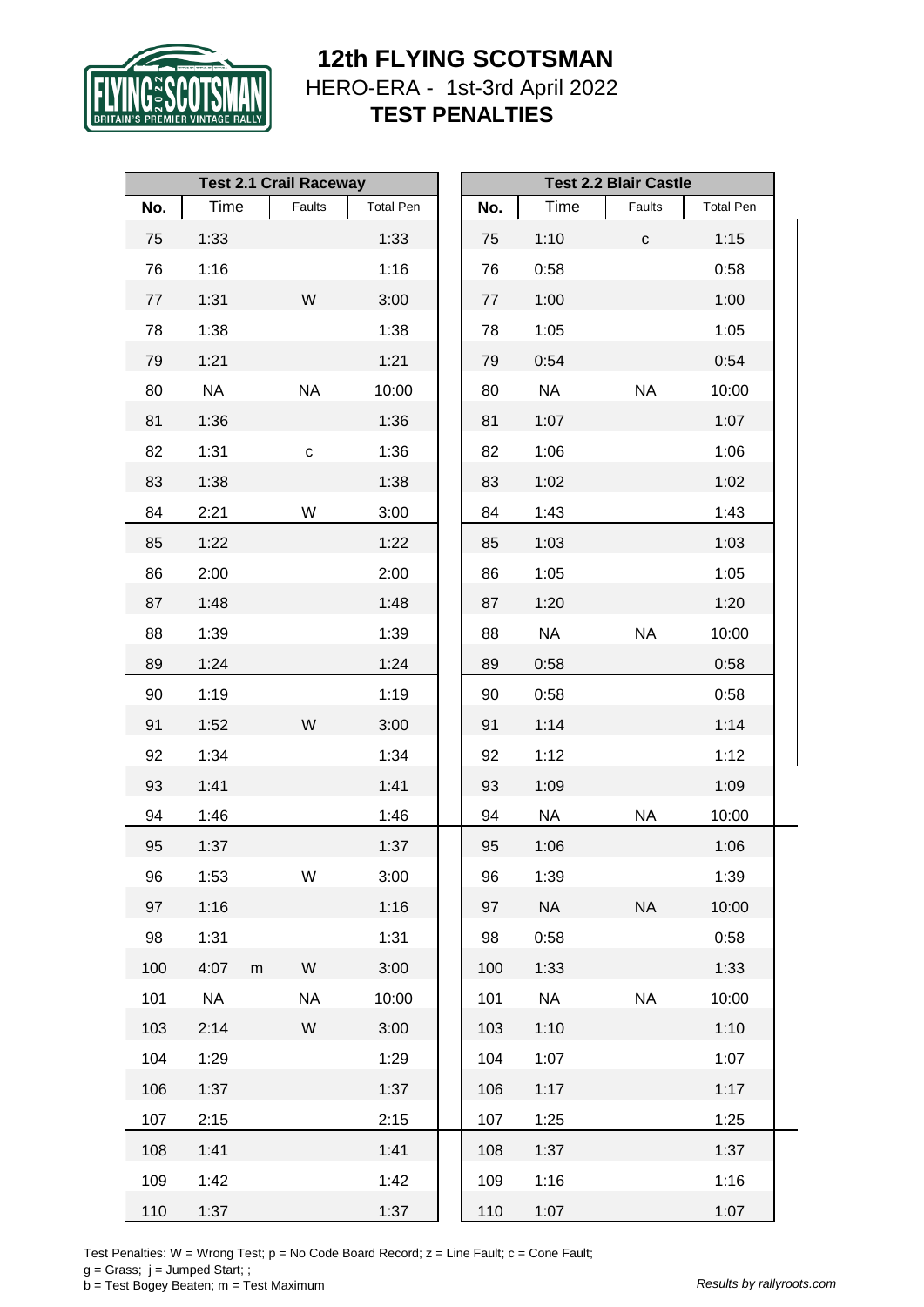

|              |           | <b>Test 2.3 Lude House</b> |                  |              |           | <b>Test 3.1 Aviemore Resort</b> |                  |
|--------------|-----------|----------------------------|------------------|--------------|-----------|---------------------------------|------------------|
| No.          | Time      | Faults                     | <b>Total Pen</b> | No.          | Time      | Faults                          | <b>Total Pen</b> |
| $\mathbf{1}$ | 2:40      |                            | 2:40             | $\mathbf{1}$ | 0:56      |                                 | 0:56             |
| 3            | 2:51      |                            | 2:51             | 3            | 0:47      | W                               | 2:00             |
| 6            | 2:34      |                            | 2:34             | 6            | 0:48      |                                 | 0:48             |
| 8            | 2:35      |                            | 2:35             | 8            | 0:51      |                                 | 0:51             |
| 9            | <b>NA</b> | <b>NA</b>                  | 10:00            | 9            | <b>NA</b> | <b>NA</b>                       | 10:00            |
| 11           | 2:34      |                            | 2:34             | 11           | 0:59      |                                 | 0:59             |
| 14           | 2:38      |                            | 2:38             | 14           | 0:50      |                                 | 0:50             |
| 17           | 2:25      |                            | 2:25             | 17           | 0:45      |                                 | 0:45             |
| 18           | 2:00      |                            | 2:00             | 18           | 0:41      |                                 | 0:41             |
| 20           | 2:44      |                            | 2:44             | 20           | 0:47      |                                 | 0:47             |
| 21           | 2:14      |                            | 2:14             | 21           | 0:44      |                                 | 0:44             |
| 22           | 2:51      |                            | 2:51             | 22           | 0:53      |                                 | 0:53             |
| 23           | 2:30      |                            | 2:30             | 23           | 0:45      |                                 | 0:45             |
| 24           | <b>NA</b> | <b>NA</b>                  | 10:00            | 24           | 0:47      |                                 | 0:47             |
| 25           | 2:34      |                            | 2:34             | 25           | 0:56      |                                 | 0:56             |
| 26           | 2:35      |                            | 2:35             | 26           | 0:49      |                                 | 0:49             |
| 27           | 2:33      |                            | 2:33             | 27           | 1:02      |                                 | 1:02             |
| 28           | 3:36      |                            | 3:36             | 28           | 1:18      |                                 | 1:18             |
| 29           | 2:52      |                            | 3:22             | 29           | 0:48      |                                 | 0:48             |
| 30           | 2:22      | W                          | 4:00             | 30           | 0:47      |                                 | 0:47             |
| 31           | 3:01      |                            | 3:01             | 31           | 0:52      |                                 | 0:52             |
| 32           | 2:14      |                            | 2:14             | 32           | 0:44      |                                 | 0:44             |
| 33           | 2:35      |                            | 2:35             | 33           | 0:57      |                                 | 0:57             |
| 35           | 2:36      |                            | 2:36             | 35           | 0:49      |                                 | 0:49             |
| 36           | 3:06      |                            | 3:06             | 36           | 1:09      |                                 | 1:09             |
| 37           | 2:21      |                            | 2:21             | 37           | 0:42      |                                 | 0:42             |
| 38           | <b>NA</b> | <b>NA</b>                  | 10:00            | 38           | <b>NA</b> | <b>NA</b>                       | 10:00            |
| 40           | 2:50      |                            | 2:50             | 40           | 0:47      |                                 | 0:47             |
| 41           | 2:50      |                            | 2:50             | 41           | 0:54      |                                 | 0:54             |
| 42           | 2:00      |                            | 2:00             | 42           | 0:40      |                                 | 0:40             |

Test Penalties: W = Wrong Test;  $p = No Code Board Record; z = Line Faul; c = Cone Faul;$  $g =$  Grass;  $j =$  Jumped Start; ; b = Test Bogey Beaten; m = Test Maximum *Results by rallyroots.com*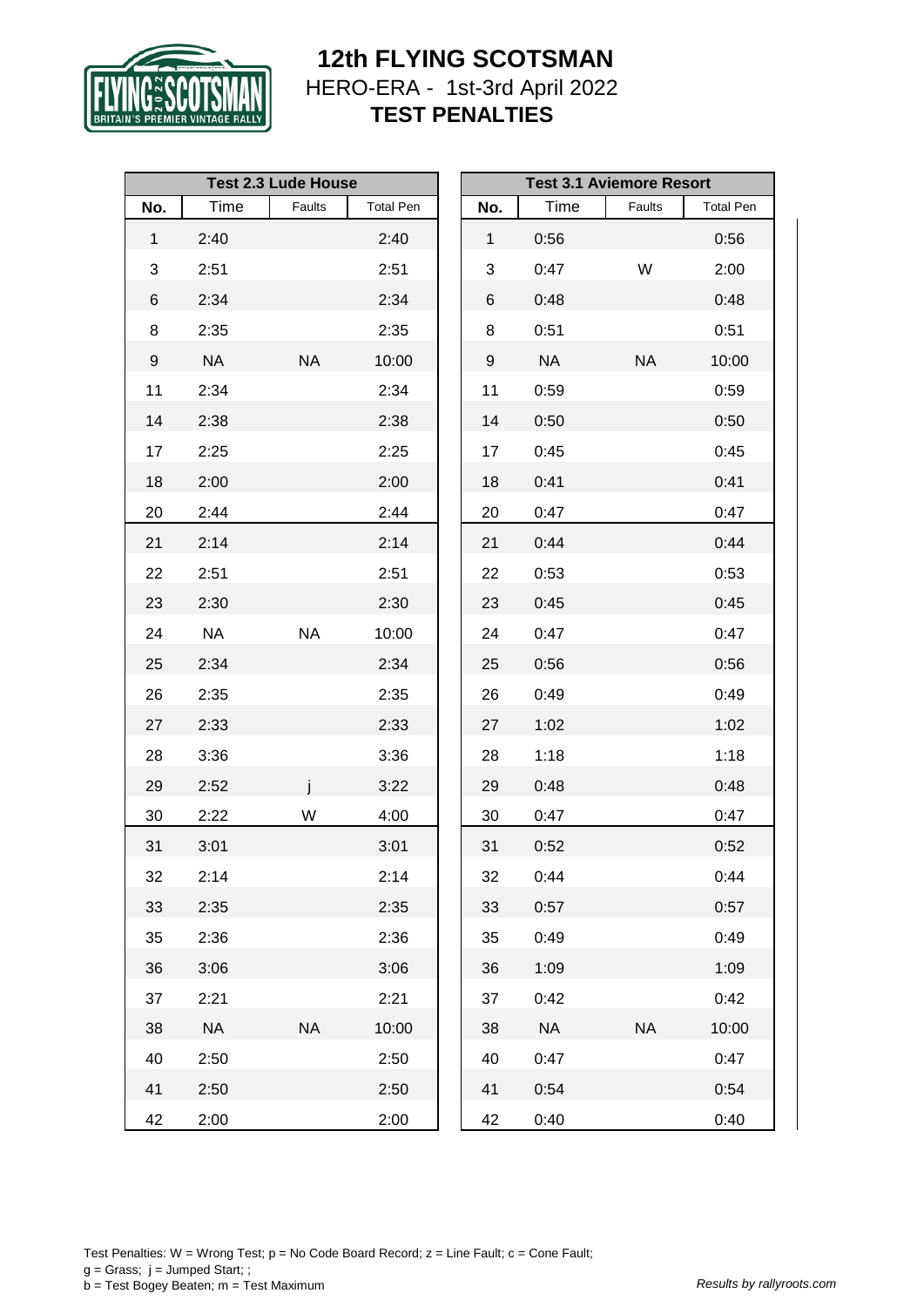

|     |           | <b>Test 2.3 Lude House</b> |                  |     |           |   | <b>Test 3.1 Aviemore Resort</b> |                  |
|-----|-----------|----------------------------|------------------|-----|-----------|---|---------------------------------|------------------|
| No. | Time      | Faults                     | <b>Total Pen</b> | No. | Time      |   | Faults                          | <b>Total Pen</b> |
| 43  | <b>NA</b> | <b>NA</b>                  | 10:00            | 43  | <b>NA</b> |   | <b>NA</b>                       | 10:00            |
| 44  | 3:27      |                            | 3:27             | 44  | 0:47      |   |                                 | 0:47             |
| 45  | 2:45      |                            | 2:45             | 45  | 1:00      |   |                                 | 1:00             |
| 46  | 2:35      |                            | 2:35             | 46  | 0:56      |   |                                 | 0:56             |
| 47  | 3:05      |                            | 3:05             | 47  | 1:06      |   |                                 | 1:06             |
| 48  | <b>NA</b> | <b>NA</b>                  | 10:00            | 48  | <b>NA</b> |   | <b>NA</b>                       | 10:00            |
| 49  | 3:14      |                            | 3:14             | 49  | 3:00      | m | W                               | 2:00             |
| 50  | 2:05      |                            | 2:05             | 50  | 0:43      |   |                                 | 0:43             |
| 51  | 2:34      |                            | 2:34             | 51  | 0:55      |   |                                 | 0:55             |
| 52  | 2:25      |                            | 2:25             | 52  | 0:51      |   |                                 | 0:51             |
| 53  | <b>NA</b> | <b>NA</b>                  | 10:00            | 53  | <b>NA</b> |   | <b>NA</b>                       | 10:00            |
| 54  | <b>NA</b> | <b>NA</b>                  | 10:00            | 54  | <b>NA</b> |   | <b>NA</b>                       | 10:00            |
| 55  | 2:53      |                            | 2:53             | 55  | 1:13      |   | W                               | 2:00             |
| 56  | NA        | <b>NA</b>                  | 10:00            | 56  | 0:48      |   |                                 | 0:48             |
| 57  | 2:58      |                            | 2:58             | 57  | 0:56      |   |                                 | 0:56             |
| 58  | 2:32      |                            | 2:32             | 58  | 0:47      |   |                                 | 0:47             |
| 59  | 2:31      |                            | 2:31             | 59  | 0:53      |   |                                 | 0:53             |
| 60  | 2:31      |                            | 2:31             | 60  | 0:48      |   |                                 | 0:48             |
| 62  | 2:33      |                            | 2:33             | 62  | 0:56      |   |                                 | 0:56             |
| 63  | 2:31      |                            | 2:31             | 63  | 0:50      |   |                                 | 0:50             |
| 64  | 2:34      |                            | 2:34             | 64  | 0:47      |   |                                 | 0:47             |
| 65  | 2:32      |                            | 2:32             | 65  | 0:49      |   |                                 | 0:49             |
| 66  | 2:41      | W                          | 4:00             | 66  | <b>NA</b> |   | <b>NA</b>                       | 10:00            |
| 67  | 2:14      |                            | 2:14             | 67  | 0:43      |   |                                 | 0:43             |
| 69  | 2:34      |                            | 2:34             | 69  | 0:51      |   |                                 | 0:51             |
| 70  | 2:20      |                            | 2:20             | 70  | 0:51      |   |                                 | 0:51             |
| 71  | 2:11      |                            | 2:11             | 71  | 0:45      |   |                                 | 0:45             |
| 72  | 2:16      |                            | 2:16             | 72  | 0:46      |   |                                 | 0:46             |
| 73  | 2:10      |                            | 2:10             | 73  | 0:44      |   |                                 | 0:44             |
| 74  | 2:22      |                            | 2:22             | 74  | 0:52      |   |                                 | 0:52             |

Test Penalties: W = Wrong Test;  $p = No Code Board Record; z = Line Faul; c = Cone Faul;$  $g =$  Grass;  $j =$  Jumped Start; ; b = Test Bogey Beaten; m = Test Maximum *Results by rallyroots.com*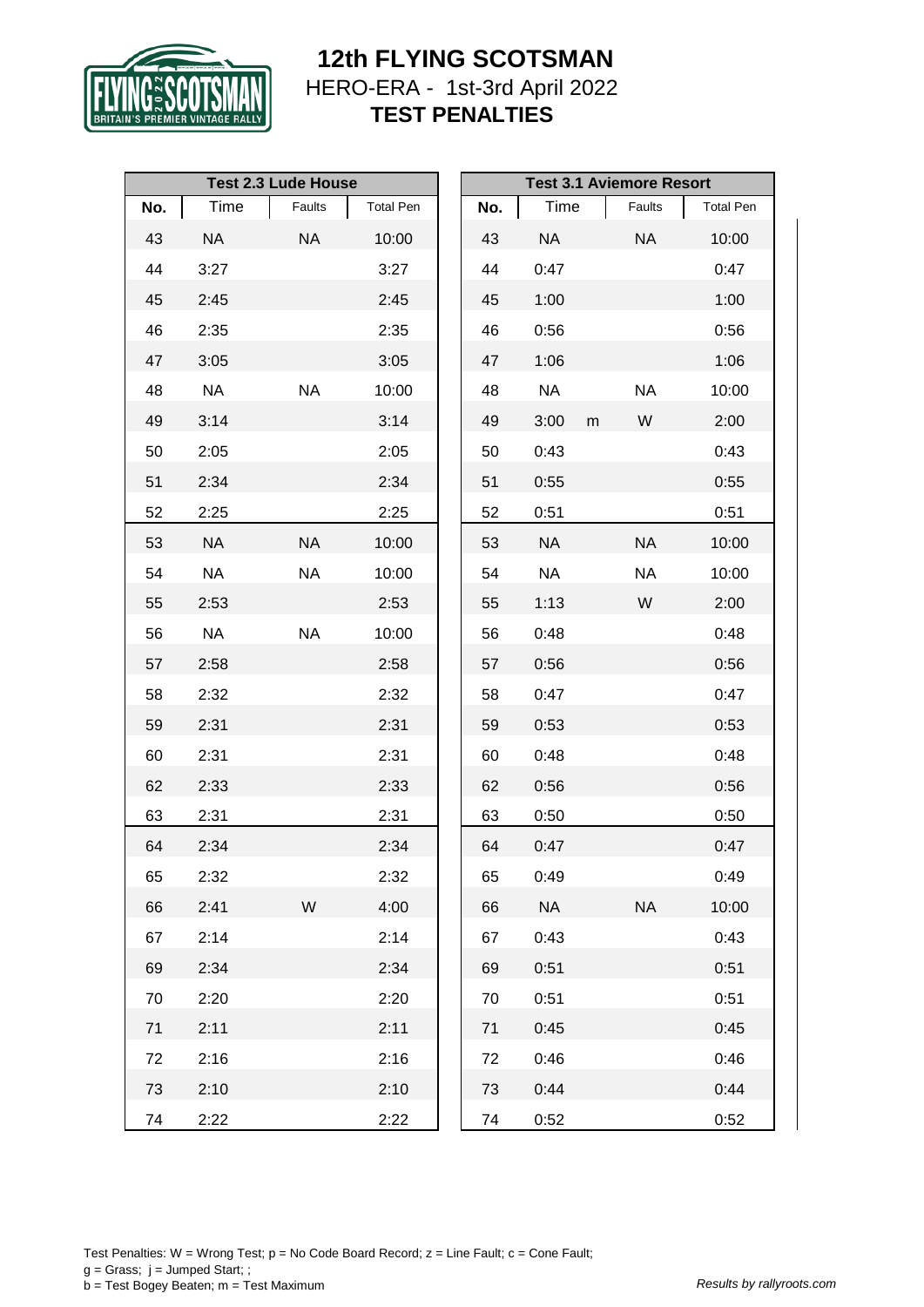

|     |           | <b>Test 2.3 Lude House</b> |                  | <b>Test 3.1 Aviemore Resort</b> |           |           |                  |  |
|-----|-----------|----------------------------|------------------|---------------------------------|-----------|-----------|------------------|--|
| No. | Time      | Faults                     | <b>Total Pen</b> | No.                             | Time      | Faults    | <b>Total Pen</b> |  |
| 75  | 3:03      |                            | 3:03             | 75                              | 0:59      |           | 0:59             |  |
| 76  | 2:04      |                            | 2:04             | 76                              | 0:40      |           | 0:40             |  |
| 77  | 2:11      |                            | 2:11             | 77                              | 0:44      |           | 0:44             |  |
| 78  | 2:30      |                            | 2:30             | 78                              | 0:49      |           | 0:49             |  |
| 79  | 2:04      |                            | 2:04             | 79                              | 0:41      |           | 0:41             |  |
| 80  | <b>NA</b> | <b>NA</b>                  | 10:00            | 80                              | <b>NA</b> | <b>NA</b> | 10:00            |  |
| 81  | 2:25      |                            | 2:25             | 81                              | 0:50      |           | 0:50             |  |
| 82  | 2:24      | W                          | 4:00             | 82                              | 0:47      |           | 0:47             |  |
| 83  | 2:34      |                            | 2:34             | 83                              | 0:50      |           | 0:50             |  |
| 84  | 3:21      |                            | 3:21             | 84                              | 1:34      |           | 1:34             |  |
| 85  | 2:23      |                            | 2:23             | 85                              | 0:43      |           | 0:43             |  |
| 86  | 2:29      |                            | 2:29             | 86                              | 1:05      | W         | 2:00             |  |
| 87  | 2:56      |                            | 2:56             | 87                              | 1:04      |           | 1:04             |  |
| 88  | <b>NA</b> | <b>NA</b>                  | 10:00            | 88                              | 1:10      | W         | 2:00             |  |
| 89  | 2:15      |                            | 2:15             | 89                              | 0:44      |           | 0:44             |  |
| 90  | 2:06      |                            | 2:06             | 90                              | 0:47      |           | 0:47             |  |
| 91  | 2:54      |                            | 2:54             | 91                              | 0:58      |           | 0:58             |  |
| 92  | 2:40      | W                          | 4:00             | 92                              | 0:57      |           | 0:57             |  |
| 93  | 2:33      |                            | 2:33             | 93                              | 1:01      |           | 1:01             |  |
| 94  | NA        | <b>NA</b>                  | 10:00            | 94                              | <b>NA</b> | <b>NA</b> | 10:00            |  |
| 95  | 2:36      |                            | 2:36             | 95                              | 0:58      |           | 0:58             |  |
| 96  | 4:11      | m                          | 4:00             | 96                              | 0:59      |           | 0:59             |  |
| 97  | <b>NA</b> | <b>NA</b>                  | 10:00            | 97                              | <b>NA</b> | <b>NA</b> | 10:00            |  |
| 98  | 2:26      |                            | 2:26             | 98                              | <b>NA</b> | <b>NA</b> | 10:00            |  |
| 100 | 3:24      |                            | 3:24             | 100                             | 1:13      |           | 1:13             |  |
| 101 | <b>NA</b> | <b>NA</b>                  | 10:00            | 101                             | <b>NA</b> | <b>NA</b> | 10:00            |  |
| 103 | 2:39      |                            | 2:39             | 103                             | 0:48      |           | 0:48             |  |
| 104 | 2:31      |                            | 2:31             | 104                             | 0:49      |           | 0:49             |  |
| 106 | 3:02      |                            | 3:02             | 106                             | 1:03      |           | 1:03             |  |
| 107 | 3:27      | W                          | 4:00             | 107                             | 1:39      |           | 1:39             |  |
| 108 | 2:29      |                            | 2:29             | 108                             | 0:51      |           | 0:51             |  |
| 109 | 2:52      |                            | 2:52             | 109                             | 0:59      |           | 0:59             |  |
| 110 | 2:32      |                            | 2:32             | 110                             | 0:52      |           | 0:52             |  |

Test Penalties: W = Wrong Test;  $p = No Code Board Record; z = Line Faul; c = Cone Faul;$ 

 $g =$  Grass;  $j =$  Jumped Start; ;

b = Test Bogey Beaten; m = Test Maximum *Results by rallyroots.com*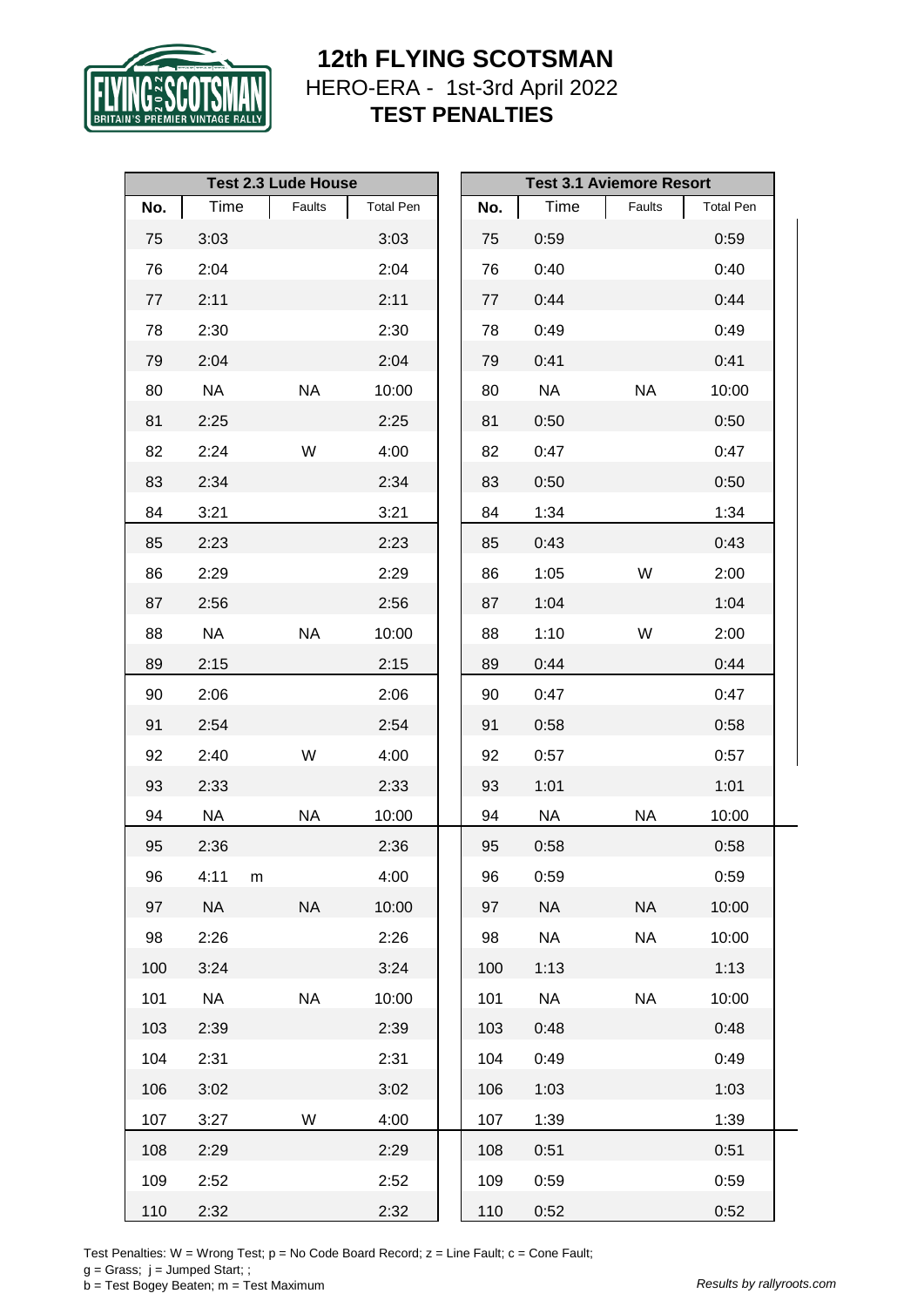

|                  |           | <b>Test 3.2 Kincardine Hill</b> |                  |              |           | <b>Test 3.3 Strathallan Castle</b> |                  |
|------------------|-----------|---------------------------------|------------------|--------------|-----------|------------------------------------|------------------|
| No.              | Time      | Faults                          | <b>Total Pen</b> | No.          | Time      | Faults                             | <b>Total Pen</b> |
| $\mathbf{1}$     | 1:33      |                                 | 1:33             | $\mathbf{1}$ | 3:27      |                                    | 3:27             |
| 3                | 1:33      |                                 | 1:33             | 3            | 3:20      | $\mathbf{C}$                       | 3:25             |
| 6                | 1:29      |                                 | 1:29             | 6            | 3:13      |                                    | 3:13             |
| 8                | 1:36      |                                 | 1:36             | 8            | 3:29      |                                    | 3:29             |
| $\boldsymbol{9}$ | <b>NA</b> | <b>NA</b>                       | 10:00            | 9            | <b>NA</b> | <b>NA</b>                          | 10:00            |
| 11               | 1:24      |                                 | 1:24             | 11           | 3:26      |                                    | 3:26             |
| 14               | 1:31      |                                 | 1:31             | 14           | 4:28      |                                    | 4:28             |
| 17               | 1:26      |                                 | 1:26             | 17           | 3:21      |                                    | 3:21             |
| 18               | 1:14      |                                 | 1:14             | 18           | 2:53      |                                    | 2:53             |
| 20               | 1:30      |                                 | 1:30             | 20           | 3:18      |                                    | 3:18             |
| 21               | 1:17      |                                 | 1:17             | 21           | 2:58      |                                    | 2:58             |
| 22               | 1:49      |                                 | 1:49             | 22           | 3:37      |                                    | 3:37             |
| 23               | 1:25      |                                 | 1:25             | 23           | 3:03      |                                    | 3:03             |
| 24               | <b>NA</b> | <b>NA</b>                       | 10:00            | 24           | <b>NA</b> | <b>NA</b>                          | 10:00            |
| 25               | 1:27      |                                 | 1:27             | 25           | 3:24      |                                    | 3:24             |
| 26               | 1:34      |                                 | 1:34             | 26           | 3:26      |                                    | 3:26             |
| 27               | 1:31      |                                 | 1:31             | 27           | 3:21      |                                    | 3:21             |
| 28               | 1:49      |                                 | 1:49             | 28           | 4:19      |                                    | 4:19             |
| 29               | 1:24      |                                 | 1:24             | 29           | 3:33      |                                    | 3:33             |
| 30               | 1:27      |                                 | 1:27             | 30           | 3:32      |                                    | 3:32             |
| 31               | 1:40      |                                 | 1:40             | 31           | 3:44      |                                    | 3:44             |
| 32               | 1:23      |                                 | 1:23             | 32           | 3:04      |                                    | 3:04             |
| 33               | 1:27      |                                 | 1:27             | 33           | 3:09      |                                    | 3:09             |
| 35               | 1:29      |                                 | 1:29             | 35           | 3:13      |                                    | 3:13             |
| 36               | 1:45      |                                 | 1:45             | 36           | 3:56      |                                    | 3:56             |
| 37               | 1:17      |                                 | 1:17             | 37           | 2:56      |                                    | 2:56             |
| 38               | <b>NA</b> | <b>NA</b>                       | 10:00            | 38           | <b>NA</b> | <b>NA</b>                          | 10:00            |
| 40               | 1:31      |                                 | 1:31             | 40           | 3:33      |                                    | 3:33             |
| 41               | 1:27      |                                 | 1:27             | 41           | 3:37      |                                    | 3:37             |
| 42               | 1:11      |                                 | 1:11             | 42           | 2:53      |                                    | 2:53             |

Test Penalties: W = Wrong Test;  $p = No Code Board Record; z = Line Faul; c = Cone Faul;$  $g =$  Grass;  $j =$  Jumped Start; ; b = Test Bogey Beaten; m = Test Maximum *Results by rallyroots.com*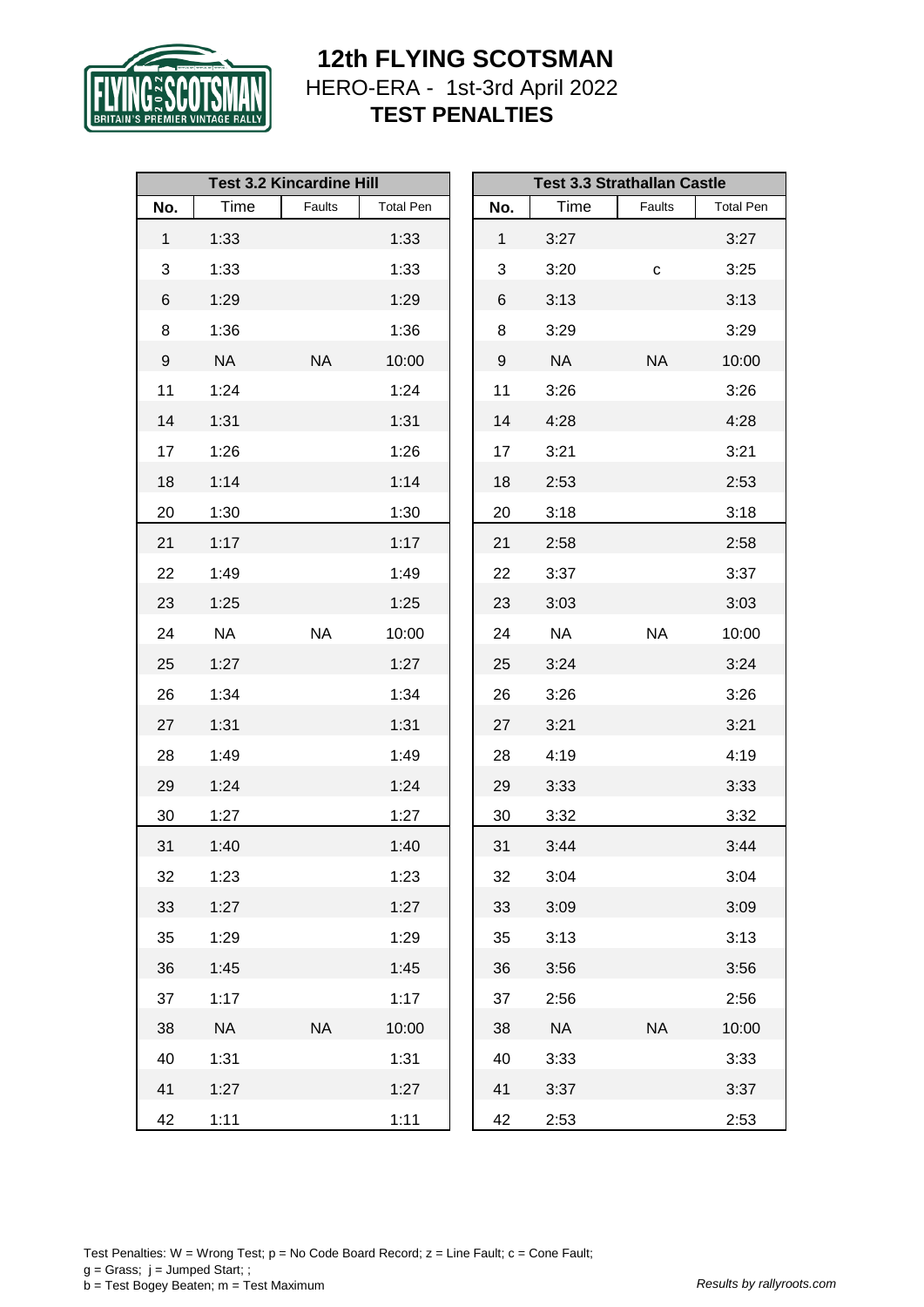

|     |           | <b>Test 3.2 Kincardine Hill</b> |                  | <b>Test 3.3 Strathallan Castle</b> |           |           |                  |  |  |
|-----|-----------|---------------------------------|------------------|------------------------------------|-----------|-----------|------------------|--|--|
| No. | Time      | Faults                          | <b>Total Pen</b> | No.                                | Time      | Faults    | <b>Total Pen</b> |  |  |
| 43  | <b>NA</b> | <b>NA</b>                       | 10:00            | 43                                 | <b>NA</b> | <b>NA</b> | 10:00            |  |  |
| 44  | 1:27      |                                 | 1:27             | 44                                 | 3:28      |           | 3:28             |  |  |
| 45  | 1:35      |                                 | 1:35             | 45                                 | 3:36      |           | 3:36             |  |  |
| 46  | 1:30      |                                 | 1:30             | 46                                 | 3:29      | <b>ZC</b> | 3:44             |  |  |
| 47  | 1:36      |                                 | 1:36             | 47                                 | 3:53      |           | 3:53             |  |  |
| 48  | <b>NA</b> | <b>NA</b>                       | 10:00            | 48                                 | <b>NA</b> | <b>NA</b> | 10:00            |  |  |
| 49  | 1:53      |                                 | 1:53             | 49                                 | 4:04      |           | 4:04             |  |  |
| 50  | 1:13      |                                 | 1:13             | 50                                 | 2:51      |           | 2:51             |  |  |
| 51  | 1:27      |                                 | 1:27             | 51                                 | 3:23      |           | 3:23             |  |  |
| 52  | 1:21      |                                 | 1:21             | 52                                 | 3:19      |           | 3:19             |  |  |
| 53  | <b>NA</b> | <b>NA</b>                       | 10:00            | 53                                 | <b>NA</b> | <b>NA</b> | 10:00            |  |  |
| 54  | <b>NA</b> | <b>NA</b>                       | 10:00            | 54                                 | <b>NA</b> | <b>NA</b> | 10:00            |  |  |
| 55  | 1:47      |                                 | 1:47             | 55                                 | 3:45      |           | 3:45             |  |  |
| 56  | 1:36      |                                 | 1:36             | 56                                 | 4:00      |           | 4:00             |  |  |
| 57  | 1:46      |                                 | 1:46             | 57                                 | 3:33      |           | 3:33             |  |  |
| 58  | 1:21      |                                 | 1:21             | 58                                 | 3:28      |           | 3:28             |  |  |
| 59  | 1:26      |                                 | 1:26             | 59                                 | 3:20      |           | 3:20             |  |  |
| 60  | 1:33      |                                 | 1:33             | 60                                 | 3:49      |           | 3:49             |  |  |
| 62  | 1:27      | Z                               | 1:37             | 62                                 | 3:14      |           | 3:14             |  |  |
| 63  | 1:26      |                                 | 1:26             | 63                                 | 3:18      |           | 3:18             |  |  |
| 64  | 1:22      |                                 | 1:22             | 64                                 | 3:20      |           | 3:20             |  |  |
| 65  | 1:34      |                                 | 1:34             | 65                                 | 3:17      |           | 3:17             |  |  |
| 66  | <b>NA</b> | <b>NA</b>                       | 10:00            | 66                                 | <b>NA</b> | <b>NA</b> | 10:00            |  |  |
| 67  | 1:17      |                                 | 1:17             | 67                                 | 3:30      |           | 3:30             |  |  |
| 69  | 1:27      |                                 | 1:27             | 69                                 | 3:18      |           | 3:18             |  |  |
| 70  | 1:18      |                                 | 1:18             | 70                                 | 3:11      |           | 3:11             |  |  |
| 71  | 1:20      |                                 | 1:20             | 71                                 | 2:55      |           | 2:55             |  |  |
| 72  | 1:17      |                                 | 1:17             | 72                                 | 3:21      |           | 3:21             |  |  |
| 73  | 1:16      |                                 | 1:16             | 73                                 | 3:04      |           | 3:04             |  |  |
| 74  | 1:24      |                                 | 1:24             | 74                                 | 3:17      |           | 3:17             |  |  |

Test Penalties: W = Wrong Test;  $p = No Code Board Record; z = Line Faul; c = Cone Faul;$  $g =$  Grass;  $j =$  Jumped Start; ; b = Test Bogey Beaten; m = Test Maximum *Results by rallyroots.com*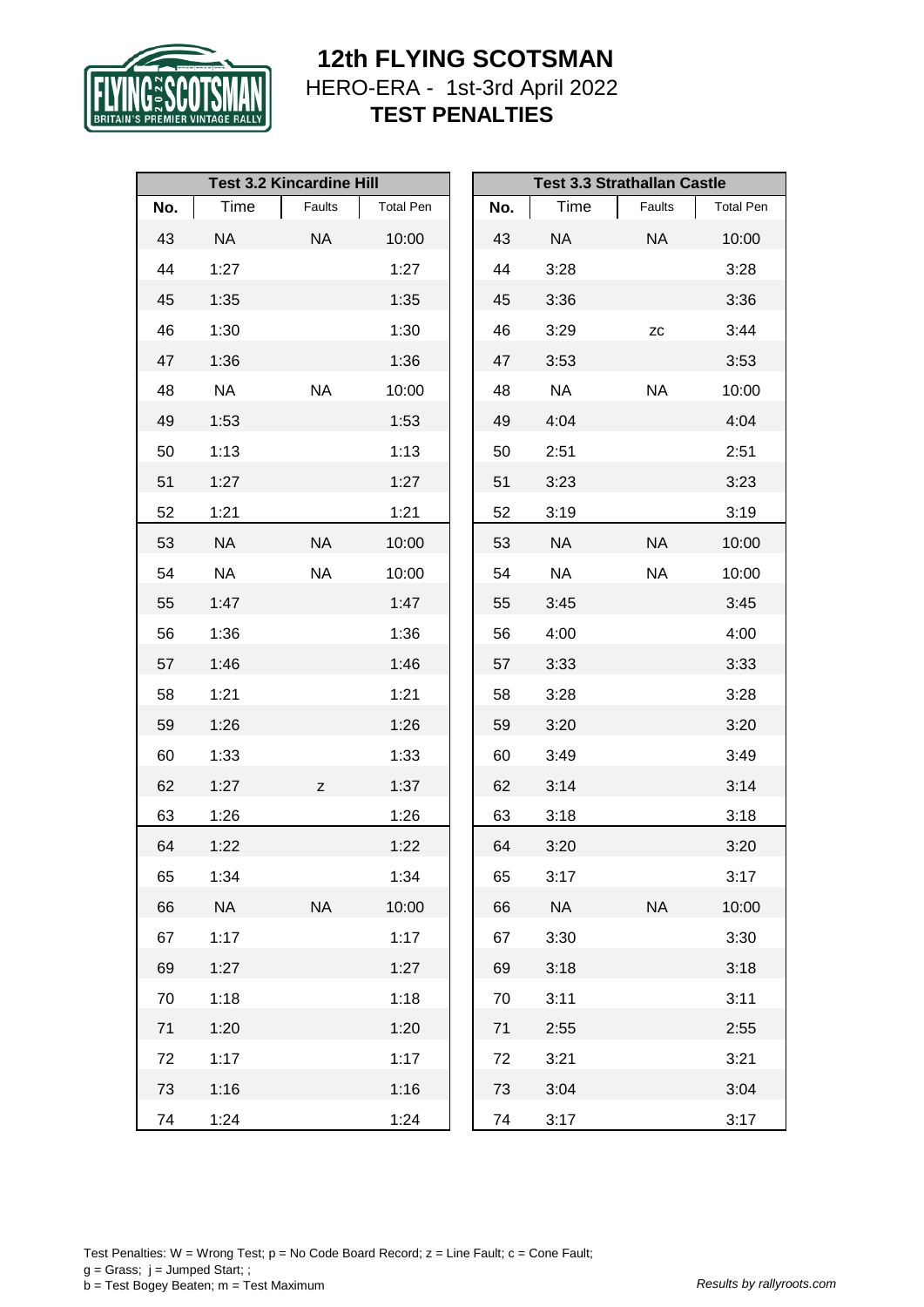

|     |           | <b>Test 3.2 Kincardine Hill</b> |                  |     |           |           | <b>Test 3.3 Strathallan Castle</b> |                  |
|-----|-----------|---------------------------------|------------------|-----|-----------|-----------|------------------------------------|------------------|
| No. | Time      | Faults                          | <b>Total Pen</b> | No. | Time      |           | Faults                             | <b>Total Pen</b> |
| 75  | 1:32      |                                 | 1:32             | 75  | 3:15      |           |                                    | 3:15             |
| 76  | <b>NA</b> | <b>NA</b>                       | 10:00            | 76  | <b>NA</b> |           | <b>NA</b>                          | 10:00            |
| 77  | 1:20      |                                 | 1:20             | 77  | 3:07      |           |                                    | 3:07             |
| 78  | 1:30      |                                 | 1:30             | 78  | 3:24      |           |                                    | 3:24             |
| 79  | 1:15      |                                 | 1:15             | 79  | 2:50      |           |                                    | 2:50             |
| 80  | <b>NA</b> | <b>NA</b>                       | 10:00            | 80  | <b>NA</b> |           | <b>NA</b>                          | 10:00            |
| 81  | 1:29      |                                 | 1:29             | 81  | 3:17      |           |                                    | 3:17             |
| 82  | 1:24      |                                 | 1:24             | 82  | 3:13      |           |                                    | 3:13             |
| 83  | 1:21      |                                 | 1:21             | 83  | 3:08      |           |                                    | 3:08             |
| 84  | 1:52      |                                 | 1:52             | 84  | 4:35      | m         |                                    | 4:30             |
| 85  | 1:22      |                                 | 1:22             | 85  | 3:12      |           |                                    | 3:12             |
| 86  | 1:27      |                                 | 1:27             | 86  | 3:21      |           |                                    | 3:21             |
| 87  | 1:34      |                                 | 1:34             | 87  | 4:04      |           |                                    | 4:04             |
| 88  | NA        | <b>NA</b>                       | 10:00            | 88  | <b>NA</b> |           | <b>NA</b>                          | 10:00            |
| 89  | 1:24      |                                 | 1:24             | 89  | 2:55      |           |                                    | 2:55             |
| 90  | 1:13      |                                 | 1:13             | 90  | 2:57      |           |                                    | 2:57             |
| 91  | 1:39      |                                 | 1:39             | 91  | 3:44      |           |                                    | 3:44             |
| 92  | 1:30      |                                 | 1:30             | 92  | 3:24      |           |                                    | 3:24             |
| 93  | 1:26      |                                 | 1:26             | 93  | 3:23      |           |                                    | 3:23             |
| 94  | NA        | <b>NA</b>                       | 10:00            | 94  | <b>NA</b> |           | NA                                 | 10:00            |
| 95  | 1:32      |                                 | 1:32             | 95  | 3:36      |           |                                    | 3:36             |
| 96  | 1:47      | z                               | 1:57             | 96  | 4:25      |           | $\mathsf{Z}% _{0}$                 | 4:30             |
| 97  | <b>NA</b> | <b>NA</b>                       | 10:00            | 97  | <b>NA</b> |           | <b>NA</b>                          | 10:00            |
| 98  | <b>NA</b> | <b>NA</b>                       | 10:00            | 98  | <b>NA</b> |           | <b>NA</b>                          | 10:00            |
| 100 | 1:45      |                                 | 1:45             | 100 | 4:00      |           |                                    | 4:00             |
| 101 | <b>NA</b> | <b>NA</b>                       | 10:00            | 101 | <b>NA</b> |           | <b>NA</b>                          | 10:00            |
| 103 | 1:31      |                                 | 1:31             | 103 | 5:42      | ${\sf m}$ |                                    | 4:30             |
| 104 | 1:18      |                                 | 1:18             | 104 | 3:32      |           |                                    | 3:32             |
| 106 | 1:37      |                                 | 1:37             | 106 | 3:27      |           |                                    | 3:27             |
| 107 | 1:49      |                                 | 1:49             | 107 | <b>NA</b> |           | <b>NA</b>                          | 10:00            |
| 108 | 1:29      |                                 | 1:29             | 108 | 3:15      |           | W                                  | 4:30             |
| 109 | 1:31      |                                 | 1:31             | 109 | 3:28      |           |                                    | 3:28             |
| 110 | 1:34      |                                 | 1:34             | 110 | 6:03      | m         | W                                  | 4:30             |

Test Penalties: W = Wrong Test; p = No Code Board Record; z = Line Fault; c = Cone Fault;

 $g =$  Grass;  $j =$  Jumped Start; ;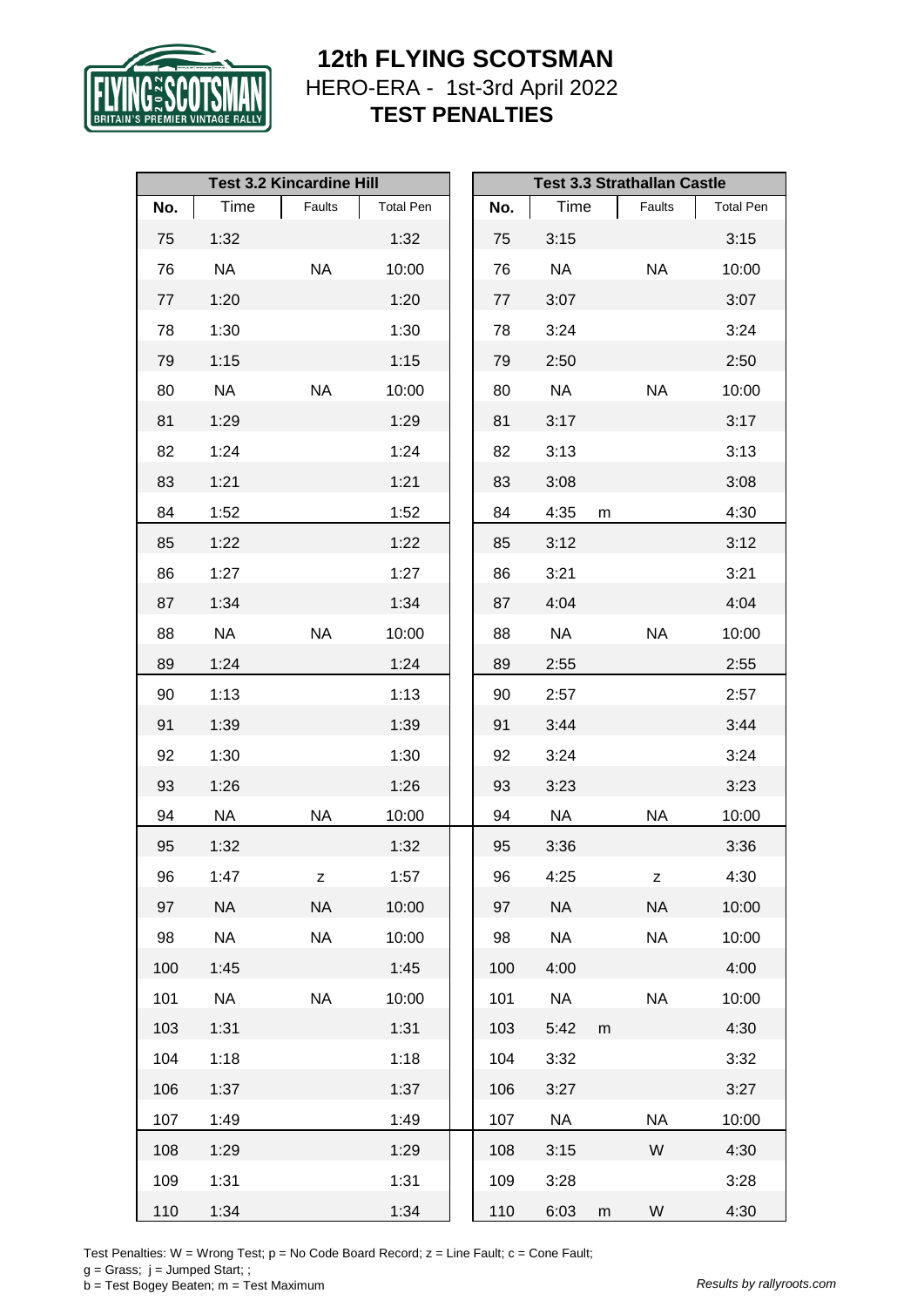

# **12th FLYING SCOTSMAN** HERO-ERA - 1st-3rd April 2022 **TEAM COMPETITION**

## **Positions At Finish**

| <b>Pos</b>     | <b>Total</b> | <b>TEAM</b>                 |                 | <b>Cars</b>    |     |
|----------------|--------------|-----------------------------|-----------------|----------------|-----|
| 1              | 67:06        | <b>Team Blair Athol</b>     | 30              | 77             | 79  |
| $\overline{2}$ | 71:28        | <b>Team Royal Lancer</b>    | 103             | 18             | 67  |
| 3              | 77:17        | <b>Team Galtee More</b>     | 45              | 17             | 58  |
| $\overline{4}$ | 77:39        | <b>Team Blink Bonny</b>     | 69              | 33             | 70  |
| 5              | 78:05        | <b>Team Woolwinder</b>      | 86              | 74             | 104 |
| 6              | 80:11        | <b>Team St Simon</b>        | 21              | 59             | 62  |
| $\overline{7}$ | 87:52        | <b>Team Isinglass</b>       | 72              | 64             | 106 |
| 8              | 89:01        | <b>Team Flying Fox</b>      | $6\phantom{1}6$ | 82             | 51  |
| 9              | 91:39        | <b>Team Ormonde</b>         | 92              | 26             | 60  |
| 10             | 98:40        | Team Robert the Devil       | 73              | 52             | 27  |
| 11             | 110:39       | <b>Team Prince Palatine</b> | 20              | 49             | 50  |
| 12             | 117:08       | <b>Team Persimmon</b>       | 108             | 109            | 57  |
| 13             | 126:12       | <b>Team Enterprise</b>      | 85              | $\mathfrak{S}$ | 31  |
| 14             | 136:55       | <b>Team Lemberg</b>         | 25              | 95             | 84  |
| 15             | 200:09       | <b>Team Sir Visto</b>       | 29              | 100            | 78  |
| 16             | 369:48       | <b>Team Sansovino</b>       | 91              | 24             | 47  |
| 17             | 431:02       | <b>Team Diamond Jubilee</b> | 96              | 76             | 65  |
| 18             | 434:51       | <b>Team Donovan</b>         | 90              | 71             | 88  |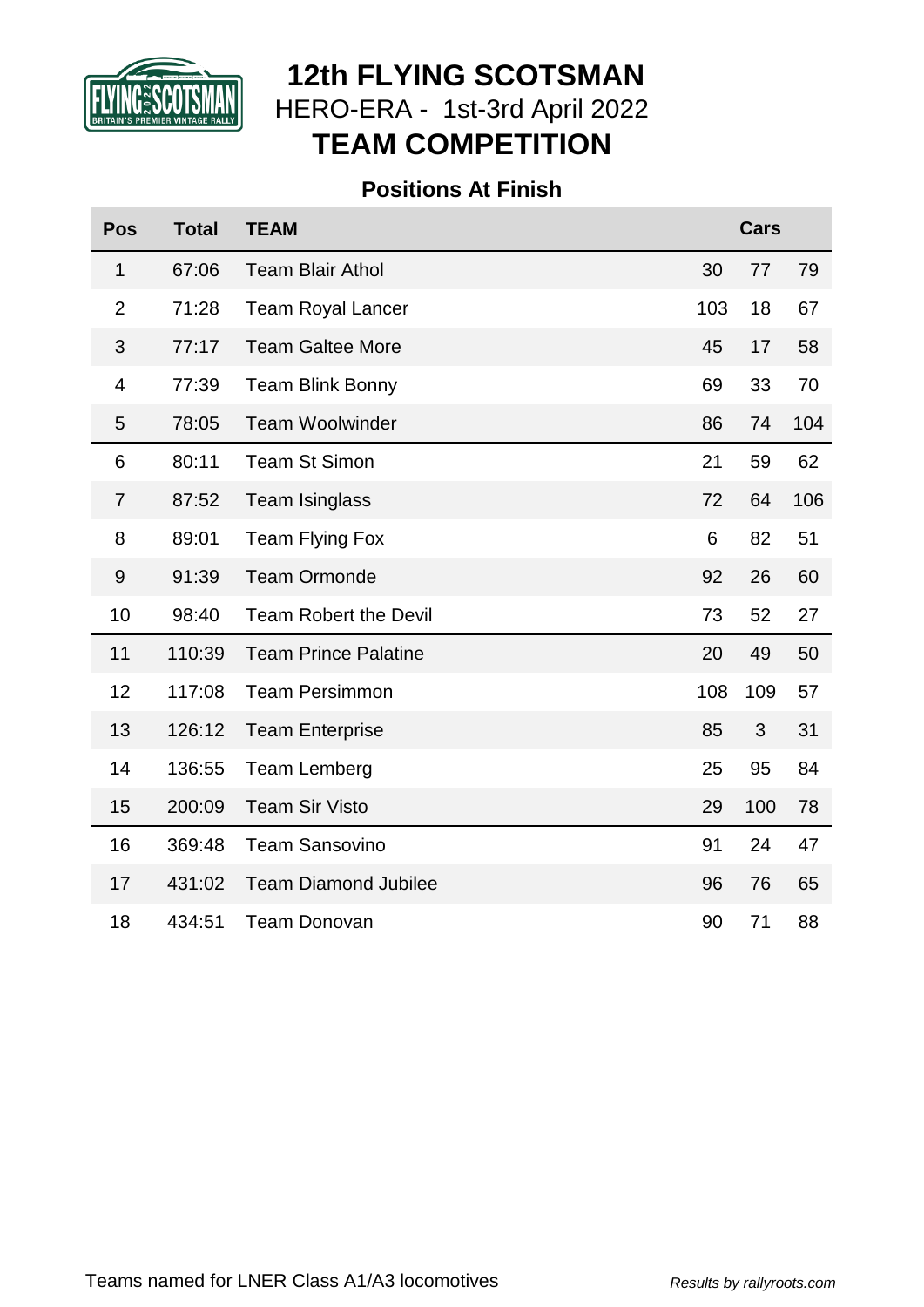

## HERO-ERA - 1st-3rd April 2022 **BEST 30 PERFORMANCES ON EACH REGULARITY**

| <b>Regularity 1.1</b> |      |     | <b>Regularity 1.2</b> |     | <b>Regularity 1.3</b> |              | <b>Regularity 1.4</b> |
|-----------------------|------|-----|-----------------------|-----|-----------------------|--------------|-----------------------|
| 71                    | 0:04 | 20  | 0:01                  | 89  | 0:01                  | 97           | 0:01                  |
| 78                    | 0:05 | 73  | 0:02                  | 71  | 0:01                  | 79           | 0:02                  |
| 89                    | 0:06 | 90  | 0:03                  | 18  | 0:01                  | 69           | 0:02                  |
| 18                    | 0:06 | 67  | 0:03                  | 80  | 0:01                  | 108          | 0:02                  |
| 24                    | 0:07 | 24  | 0:03                  | 69  | 0:01                  | 18           | 0:02                  |
| 17                    | 0:07 | 70  | 0:04                  | 60  | 0:01                  | 51           | 0:02                  |
| 97                    | 0:08 | 79  | 0:05                  | 90  | 0:01                  | 98           | 0:02                  |
| 44                    | 0:09 | 25  | 0:05                  | 62  | 0:01                  | 77           | 0:03                  |
| 69                    | 0:10 | 85  | 0:06                  | 25  | 0:02                  | 104          | 0:03                  |
| 79                    | 0:11 | 71  | 0:06                  | 81  | 0:02                  | 62           | 0:03                  |
| 104                   | 0:11 | 72  | 0:06                  | 70  | 0:03                  | 30           | 0:03                  |
| 63                    | 0:11 | 89  | 0:06                  | 97  | 0:03                  | 21           | 0:03                  |
| 81                    | 0:12 | 86  | 0:06                  | 98  | 0:03                  | 60           | 0:03                  |
| 72                    | 0:14 | 91  | 0:07                  | 17  | 0:03                  | 44           | 0:03                  |
| 45                    | 0:15 | 17  | 0:07                  | 64  | 0:03                  | 89           | 0:04                  |
| 62                    | 0:16 | 18  | 0:07                  | 23  | 0:03                  | 17           | 0:04                  |
| 50                    | 0:16 | 110 | 0:07                  | 79  | 0:03                  | 70           | 0:04                  |
| 77                    | 0:16 | 95  | 0:07                  | 6   | 0:03                  | 71           | 0:04                  |
| 35                    | 0:16 | 62  | 0:08                  | 30  | 0:03                  | 72           | 0:05                  |
| 65                    | 0:16 | 97  | 0:08                  | 82  | 0:03                  | 76           | 0:05                  |
| 103                   | 0:17 | 77  | 0:08                  | 110 | 0:04                  | 20           | 0:05                  |
| 95                    | 0:17 | 54  | 0:09                  | 24  | 0:04                  | 42           | 0:05                  |
| 90                    | 0:18 | 83  | 0:09                  | 42  | 0:04                  | 90           | 0:05                  |
| 93                    | 0:18 | 63  | 0:09                  | 52  | 0:04                  | 45           | 0:05                  |
| 21                    | 0:19 | 60  | 0:09                  | 78  | 0:05                  | 75           | 0:05                  |
| 76                    | 0:19 | 101 | 0:10                  | 63  | 0:05                  | $\mathbf{1}$ | 0:05                  |
| 64                    | 0:19 | 80  | 0:10                  | 101 | 0:05                  | 74           | 0:06                  |
| 46                    | 0:19 | 98  | 0:11                  | 85  | 0:05                  | 63           | 0:06                  |
| 60                    | 0:20 | 104 | 0:11                  | 73  | 0:05                  | 65           | 0:06                  |
| 20                    | 0:22 | 81  | 0:12                  | 109 | 0:06                  | 35           | 0:06                  |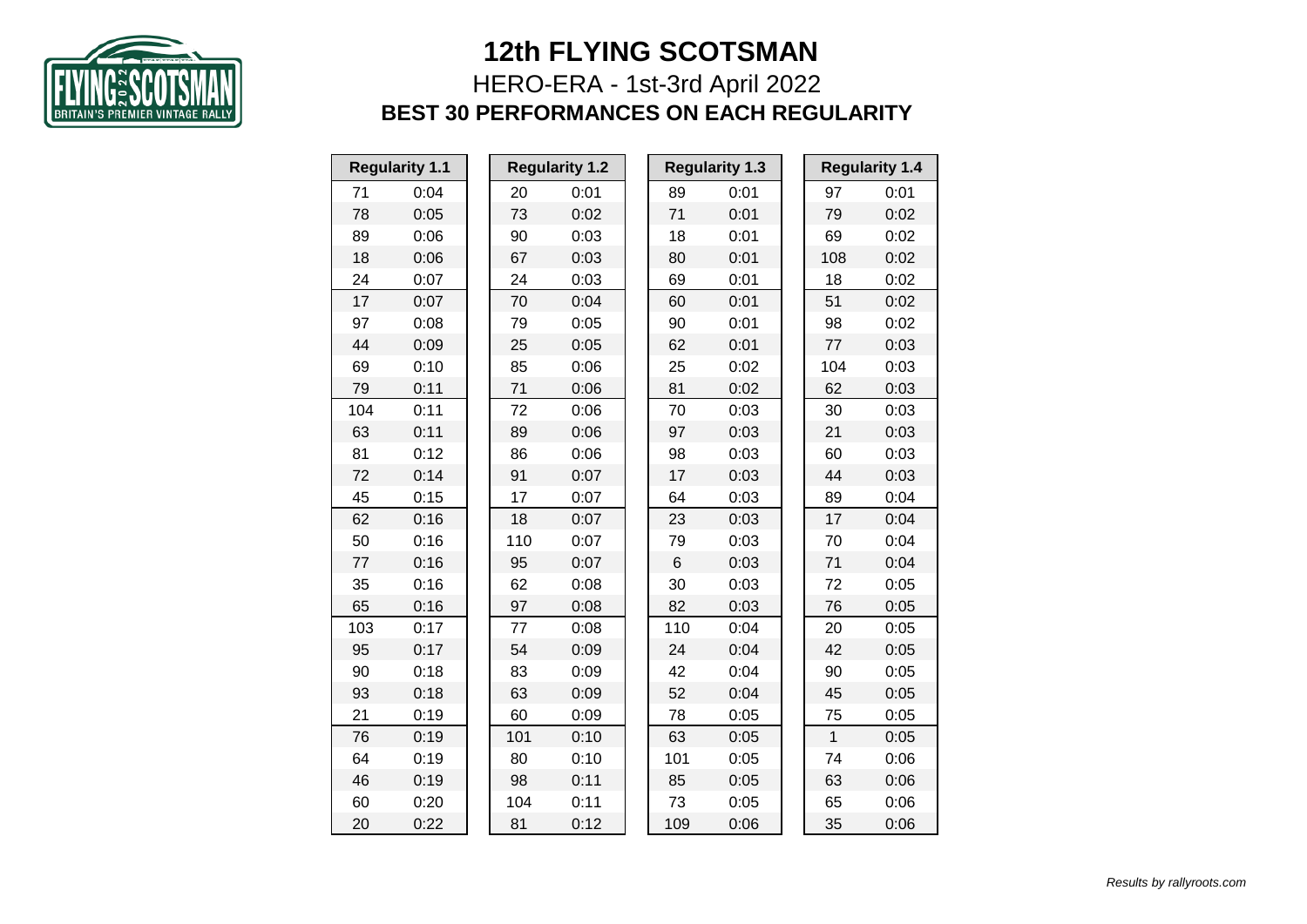

HERO-ERA - 1st-3rd April 2022 **BEST 30 PERFORMANCES ON EACH REGULARITY**

|     | <b>Regularity 2.1</b> | <b>Regularity 2.2</b> |      |     | <b>Regularity 2.3</b> |  |     | <b>Regularity 2.4</b> |     | <b>Regularity 2.5</b> |
|-----|-----------------------|-----------------------|------|-----|-----------------------|--|-----|-----------------------|-----|-----------------------|
| 31  | 0:01                  | 77                    | 0:01 | 71  | 0:02                  |  | 78  | 0:01                  | 76  | 0:00                  |
| 97  | 0:01                  | 97                    | 0:01 | 85  | 0:03                  |  | 77  | 0:02                  | 63  | 0:01                  |
| 79  | 0:01                  | 71                    | 0:01 | 79  | 0:03                  |  | 90  | 0:02                  | 18  | 0:01                  |
| 18  | 0:01                  | 17                    | 0:02 | 89  | 0:04                  |  | 81  | 0:02                  | 17  | 0:02                  |
| 42  | 0:02                  | 70                    | 0:03 | 42  | 0:04                  |  | 95  | 0:02                  | 67  | 0:02                  |
| 85  | 0:02                  | 78                    | 0:03 | 17  | 0:04                  |  | 79  | 0:02                  | 90  | 0:02                  |
| 20  | 0:02                  | 95                    | 0:03 | 69  | 0:05                  |  | 89  | 0:02                  | 77  | 0:02                  |
| 89  | 0:03                  | 18                    | 0:03 | 77  | 0:06                  |  | 67  | 0:02                  | 89  | 0:02                  |
| 93  | 0:03                  | 85                    | 0:04 | 90  | 0:07                  |  | 69  | 0:03                  | 91  | 0:03                  |
| 71  | 0:03                  | 104                   | 0:04 | 21  | 0:07                  |  | 70  | 0:03                  | 81  | 0:03                  |
| 77  | 0:03                  | 79                    | 0:04 | 46  | 0:08                  |  | 32  | 0:03                  | 46  | 0:03                  |
| 67  | 0:03                  | 81                    | 0:04 | 59  | 0:08                  |  | 21  | 0:03                  | 79  | 0:03                  |
| 52  | 0:03                  | 93                    | 0:05 | 23  | 0:09                  |  | 42  | 0:03                  | 71  | 0:04                  |
| 70  | 0:03                  | 63                    | 0:05 | 83  | 0:10                  |  | 25  | 0:04                  | 64  | 0:04                  |
| 17  | 0:04                  | 91                    | 0:05 | 18  | 0:11                  |  | 26  | 0:04                  | 85  | 0:05                  |
| 50  | 0:04                  | 42                    | 0:05 | 72  | 0:11                  |  | 64  | 0:04                  | 78  | 0:05                  |
| 63  | 0:04                  | 72                    | 0:06 | 76  | 0:11                  |  | 86  | 0:04                  | 23  | 0:06                  |
| 26  | 0:04                  | 83                    | 0:07 | 97  | 0:12                  |  | 71  | 0:04                  | 59  | 0:06                  |
| 107 | 0:04                  | 89                    | 0:07 | 30  | 0:12                  |  | 91  | 0:04                  | 70  | 0:06                  |
| 44  | 0:04                  | 6                     | 0:07 | 63  | 0:12                  |  | 110 | 0:05                  | 104 | 0:06                  |
| 100 | 0:04                  | 58                    | 0:08 | 73  | 0:13                  |  | 73  | 0:05                  | 25  | 0:07                  |
| 91  | 0:04                  | 23                    | 0:08 | 35  | 0:13                  |  | 20  | 0:05                  | 74  | 0:07                  |
| 60  | 0:05                  | 32                    | 0:08 | 104 | 0:14                  |  | 18  | 0:05                  | 95  | 0:08                  |
| 23  | 0:05                  | 46                    | 0:10 | 51  | 0:15                  |  | 62  | 0:06                  | 45  | 0:09                  |
| 45  | 0:06                  | 30                    | 0:10 | 33  | 0:18                  |  | 59  | 0:06                  | 33  | 0:09                  |
| 78  | 0:06                  | 44                    | 0:11 | 58  | 0:19                  |  | 58  | 0:06                  | 83  | 0:10                  |
| 21  | 0:06                  | 22                    | 0:11 | 95  | 0:20                  |  | 63  | 0:06                  | 30  | 0:11                  |
| 59  | 0:06                  | 25                    | 0:11 | 81  | 0:21                  |  | 60  | 0:07                  | 75  | 0:11                  |
| 90  | 0:07                  | 59                    | 0:11 | 67  | 0:21                  |  | 83  | 0:07                  | 50  | 0:12                  |
| 81  | 0:08                  | 65                    | 0:12 | 6   | 0:22                  |  | 93  | 0:07                  | 108 | 0:14                  |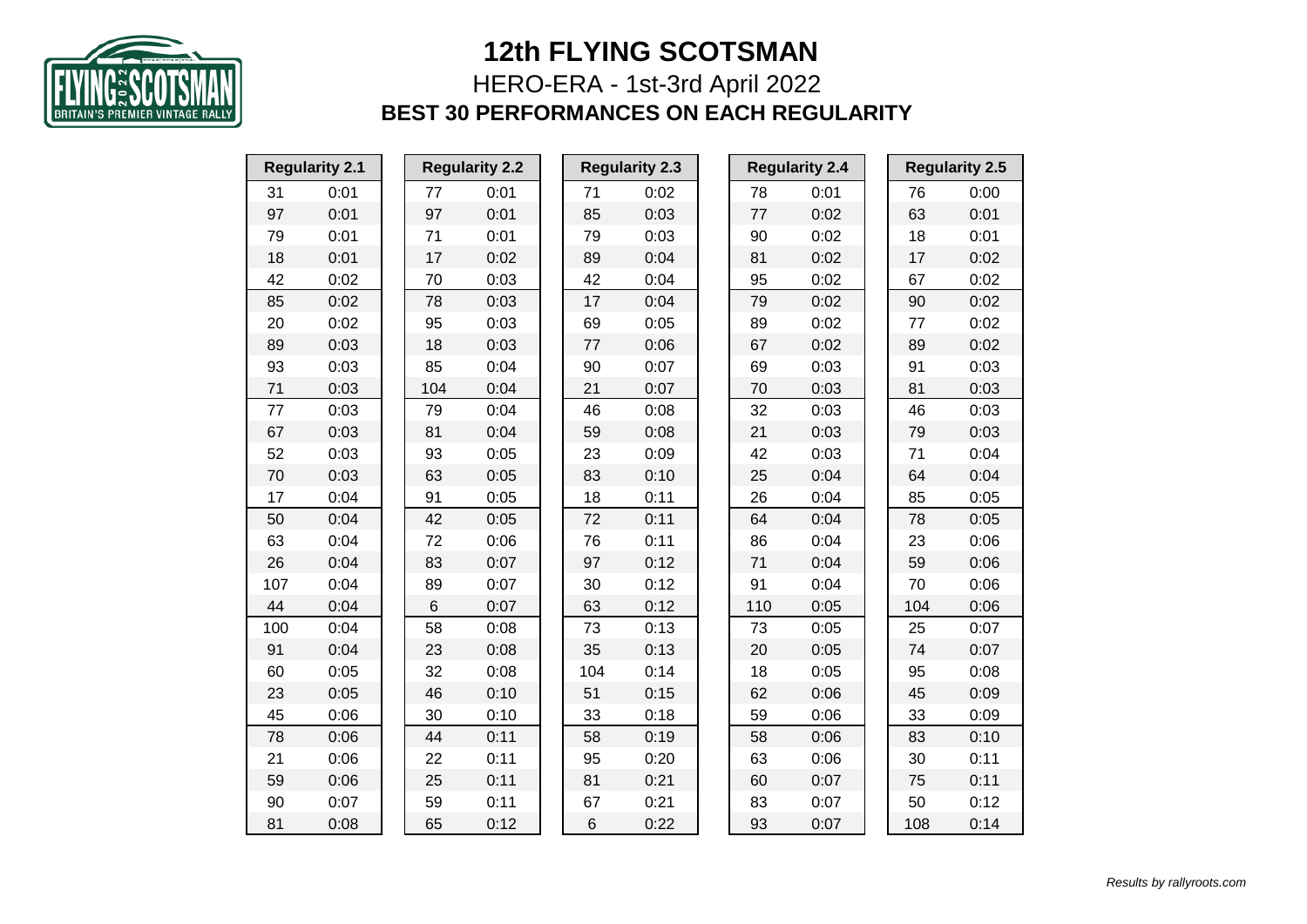

## HERO-ERA - 1st-3rd April 2022 **BEST 30 PERFORMANCES ON EACH REGULARITY**

|     | <b>Regularity 3.1</b> |     | <b>Regularity 3.2</b> |     | <b>Regularity 3.3</b> |         | <b>Regularity 3.4</b> |     | <b>Regularity 3.5</b> |     | <b>All Regularities</b> |
|-----|-----------------------|-----|-----------------------|-----|-----------------------|---------|-----------------------|-----|-----------------------|-----|-------------------------|
| 30  | 0:00                  | 30  | 0:00                  | 104 | 0:04                  | 18      | 0:04                  | 77  | 0:01                  | 71  | 0:55                    |
| 42  | 0:01                  | 17  | 0:02                  | 23  | 0:04                  | 71      | 0:05                  | 70  | 0:02                  | 18  | 0:56                    |
| 72  | 0:01                  | 72  | 0:02                  | 90  | 0:05                  | 69      | 0:06                  | 90  | 0:03                  | 17  | 1:03                    |
| 75  | 0:01                  | 89  | 0:02                  | 17  | 0:05                  | 85      | 0:06                  | 104 | 0:03                  | 89  | 1:05                    |
| 67  | 0:01                  | 18  | 0:02                  | 85  | 0:05                  | 17      | 0:06                  | 85  | 0:03                  | 90  | 1:23                    |
| 91  | 0:01                  | 78  | 0:03                  | 79  | 0:05                  | 90      | 0:07                  | 62  | 0:04                  | 79  | 1:29                    |
| 23  | 0:02                  | 23  | 0:03                  | 71  | 0:06                  | 89      | 0:07                  | 26  | 0:04                  | 77  | 1:51                    |
| 21  | 0:02                  | 90  | 0:05                  | 21  | 0:06                  | 81      | 0:07                  | 18  | 0:04                  | 81  | 1:53                    |
| 86  | 0:02                  | 108 | 0:05                  | 18  | 0:06                  | $77 \,$ | 0:07                  | 35  | 0:05                  | 85  | 1:55                    |
| 95  | 0:02                  | 42  | 0:05                  | 77  | 0:07                  | 78      | 0:07                  | 71  | 0:05                  | 63  | 1:55                    |
| 83  | 0:02                  | 62  | 0:05                  | 30  | 0:07                  | 42      | 0:08                  | 21  | 0:06                  | 104 | 1:56                    |
| 44  | 0:03                  | 86  | 0:06                  | 89  | 0:09                  | 35      | 0:10                  | 17  | 0:06                  | 69  | 2:07                    |
| 52  | 0:03                  | 63  | 0:06                  | 81  | 0:10                  | 79      | 0:10                  | 42  | 0:07                  | 42  | 2:18                    |
| 92  | 0:03                  | 85  | 0:06                  | 63  | 0:10                  | 46      | 0:11                  | 89  | 0:07                  | 72  | 2:57                    |
| 6   | 0:03                  | 71  | 0:07                  | 42  | 0:11                  | 25      | 0:12                  | 23  | 0:08                  | 62  | 3:21                    |
| 71  | 0:03                  | 95  | 0:08                  | 72  | 0:11                  | 72      | 0:12                  | 81  | 0:08                  | 46  | 3:29                    |
| 79  | 0:03                  | 60  | 0:09                  | 35  | 0:13                  | 23      | 0:15                  | 69  | 0:09                  | 95  | 3:50                    |
| 104 | 0:03                  | 79  | 0:10                  | 65  | 0:16                  | 14      | 0:15                  | 78  | 0:09                  | 78  | 4:04                    |
| 18  | 0:03                  | 50  | 0:10                  | 95  | 0:16                  | 106     | 0:15                  | 63  | 0:09                  | 67  | 4:06                    |
| 69  | 0:03                  | 52  | 0:11                  | 82  | 0:18                  | 32      | 0:16                  | 20  | 0:09                  | 45  | 4:13                    |
| 26  | 0:04                  | 31  | 0:11                  | 75  | 0:19                  | 92      | 0:17                  | 46  | 0:09                  | 60  | 4:24                    |
| 76  | 0:04                  | 64  | 0:11                  | 45  | 0:19                  | 63      | 0:18                  | 82  | 0:09                  | 30  | 4:27                    |
| 25  | 0:04                  | 104 | 0:11                  | 52  | 0:19                  | 67      | 0:19                  | 60  | 0:10                  | 75  | 4:31                    |
| 17  | 0:04                  | 45  | 0:12                  | 60  | 0:20                  | 59      | 0:20                  | 95  | 0:10                  | 91  | 4:34                    |
| 81  | 0:04                  | 21  | 0:13                  | 69  | 0:20                  | 45      | 0:20                  | 75  | 0:11                  | 70  | 4:35                    |
| 82  | 0:04                  | 87  | 0:13                  | 46  | 0:20                  | 60      | 0:21                  | 86  | 0:11                  | 20  | 4:37                    |
| 45  | 0:04                  | 44  | 0:13                  | 70  | 0:21                  | 83      | 0:21                  | 91  | 0:11                  | 21  | 4:44                    |
| 78  | 0:05                  | 81  | 0:14                  | 106 | 0:22                  | 75      | 0:22                  | 72  | 0:11                  | 44  | 4:45                    |
| 89  | 0:05                  | 69  | 0:15                  | 62  | 0:23                  | 49      | 0:23                  | 44  | 0:11                  | 50  | 4:50                    |
| 65  | 0:05                  | 59  | 0:16                  | 67  | 0:26                  | 104     | 0:24                  | 73  | 0:11                  | 86  | 4:56                    |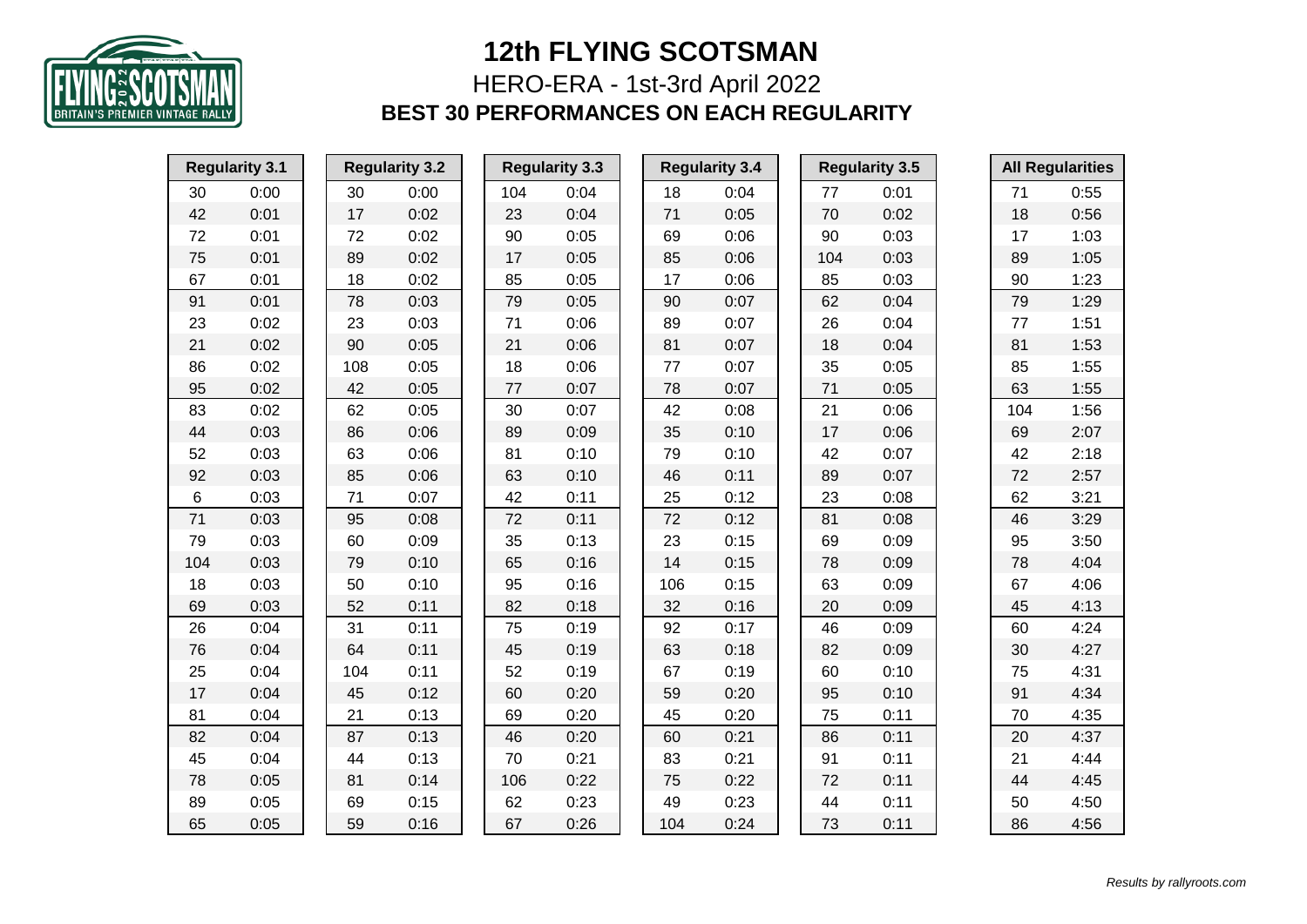

#### **12th FLYING SCOTSMAN** HERO-ERA - 1st-3rd April 2022 **BEST PERFORMANCE ON TESTS**

| Test            | 1.1          |
|-----------------|--------------|
| 42              | 1:45         |
| 18              | 1:47         |
| 79              | 1:49         |
| 97              | 1:51         |
| 90              | 1:57         |
| 71              | 1:58         |
| 76              | 1:58         |
| 89              | 1:58         |
| 52              | 2:00         |
| 54              | 2:00         |
| 77              | 2:01         |
| 17              | 2:02         |
| 50              | 2:02         |
| 63              | 2:02         |
| 80              | 2:02         |
| 24              | 2:03         |
| 85              | 2:03         |
| 67              | 2:05         |
| 72              | 2:06         |
| 110             | 2:08         |
| 81              | 2:09         |
| 21              | 2:10         |
| 70              | 2:10         |
| 86              | 2:10         |
| 20              | 2:11         |
| 37              | 2:11         |
| 43              | 2:11         |
| 104             | 2:11         |
| 98              | 2:12         |
| 30              | 2:14         |
| 64              | 2:14         |
| 82              | 2:14         |
| 83              | 2:14         |
| 26              | 2:15         |
| 73              | 2:15         |
| $\overline{32}$ | 2:16         |
| 62              | 2:16         |
| 51              | 2:17         |
| 78              | 2:17         |
| 14              | 2:18         |
| 46              | 2:18         |
| 53              | 2:18         |
| 58              |              |
| 60              | 2:18<br>2:18 |
|                 |              |
| 31              | 2:20         |
| 65              | 2:20         |
| 11              | 2:21         |
| 25              | 2:21         |
| 74              | 2:21         |
| $\overline{9}$  | 2:22         |
| 95              | 2:22         |
| 44              | 2:23         |
| 3               | 2:26         |
| 41              | 2:26         |
| 94              | 2:26         |

| t 1.2 | 1               |
|-------|-----------------|
| 2:05  | 50              |
| 2:06  | 42              |
| 2:06  | 18              |
| 2:10  | 97              |
| 2.10  | 79              |
| 2:11  | 90              |
| 2:12  | 37              |
| 2:15  | 89              |
| 2:15  | 74              |
| 2:15  | 43              |
| 2:16  | 76              |
| 2:16  | 77              |
| 2:18  | 17              |
| 2:22  | 24              |
| 2:22  | 58              |
| 2:22  | 63              |
| 2:22  | 98              |
| 2:22  | 71              |
| 2:24  | 82              |
| 2:25  | 40              |
| 2.26  | $\overline{70}$ |
| 2.26  | 83              |
| 2:27  | 92              |
| 2.28  | 60              |
| 2:28  | 72              |
| 2:28  | 51              |
| 2:28  | 23              |
| 2:29  | 32              |
| 2:31  | 44              |
| 2:31  | 64              |
| 2:33  | 86              |
| 2:33  | 52              |
| 2:34  | 62              |
| 2:34  | 65              |
| 2.34  | 67              |
| 2:34  | 20              |
| 2:34  | 56              |
| 2:34  | 29              |
| 2:34  | 33              |
| 2:35  | 75              |
| 2:35  | 31              |
| 2:35  | 35              |
| 2.35  | 81              |
| 2:35  | 21              |
|       | iУ              |
| 2:36  | 78              |
| 2:36  | 104             |
| 2:36  | 1               |
| 2:37  | 91              |
| 2:37  | 30              |
| 2:37  | 46              |
| 2:37  | 103             |
| 2:38  | 14              |
| 2:39  | 59              |
|       |                 |

| Test 1.4 |                   |
|----------|-------------------|
| 42       | 1:40              |
| 79       | 1:43              |
| 18       | 1:44              |
| 50       | 1:44              |
| 97       | 1:44              |
| 90       | 1:47              |
| 37       | 1:50              |
| 77       | 1:53              |
| 89       | 1:53              |
| 24       | 1:54              |
| 21       | 1:56              |
| 63       | 1:56              |
| 76       | 1:56              |
| 85       | 1:56              |
|          |                   |
| 71       | 1:57              |
| 23       | 1.58              |
| 67       | 1:58              |
| 72       | 1:58              |
| 80       | 1:59              |
| 43       | 2:00              |
| 64       | 2:00              |
| 29       | 2:01              |
| 82       | 2:02              |
| 17       | 2:03              |
| 6        | 2:04              |
| 52       | 2:04              |
| 62       | 2:04              |
| 33       | 2:05              |
| 98       | 2:05              |
| 81       | 2:06              |
| 32       | 2:07              |
| 60       | 2:07              |
| 70       | 2:07              |
| 40       | 2:08              |
| 14       | 2:09              |
| 35       | 2:09              |
| 69       | 2:10              |
| 83       | 2:11              |
| 108      | 2:11              |
| 110      | 2:12              |
| 78       | 2:13              |
|          | 2:13              |
| 103      |                   |
| 104      | 2:13              |
| 66       | 2:14              |
| 92       | 2:14              |
| 59       | $\overline{2:}15$ |
| 1        | 2:16              |
| 30       | 2:16              |
| 51       | 2:16              |
| 27       | 2:17              |
| 86       | 2:18              |
| 25       | 2:19              |
| 91       | 2:20              |
| GБ       | 2.21              |

|     | <b>Test 1.1</b> |     | <b>Test 1.2</b> |              | <b>Test 1.3</b> |              | <b>Test 1.4</b> |              | <b>Test 2.1</b> |     | <b>Test 2.2</b> |
|-----|-----------------|-----|-----------------|--------------|-----------------|--------------|-----------------|--------------|-----------------|-----|-----------------|
|     | 1:45            | 42  |                 | 50           | 1:16            | 42           | 1:40            | 42           |                 | 42  |                 |
| 42  |                 |     | 2:05            |              |                 |              |                 |              | 1:14            |     | 0:53            |
| 18  | 1:47            | 18  | 2:06            | 42           | 1:18            | 79           | 1:43            | 18           | 1:16            | 79  | 0:54            |
| 79  | 1:49            | 79  | 2:06            | 18           | 1:20            | 18           | 1:44            | 76           | 1:16            | 18  | 0:56            |
| 97  | 1:51            | 50  | 2:10            | 97           | 1:20            | 50           | 1:44            | 97           | 1:16            | 50  | 0:56            |
| 90  | 1:57            | 76  | 2:10            | 79           | 1:21            | 97           | 1:44            | 37           | 1:18            | 76  | 0:58            |
| 71  | 1:58            | 97  | 2:11            | 90           | 1:22            | 90           | 1:47            | 43           | 1:19            | 89  | 0:58            |
| 76  | 1:58            | 73  | 2:12            | 37           | 1:23            | 37           | 1:50            | 90           | 1:19            | 90  | 0:58            |
| 89  | 1:58            | 24  | 2:15            | 89           | 1:23            | 77           | 1:53            | 23           | 1:21            | 98  | 0:58            |
| 52  | 2:00            | 43  | 2:15            | 74           | 1:25            | 89           | 1:53            | 79           | 1:21            | 73  | 0:59            |
| 54  | 2:00            | 71  | 2:15            | 43           | 1:26            | 24           | 1:54            | 50           | 1:22            | 21  | 1:00            |
| 77  | 2:01            | 77  | 2:16            | 76           | 1:26            | 21           | 1:56            | 71           | 1:22            | 77  | 1:00            |
| 17  | 2:02            | 89  | 2:16            | 77           | 1:26            | 63           | 1:56            | 85           | 1:22            | 71  | 1:01            |
| 50  | 2:02            | 67  | 2:18            | 17           | 1:27            | 76           | 1:56            | 21           | 1:24            | 72  | 1:01            |
| 63  | 2:02            | 32  | 2:22            | 24           | 1:27            | 85           | 1:56            | 63           | 1:24            | 58  | 1:02            |
| 80  | 2:02            | 58  | 2:22            | 58           | 1:27            | 71           | 1:57            | 89           | 1:24            | 67  | 1:02            |
| 24  | 2:03            | 70  | 2:22            | 63           | 1:27            | 23           | 1:58            | 17           | 1:26            | 83  | 1:02            |
| 85  | 2:03            | 72  | 2:22            | 98           | 1:27            | 67           | 1:58            | 60           | 1:29            | 85  | 1:03            |
| 67  | 2:05            | 80  | 2:22            | 71           | 1:28            | 72           | 1:58            | 62           | 1:29            | 17  | 1:04            |
| 72  | 2:06            | 17  | 2:24            | 82           | 1:28            | 80           | 1:59            | 67           | 1:29            | 33  | 1:04            |
| 110 | 2:08            | 52  | 2:25            | 40           | 1:29            | 43           | 2:00            | 72           | 1:29            | 63  | 1:04            |
| 81  | 2:09            | 33  | 2:26            | 70           | 1:29            | 64           | 2:00            | 104          | 1:29            | 64  | 1:04            |
| 21  | 2:10            | 64  | 2:26            | 83           | 1:29            | 29           | 2:01            | 98           | 1:31            | 37  | 1:05            |
| 70  | 2:10            | 63  | 2:27            | 92           | 1:29            | 82           | 2:02            | 33           | 1:32            | 78  | 1:05            |
| 86  | 2:10            | 60  | 2:28            | 60           | 1:30            | 17           | 2:03            | 75           | 1:33            | 86  | 1:05            |
| 20  | 2:11            | 82  | 2:28            | 72           | 1:31            | 6            | 2:04            | 8            | 1:34            | 20  | 1:06            |
| 37  | 2:11            | 85  | 2:28            | 51           | 1:32            | 52           | 2:04            | 52           | 1:34            | 23  | 1:06            |
| 43  | 2:11            | 98  | 2:28            | 23           | 1:33            | 62           | 2:04            | 58           | 1:34            | 30  | 1:06            |
| 104 | 2:11            | 74  | 2:29            | 32           | 1:33            | 33           | 2:05            | 92           | 1:34            | 62  | 1:06            |
| 98  | 2:12            | 1   | 2:31            | 44           | 1:33            | 98           | 2:05            | 20           | 1:35            | 82  | 1:06            |
| 30  | 2:14            | 20  | 2:31            | 64           | 1:33            | 81           | 2:06            | 31           | 1:36            | 95  | 1:06            |
| 64  | 2:14            | 53  | 2:33            | 86           | 1:33            | 32           | 2:07            | 35           | 1:36            | 14  | 1:07            |
| 82  | 2:14            | 81  | 2:33            | 52           | 1:34            | 60           | 2:07            | 81           | 1:36            | 32  | 1:07            |
| 83  | 2:14            | 21  | 2:34            | 62           | 1:34            | 70           | 2:07            | 82           | 1:36            | 59  | 1:07            |
| 26  | 2:15            | 30  | 2:34            | 65           | 1:34            | 40           | 2:08            | 14           | 1:37            | 74  | 1:07            |
| 73  | 2:15            | 62  | 2:34            | 67           | 1:34            | 14           | 2:09            | 29           | 1:37            | 81  | 1:07            |
| 32  | 2:16            | 86  | 2:34            | 20           | 1:35            | 35           | 2:09            | 65           | 1:37            | 104 | 1:07            |
| 62  | 2:16            | 92  | 2:34            | 56           | 1:35            | 69           | 2:10            | 95           | 1:37            | 110 | 1:07            |
|     |                 |     | 2:34            | 29           |                 |              |                 |              |                 |     |                 |
| 51  | 2:17            | 104 |                 |              | 1:36            | 83           | 2:11            | 106          | 1:37            | 6   | 1:08            |
| 78  | 2:17            | 110 | 2:34            | 33           | 1:36            | 108          | 2:11            | 110          | 1:37            | 60  | 1:08            |
| 14  | 2:18            | 26  | 2:35            | 75           | 1:36            | 110          | 2:12            | $\mathbf{1}$ | 1:38            | 3   | 1:09            |
| 46  | 2:18            | 44  | 2:35            | 31           | 1:37            | 78           | 2:13            | 78           | 1:38            | 29  | 1:09            |
| 53  | 2:18            | 69  | 2:35            | 35           | 1:37            | 103          | 2:13            | 83           | 1:38            | 44  | 1:09            |
| 58  | 2:18            | 94  | 2:35            | 81           | 1:37            | 104          | 2:13            | 88           | 1:39            | 70  | 1:09            |
| 60  | 2:18            | 95  | 2:35            | 21           | 1:38            | 66           | 2:14            | 57           | 1:40            | 93  | 1:09            |
| 31  | 2:20            | 3   | 2:36            | 69           | 1:38            | 92           | 2:14            | 74           | 1:40            | 69  | 1:10            |
| 65  | 2:20            | 6   | 2:36            | 78           | 1:38            | 59           | 2:15            | 22           | 1:41            | 103 | 1:10            |
| 11  | 2:21            | 14  | 2:36            | 104          | 1:38            | $\mathbf{1}$ | 2:16            | 25           | 1:41            | 26  | 1:11            |
| 25  | 2:21            | 29  | 2:36            | $\mathbf{1}$ | 1:39            | 30           | 2:16            | 93           | 1:41            | 31  | 1:11            |
| 74  | 2:21            | 11  | 2:37            | 91           | 1:39            | 51           | 2:16            | 108          | 1:41            | 41  | 1:11            |
| 9   | 2:22            | 37  | 2:37            | 30           | 1:40            | 27           | 2:17            | 45           | 1:42            | 51  | 1:11            |
| 95  | 2:22            | 65  | 2:37            | 46           | 1:40            | 86           | 2:18            | 51           | 1:42            | 52  | 1:11            |
| 44  | 2:23            | 78  | 2:37            | 103          | 1:40            | 25           | 2:19            | 109          | 1:42            | 65  | 1:11            |
| 3   | 2:26            | 83  | 2:38            | 14           | 1:41            | 91           | 2:20            | 69           | 1:44            | 11  | 1:12            |
| 41  | 2:26            | 51  | 2:39            | 59           | 1:42            | 65           | 2:21            | 46           | 1:45            | 27  | 1:12            |
| 94  | 2:26            | 103 | 2:39            | 8            | 1:44            | 47           | 2:22            | 94           | 1:46            | 35  | 1:12            |
|     |                 |     |                 |              |                 |              |                 |              |                 |     |                 |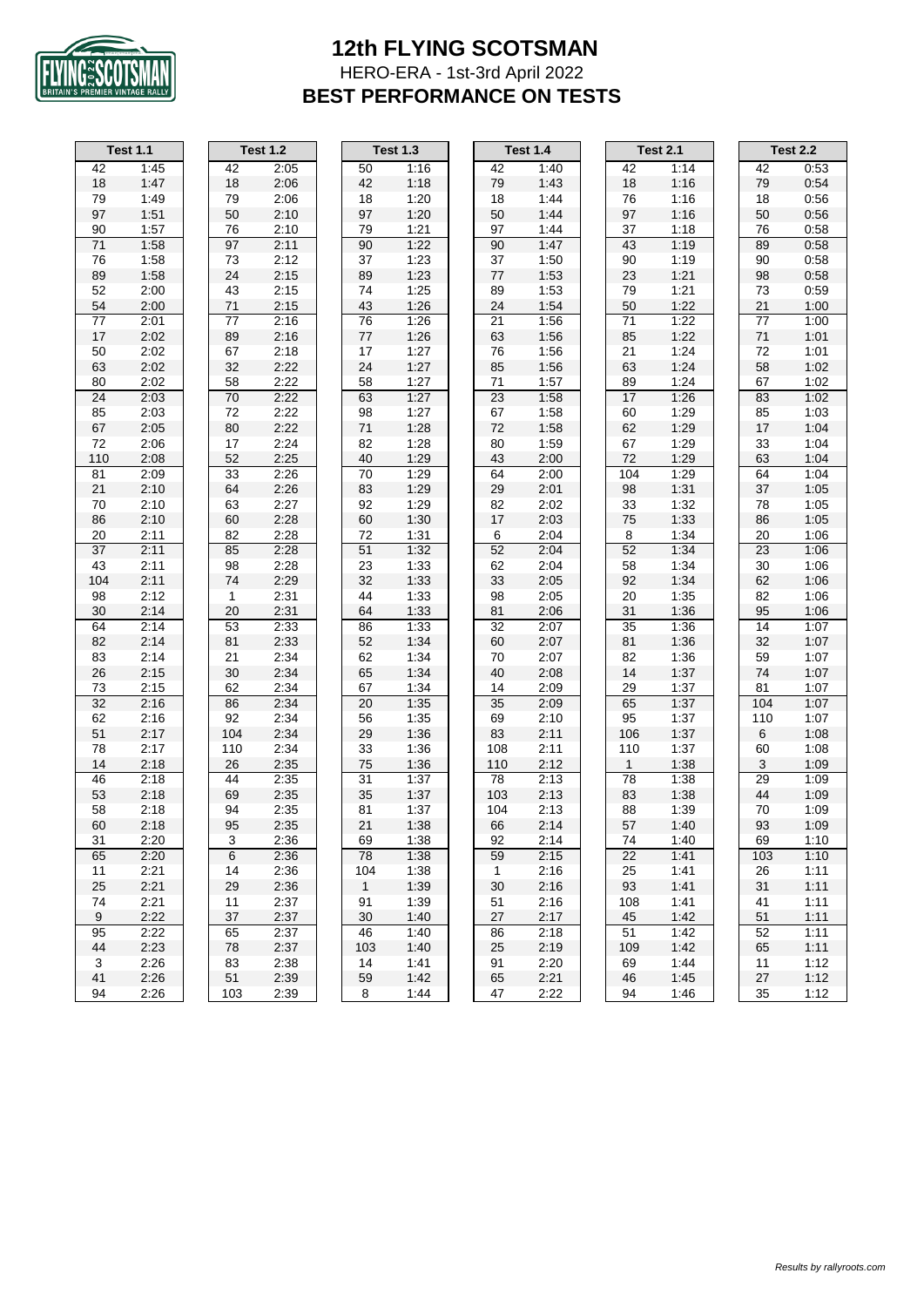

#### **12th FLYING SCOTSMAN** HERO-ERA - 1st-3rd April 2022 **BEST PERFORMANCE ON TESTS**

|                 | <b>Test 2.3</b> |              | <b>Test 3.1</b> |                 | <b>Test 3.2</b> |              | <b>Test 3.3</b> |              | <b>All Tests</b> |
|-----------------|-----------------|--------------|-----------------|-----------------|-----------------|--------------|-----------------|--------------|------------------|
| 18              | 2:00            | 42           | 0:40            | 42              | 1:11            | 79           | 2:50            | 42           | 15:39            |
| 42              | 2:00            | 76           | 0:40            | 50              | 1:13            | 50           | 2:51            | 18           | 15:57            |
| 76              | 2:04            | 18           | 0:41            | 90              | 1:13            | 18           | 2:53            | 79           | 16:04            |
| 79              | 2:04            | 79           | 0:41            | 18              | 1:14            | 42           | 2:53            | 50           | 16:22            |
| 50              | 2:05            | 37           | 0:42            | 79              | 1:15            | 71           | 2:55            | 89           | 17:10            |
| 90              | 2:06            | 50           | 0:43            | 73              | 1:16            | 89           | 2:55            | 71           | 17:12            |
| 73              | 2:10            | 67           | 0:43            | 21              | 1:17            | 37           | 2:56            | 37           | 17:40            |
| 71              | 2:11            | 85           | 0:43            | 37              | 1:17            | 90           | 2:57            | 21           | 17:55            |
| $77 \,$         | 2:11            | 21           | 0:44            | 67              | 1:17            | 21           | 2:58            | $72\,$       | 18:07            |
| 21              | 2:14            | 32           | 0:44            | 72              | 1:17            | 23           | 3:03            | 67           | 18:10            |
| 32              | 2:14            | 73           | 0:44            | $\overline{70}$ | 1:18            | 32           | 3:04            | 90           | 18:20            |
| 67              | 2:14            | $77 \,$      | 0:44            | 104             | 1:18            | 73           | 3:04            | 85           | 18:22            |
| 89              | 2:15            | 89           | 0:44            | 71              | 1:20            | 77           | 3:07            | 17           | 18:23            |
| 72              | 2:16            | 17           | 0:45            | $77 \,$         | 1:20            | 83           | 3:08            | 63           | 18:25            |
| 70              | 2:20            | 23           | 0:45            | 52              | 1:21            | 33           | 3:09            | 52           | 18:44            |
| $\overline{37}$ | 2:21            | 71           | 0:45            | 58              | 1:21            | 70           | 3:11            | 32           | 18:49            |
| 74              | 2:22            | 72           | 0:46            | 83              | 1:21            | 85           | 3:12            | 83           | 19:05            |
| 85              | 2:23            | 20           | 0:47            | 64              | 1:22            | $\,6\,$      | 3:13            | $70\,$       | 19:07            |
| 17              | 2:25            | 24           | 0:47            | 85              | 1:22            | 35           | 3:13            | 81           | 19:09            |
| 52              | 2:25            | 30           | 0:47            | 32              | 1:23            | 82           | 3:13            | 58           | 19:13            |
| 81              | 2:25            | 40           | 0:47            | 11              | 1:24            | 62           | 3:14            | 104          | 19:22            |
| 98              | 2:26            | 44           | 0:47            | 29              | 1:24            | 75           | 3:15            | 62           | 19:23            |
| 86              | 2:29            | 58           | 0:47            | 74              | 1:24            | 65           | 3:17            | 60           | 19:41            |
| 108             | 2:29            | 64           | 0:47            | 82              | 1:24            | 74           | 3:17            | 78           | 19:41            |
| 23              | 2:30            | 82           | 0:47            | 89              | 1:24            | 81           | 3:17            | 35           | 19:52            |
| 78              | 2:30            | 90           | 0:47            | 23              | 1:25            | 20           | 3:18            | 65           | 19:52            |
| 59              | 2:31            | 6            | 0:48            | 17              | 1:26            | 63           | 3:18            | 51           | 19:56            |
| 60              | 2:31            | 29           | 0:48            | 59              | 1:26            | 69           | 3:18            | 69           | 20:12            |
| 63              | 2:31            | 56           | 0:48            | 63              | 1:26            | 52           | 3:19            | $\mathbf{1}$ | 20:33            |
| 104             | 2:31            | 60           | 0:48            | 93              | 1:26            | 59           | 3:20            | 29           | 20:49            |
| 58              | 2:32            | 103          | 0:48            | 25              | 1:27            | 64           | 3:20            | 25           | 20:50            |
| 65              | 2:32            | 26           | 0:49            | 30              | 1:27            | 17           | 3:21            | 14           | 20:55            |
| 110             | 2:32            | 35           | 0:49            | 33              | 1:27            | 27           | 3:21            | 46           | 21:07            |
| 27              | 2:33            | 65           | 0:49            | 41              | 1:27            | 72           | 3:21            | 59           | 21:28            |
| 62              | 2:33            | 78           | 0:49            | 44              | 1:27            | 86           | 3:21            | 106          | 21:44            |
| 93              | 2:33            | 104          | 0:49            | 51              | 1:27            | 51           | 3:23            | 57           | 22:14            |
| 6               | 2:34            | 14           | 0:50            | 69              | 1:27            | 93           | 3:23            | 22           | 22:21            |
| 11              | 2:34            | 63           | 0:50            | 86              | 1:27            | 25           | 3:24            | 45           | 22:33            |
| 25              | 2:34            | 81           | 0:50            | 6               | 1:29            | 78           | 3:24            | 87           | 22:47            |
| 51              | 2:34            | 83           | 0:50            | 35              | 1:29            | 92           | 3:24            | 77           | 25:58            |
| 64              | 2:34            | 8            | 0:51            | 81              | 1:29            | 3            | 3:25            | 82           | 26:18            |
| 69              | 2.34            | 52           | 0:51            | 108             | 1:29            | 11           | 3:26            | 110          | 26:46            |
| 83              | 2:34            | 69           | 0:51            | 20              | 1:30            | 26           | 3:26            | 33           | 26:51            |
| $\bf 8$         | 2:35            | 70           | 0:51            | 46              | 1:30            | $\mathbf{1}$ | 3:27            | 74           | 26:57            |
| 26              | 2:35            | 108          | 0:51            | 78              | 1:30            | 106          | 3:27            | 20           | 27:17            |
| 33              | 2:35            | 31           | 0:52            | 92              | 1:30            | 44           | 3:28            | 64           | 27:20            |
| 46              | 2:35            | 74           | 0:52            | 14              | 1:31            | 58           | 3:28            | 92           | 27:22            |
| 35              | 2:36            | 110          | 0:52            | 27              | 1:31            | 109          | 3:28            | 93           | 28:12            |
| 95              | 2:36            | 22           | 0:53            | 40              | 1:31            | 8            | 3:29            | 8            | 28:23            |
| 14              | 2:38            | 59           | 0:53            | 103             | 1:31            | 67           | 3:30            | 75           | 28:27            |
| 103             | 2:39            | 41           | 0:54            | 109             | 1:31            | 30           | 3:32            | 31           | 28:44            |
| $\mathbf{1}$    | 2:40            | 51           | 0:55            | 75              | 1:32            | 104          | 3:32            | 26           | 28:45            |
| 20              | 2:44            | $\mathbf{1}$ | 0:56            | 95              | 1:32            | 29           | 3:33            | 11           | 28:57            |
| 45              | 2:45            | 25           | 0:56            | $\mathbf{1}$    | 1:33            | 40           | 3:33            | 86           | 28:57            |
| 40              | 2:50            | 46           | 0:56            | 3               | 1:33            | 57           | 3:33            | 44           | 29:16            |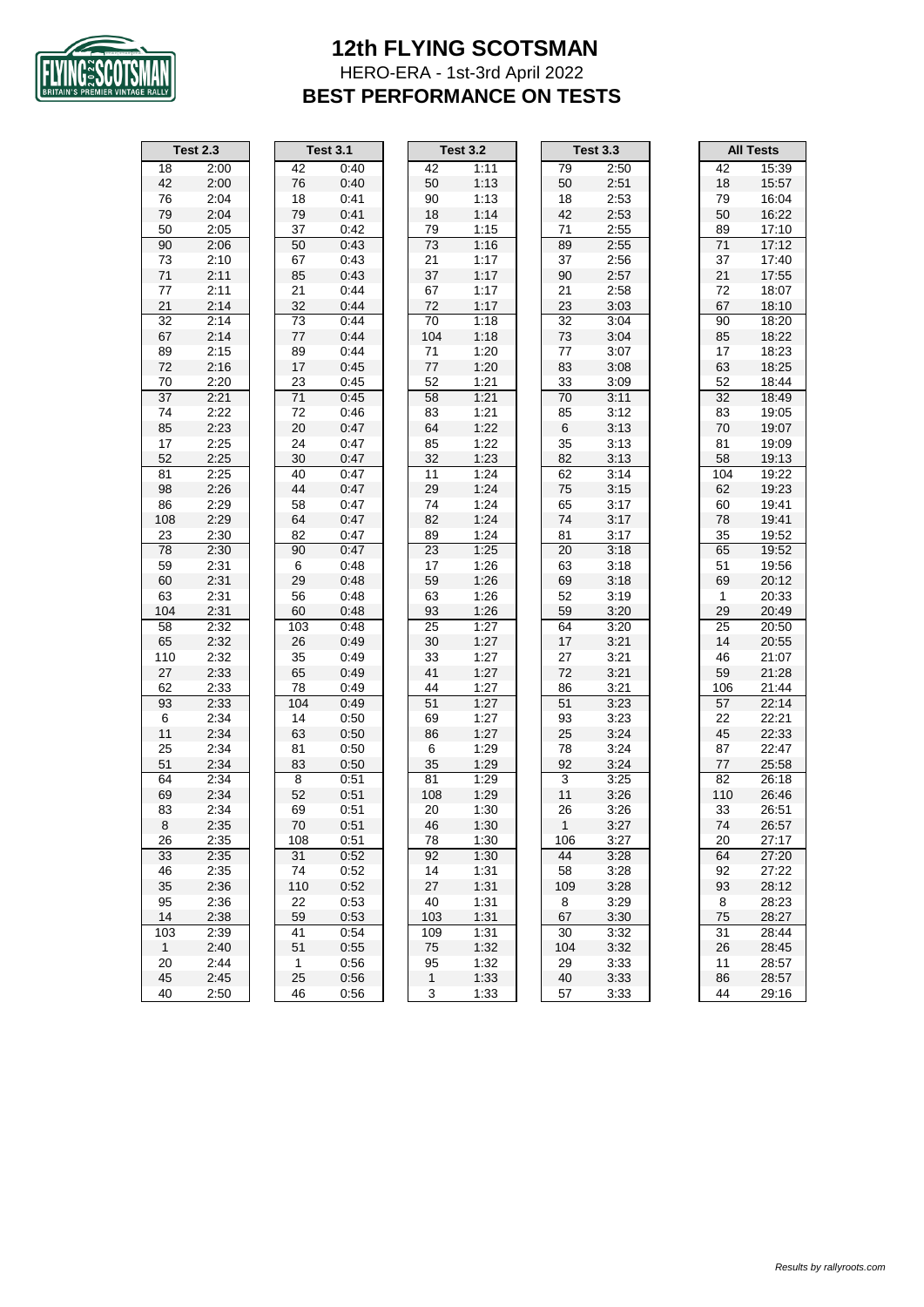

# **12th FLYING SCOTSMAN** HERO-ERA - 1st-3rd April 2022 **NON-FINISHERS**



| No. | <b>Driver</b>            | <b>Navigator</b>       | Car                        | <b>Notes</b>                  |
|-----|--------------------------|------------------------|----------------------------|-------------------------------|
| 9   | <b>Robert Glover</b>     | Piers Loxton-Edwards   | Bentley 3-41/2             |                               |
| 38  | <b>Chris Wilks</b>       | David Creech           | Singer Le Mans Prototype   | Rear Axle                     |
| 43  | Daniel Geoghegan         | <b>Philip White</b>    | <b>Riley MPH Prototype</b> | <b>Electrical Fault</b>       |
| 48  | <b>Andrew Cairns</b>     | Ian D.T. Wallace       | Frazer Nash TT Replica     | Broken clutch release bearing |
| 53  | <b>Wilfried Schaefer</b> | Sandra Schaefer        | Talbot 105 Alpine          | Gearbox                       |
| 54  | Andrew Boland            | Ann Boland             | Bentley 3-41/2             | Diff                          |
| 66  | Christophe Vandermolen   | Sebastiaan Vandermolen | Alvis Speed 20             |                               |
| 80  | Peter Kite               | James Ewing            | Frazer Nash TT Replica     | Oil Pressure (lack of)        |
| 94  | <b>Tony Mather</b>       | <b>Pauline Mather</b>  | Delahaye 135 LM            | Water Pump                    |
| 97  | Paul Crosby              | Ali Procter            | MG TB Supercharged         | Diff                          |
| 98  | lan Beattie              | <b>Ewan Beattie</b>    | Jaguar XK120 OTS           |                               |
| 101 | Jo Wickham               | Guy Wickham            | MG TC                      |                               |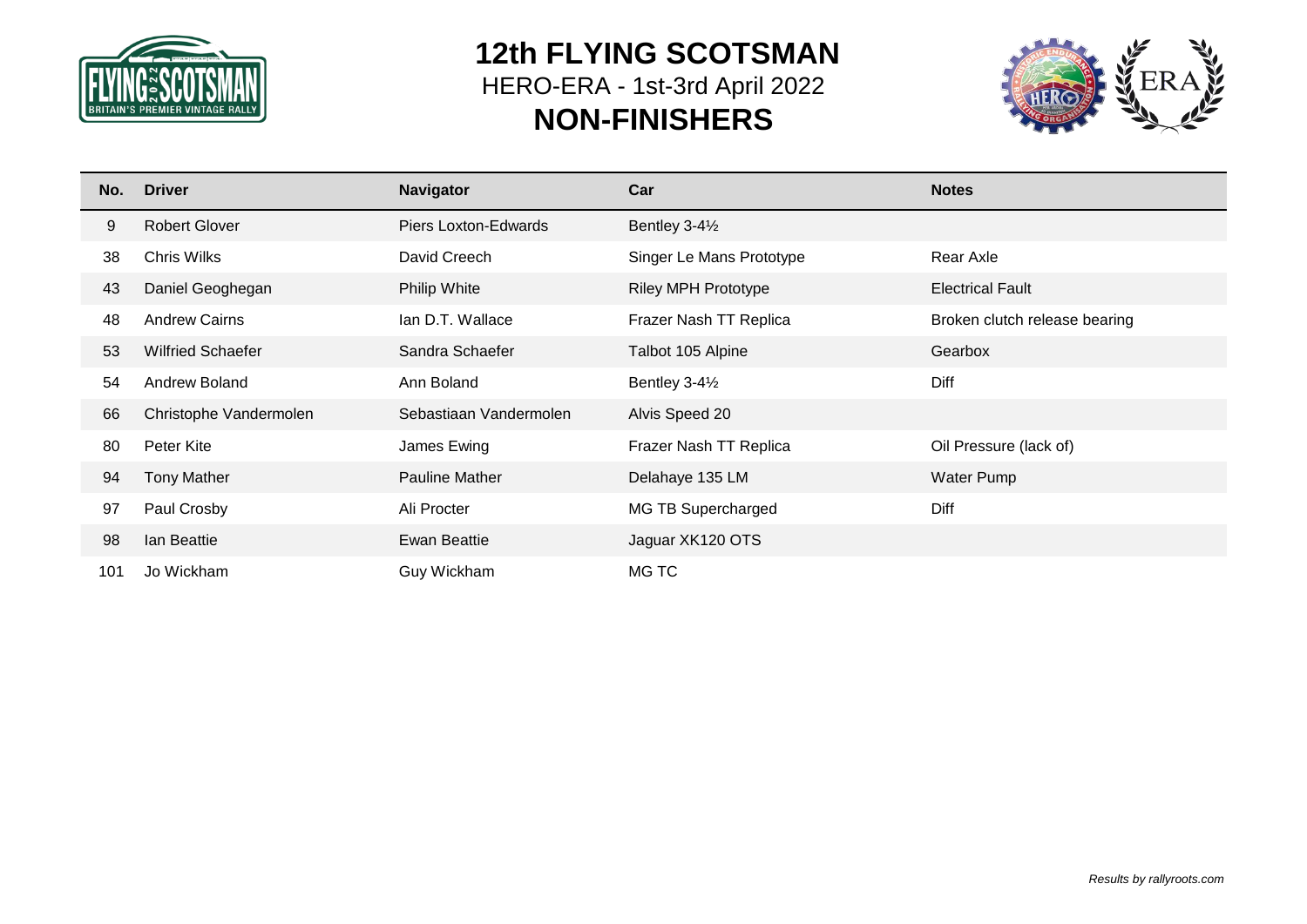

# **12th FLYING SCOTSMAN** HERO/ERA - 1st-3rd April 2022 **LIST OF STARTERS**

| No. | <b>Driver</b>          | Navigator              | Car                           | <b>Class</b>            |
|-----|------------------------|------------------------|-------------------------------|-------------------------|
| 1   | Lieven van Hoylandt    | Wim De Sutter          | Bentley $3 - 4\frac{1}{2}$    | 3                       |
| 3   | Liam Denning           | John Denning           | Bentley Speed 3L VDP Speed    | 3                       |
| 6   | Hans Kuipers           | Robert Doornbusch      | Bentley Le Mans Tourer 3-41/2 | 3                       |
| 8   | Steve Ward             | John Ward              | Bentley 3 Litre Speed Model   | 3                       |
| 9   | <b>Robert Glover</b>   | Piers Loxton-Edwards   | Bentley 3-41/2                | 3                       |
| 11  | Andreas Pohl           | Rainer Wolf            | Bentley 3-41/2L               | 3                       |
| 14  | <b>Charles Bishop</b>  | Nellie Bishop          | Vauxhall 30/98                | 3                       |
| 17  | <b>Andrew Bailey</b>   | Philippa Bailey        | <b>Bentley Supersports</b>    | 3                       |
| 18  | <b>William Medcalf</b> | Andy Pullan            | <b>Bentley SuperSports</b>    | 3                       |
| 20  | David Costermans       | Stephan Costermans     | Bentley 3-41/2                | 3                       |
| 21  | Peter Forster          | Ferdi Forster          | <b>Chevrolet Coupe</b>        | $\overline{4}$          |
| 22  | <b>Tony Sutton</b>     | <b>Hugh Sutton</b>     | Nash Special 6                | 3                       |
| 23  | Kurt Vanderspinnen     | Bjorn Vanoverschelde   | Lea-Francis Hyper             | $\mathbf{1}$            |
| 24  | <b>Bill Cleyndert</b>  | Elise Whyte            | Ford Model A Special          | 3                       |
| 25  | <b>Bill Holroyd</b>    | Olivia Holroyd         | Bentley 41/2                  | 3                       |
| 26  | Lars Rolner            | Udo Fink               | Bentley 41/2L                 | 3                       |
| 27  | John Pyle              | Daisy Pyle             | Bentley 41/2                  | $\mathfrak{S}$          |
| 28  | <b>Steven Collins</b>  | Dimitri Stoliopoulos   | Bentley 4.5                   | 3                       |
| 29  | Bert Degenaar          | Loes Degenaar-Vrij     | <b>Bentley Bluebell</b>       | 3                       |
| 30  | Hugh Apthorp           | Graeme Brown           | Bentley 41/2 Blower           | 3                       |
| 31  | Angus Forsyth          | Marcus Atkinson        | Austin 7 Ulster EA Sports     | $\mathbf{1}$            |
| 32  | <b>Nigel Dowding</b>   | Mary Antcliff          | <b>Aston Martin Mk2</b>       | 1                       |
| 33  | Reto Mebes             | Hans-Juergen Benze     | Bentley Sports Racer 3-41/2   | 3                       |
| 35  | Carlos Reider          | Urs Schnuriger         | Ford Model A Coupe            | 4                       |
| 36  | Giselher Stauzebach    | Gerd Kaut              | Bentley 6 1/2 Open Tourer     | 5                       |
| 37  | Iain Wilson            | <b>Edward Williams</b> | Frazer Nash Nurburg           | 1                       |
| 38  | Chris Wilks            | David Creech           | Singer Le Mans Prototype      | $\mathbf{1}$            |
| 40  | Martin Tacon           | Joy Tacon              | Aston Martin Le Mans          | 1                       |
| 41  | <b>Tarek Mahmoud</b>   | <b>Cyril Bustros</b>   | Aston Martin 15/98            | $\overline{\mathbf{c}}$ |
| 42  | Theo Hunt              | Jimmy Galliver         | Frazer Nash TT Replica        | 1                       |
| 43  | Daniel Geoghegan       | Philip White           | <b>Riley MPH Prototype</b>    | $\overline{c}$          |
| 44  | Diamaid Boland         | Alan Smith             | Talbot AV105                  | 4                       |
| 45  | Jose Romao de Sousa    | Ivo Tavares            | Alvis Speed 20 SA             | 5                       |
| 46  | <b>Arthur Manners</b>  | Hugo Manners           | Lagonda M45                   | 5                       |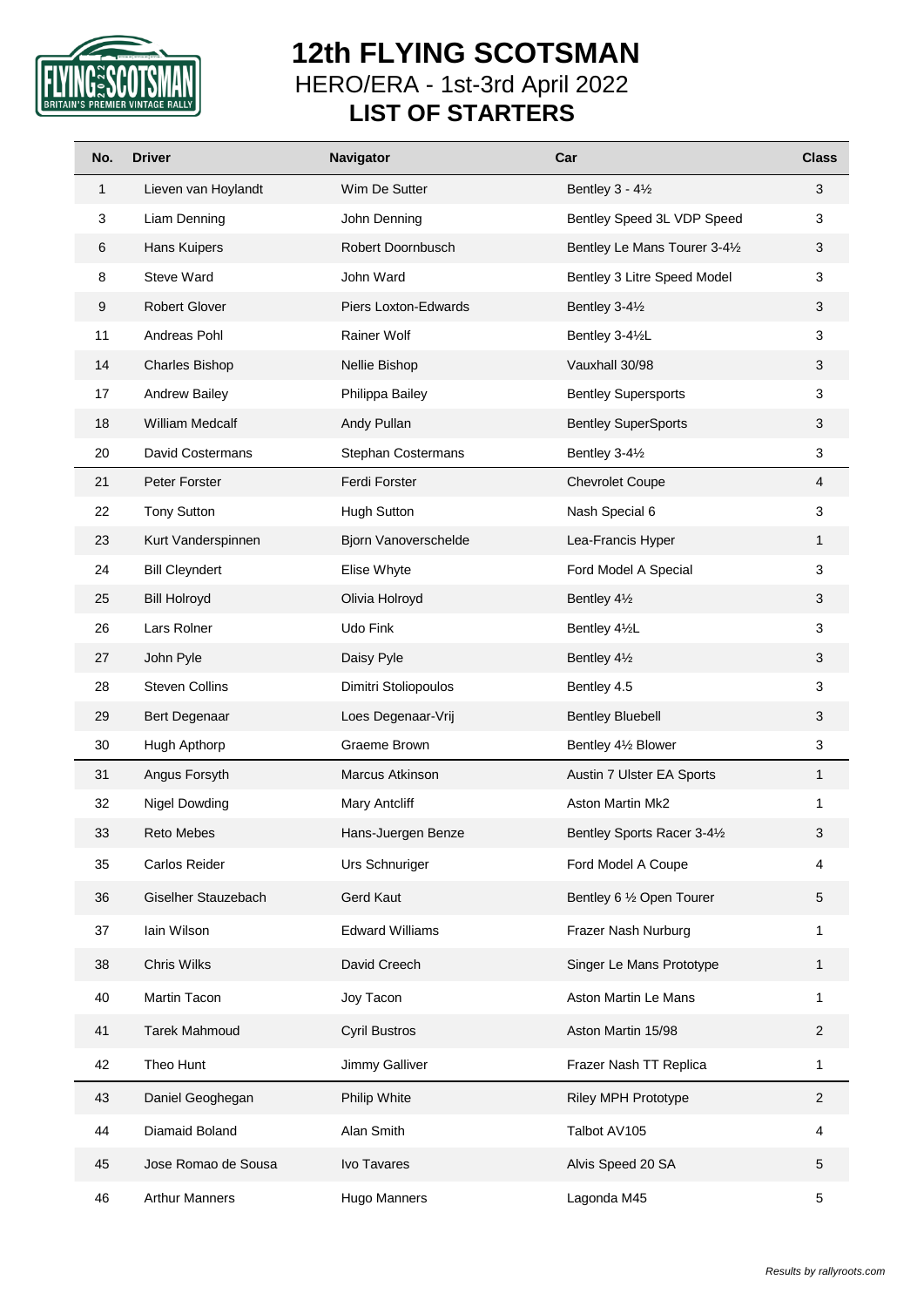

# **12th FLYING SCOTSMAN** HERO/ERA - 1st-3rd April 2022 **LIST OF STARTERS**

| No. | <b>Driver</b>            | <b>Navigator</b>          | Car                                 | <b>Class</b>   |
|-----|--------------------------|---------------------------|-------------------------------------|----------------|
| 47  | <b>Steven Snauwaert</b>  | Jan Allegaert             | Bentley Le Mans Open Tourer         | 5              |
| 48  | <b>Andrew Cairns</b>     | Ian D.T. Wallace          | Frazer Nash TT Replica              | 1              |
| 49  | Ota Chladek              | Hynek Tauscher            | Praga Super Piccolo                 | $\overline{2}$ |
| 50  | Jonathan Turner          | Jonathan Procter          | Triumph 8C Dolomite                 | $\overline{2}$ |
| 51  | Jim Boland               | <b>Neil Sutton</b>        | Talbot 105 Alpine                   | $\overline{4}$ |
| 52  | Anthony Boland           | Anthony Boland            | Talbot 105                          | 4              |
| 53  | <b>Wilfried Schaefer</b> | Sandra Schaefer           | Talbot 105 Alpine                   | $\overline{4}$ |
| 54  | Andrew Boland            | Ann Boland                | Bentley 3-41/2                      | 3              |
| 55  | Mark Thieme              | Louise Thieme-van Vleuten | Bentley 31/2                        | 4              |
| 56  | Peter Zernial            | Kai Fleck                 | Chevrolet Roadster 246              | 4              |
| 57  | Karl Schaefer            | Christoph Dorn            | Rolls Royce 20/25 DHC               | 4              |
| 58  | Jef van Hoylandt         | Liesbeth van Hoylandt     | Lagonda M45 Tower                   | 5              |
| 59  | Bert Vanderbruggen       | <b>Barent Bulcke</b>      | Lagonda M45                         | 5              |
| 60  | Rob Jeurissen            | Jeanne Jeurissen          | <b>Bentley Derby</b>                | 4              |
| 62  | Filip Engelen            | Ann Gillis                | Invicta S-type                      | 5              |
| 63  | John Lomas               | Pete Johnson              | <b>Riley Sprite</b>                 | 1              |
| 64  | <b>Chris Abrey</b>       | Sara Banham               | <b>BMW 328</b>                      | $\overline{2}$ |
| 65  | <b>Mike Farrell</b>      | Zach Burns                | Jaguar SS 100                       | 4              |
| 66  | Christophe Vandermolen   | Sebastiaan Vandermolen    | Alvis Speed 20                      | 4              |
| 67  | David Thomson            | Christopher Thomson       | Talbot 105 Alpine                   | 4              |
| 69  | Malcolm Dunderdale       | <b>Anita Wickins</b>      | Ford Coupe                          | 4              |
| 70  | Paul Carter              | <b>Trina Harley</b>       | Bentley 41/2                        | 3              |
| 71  | Paul Dyas                | Iain Tullie               | Bentley Derby 41⁄4                  | 5              |
| 72  | Willem Vermeulen         | Ellen Vermeulen           | Alvis Speed 25                      | 5              |
| 73  | Denis Müller             | Thomas Pfeiffer           | Lagonda M45                         | 5              |
| 74  | Hans Geist               | <b>Herbert Pinzolits</b>  | Lagonda M45 Rapide                  | 5              |
| 75  | Wim Van Soest            | Rob van de Leeuw          | Lagonda 45 Le Mans                  | 5              |
| 76  | Simon Arscott            | Matthew Abrey             | Aston Martin 2 Ltr Speed            | $\overline{2}$ |
| 77  | Hank Melse               | Nicole Melse              | Alvis Speed 25 Special              | $\,$ 5 $\,$    |
| 78  | <b>Brad Mottier</b>      | <b>Bill Hoff</b>          | Riley 12/4 Special "Bigley Special" | 1              |
| 79  | Martin Hunt              | Bob Mannix                | Fraser Nash BMW 328                 | $\overline{2}$ |
| 80  | Peter Kite               | James Ewing               | Frazer Nash TT Replica              | $\overline{2}$ |
| 81  | Stephen Owens            | lan Canavan               | Jaguar SS100                        | $\sqrt{2}$     |
| 82  | Stephen Hardwick         | lan Riley                 | Talbot BI 105 roadster              | 4              |
| 83  | <b>Bob Cook</b>          | Geoff Morson              | <b>Chevrolet Coupe</b>              | $\overline{4}$ |